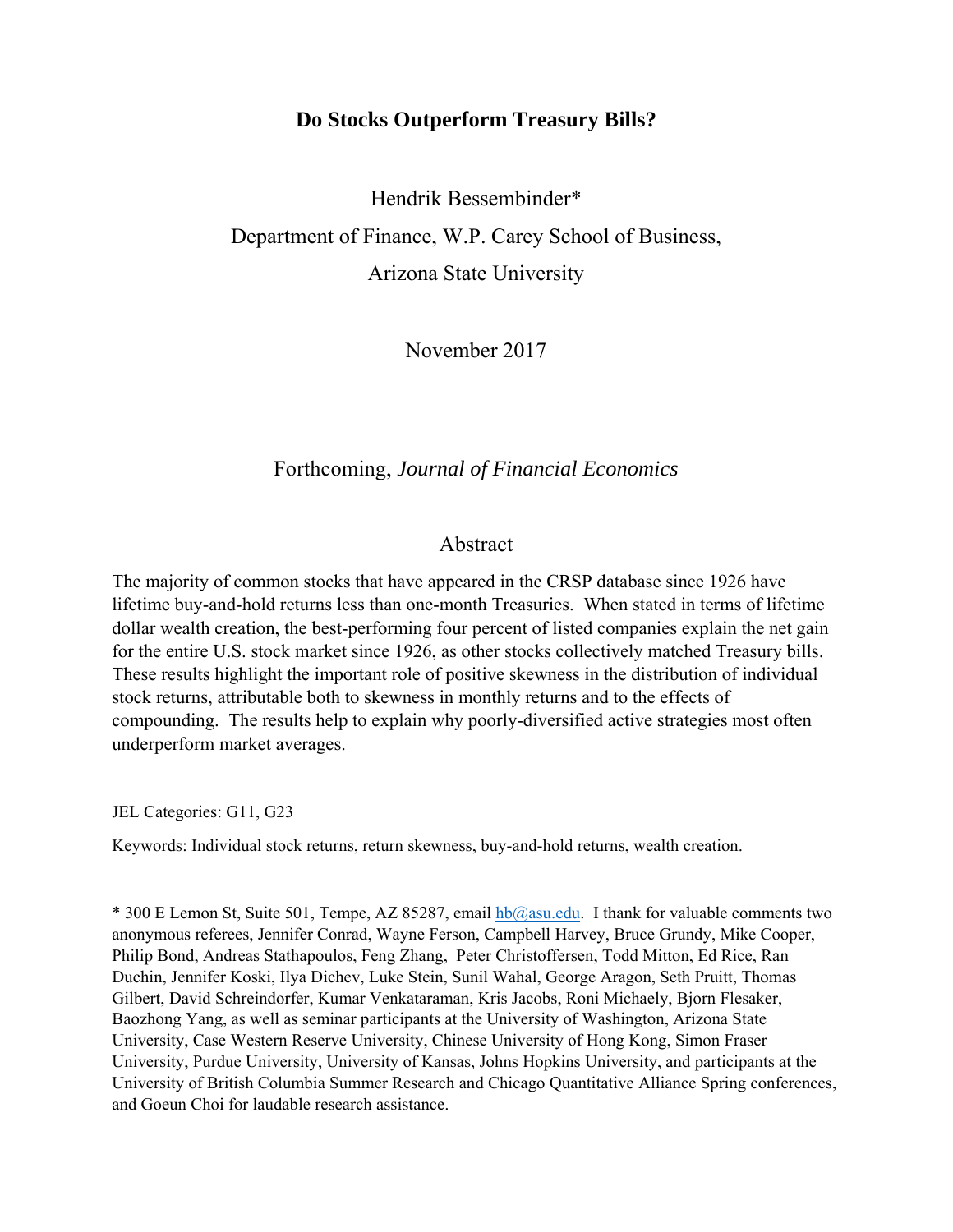### **1. Introduction**

The question posed in the title of this paper may seem nonsensical. The fact that stock markets provide long term returns that exceed the returns to low risk investments such as government obligations has been extensively documented, for the U.S. stock market as well as for many other countries. In fact, the *degree* to which stock markets outperform is so large that there is wide-spread reference to the "equity premium puzzle."<sup>1</sup>

 The evidence that stock market returns exceed returns to government obligations in the long run is based on broadly diversified stock market portfolios. In this paper, I instead focus attention on returns to individual common stocks. I document that most individual U.S. common stocks provide buy-and-hold returns that fall short of those earned on one-month U.S. Treasury bills over the same horizons, implying that the positive mean excess returns observed for broad equity portfolios are attributable to relatively few stocks.<sup>2</sup>

I rely on the Center for Research in Securities Prices (CRSP) monthly stock return database, which contains all common stocks listed on the NYSE, Amex, and NASDAQ exchanges. Of all monthly common stock returns contained in the CRSP database from 1926 to 2016, only 47.8% are larger than the one-month Treasury rate in the same month. In fact, less than half of monthly CRSP common stock returns are positive. When focusing on stocks' full

http://blog.alphaarchitect.com/2016/05/21/the-risks-of-owning-an-individual-stock/ and "The capitalism distribution" at http://www.theivyportfolio.com/wp‐content/uploads/2008/12/thecapitalismdistribution.pdf.

<sup>&</sup>lt;sup>1</sup> Mehra and Prescott (1985) first drew attention to the magnitude of the equity premium for the broad U.S. stock market. Dozens of papers have since sought to explain the premium.

<sup>&</sup>lt;sup>2</sup> Since first circulating this paper, I have become aware of blog posts that document findings with a similar, though less comprehensive, flavor. See "The risks of owning individual stocks" at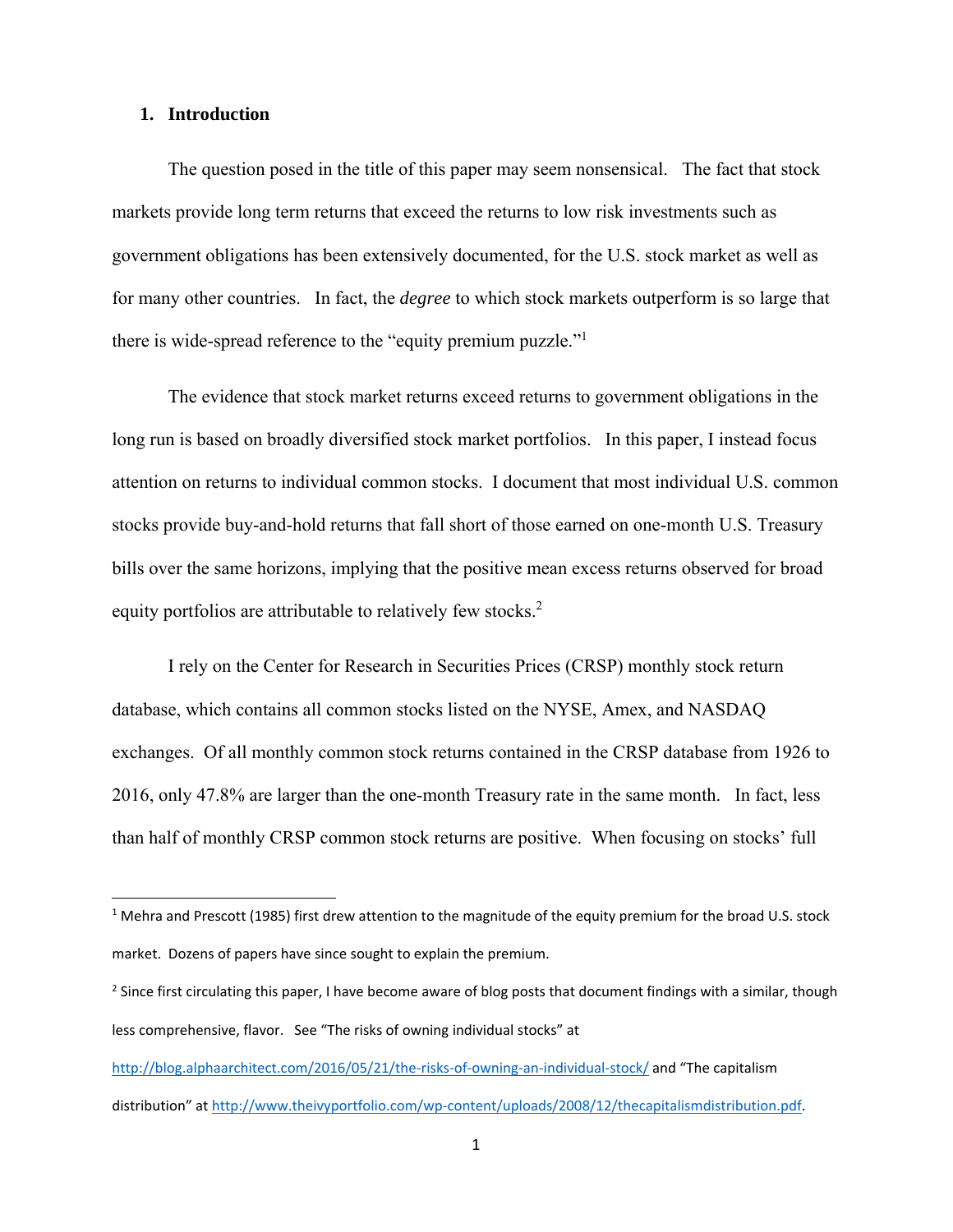lifetimes (from the beginning of the sample in 1926 or first appearance in CRSP through the 2016 end of the sample or delisting from CRSP), just 42.6% of common stocks, slightly less than three out of seven, have a buy-and-hold return (inclusive of reinvested dividends) that exceeds the return to holding one-month Treasury Bills over the matched horizon. More than half of CRSP common stocks deliver negative lifetime returns. The single most frequent outcome (when returns are rounded to the nearest 5%) observed for individual common stocks over their full lifetimes is a loss of 100%.

Individual common stocks tend to have rather short lives. The median time that a stock is listed on the CRSP database between 1926 and 2016 is seven and a half years. To assess whether individual stocks generate positive returns over the full ninety years of available CRSP data, I conduct bootstrap simulations. In particular, I assess the likelihood that a strategy that holds one stock selected at random during each month from 1926 to 2016 would have generated an accumulated 90-year return (ignoring any transaction costs) that exceeds various benchmarks. In light of the well-documented small-firm effect (whereby smaller firms earn higher average returns than large, as originally documented by Banz, 1980) it might have been anticipated that individual stocks would tend to outperform the value-weighted market. In fact, repeating the random selection process many times, I find that the single stock strategy underperformed the value-weighted market over the full ninety years in ninety six percent of the simulations. The single-stock strategy underperformed the one-month Treasury bill over the 1926 to 2016 period in seventy three percent of the simulations.

The fact that the overall stock market generates long term returns sufficiently large to be referred to as a puzzle, while the majority of individual stocks fail to even match Treasury bills, can be attributed to the fact that the distribution of stock returns is positively skewed. Simply put, large positive returns to a few stocks offset the modest or negative returns to more typical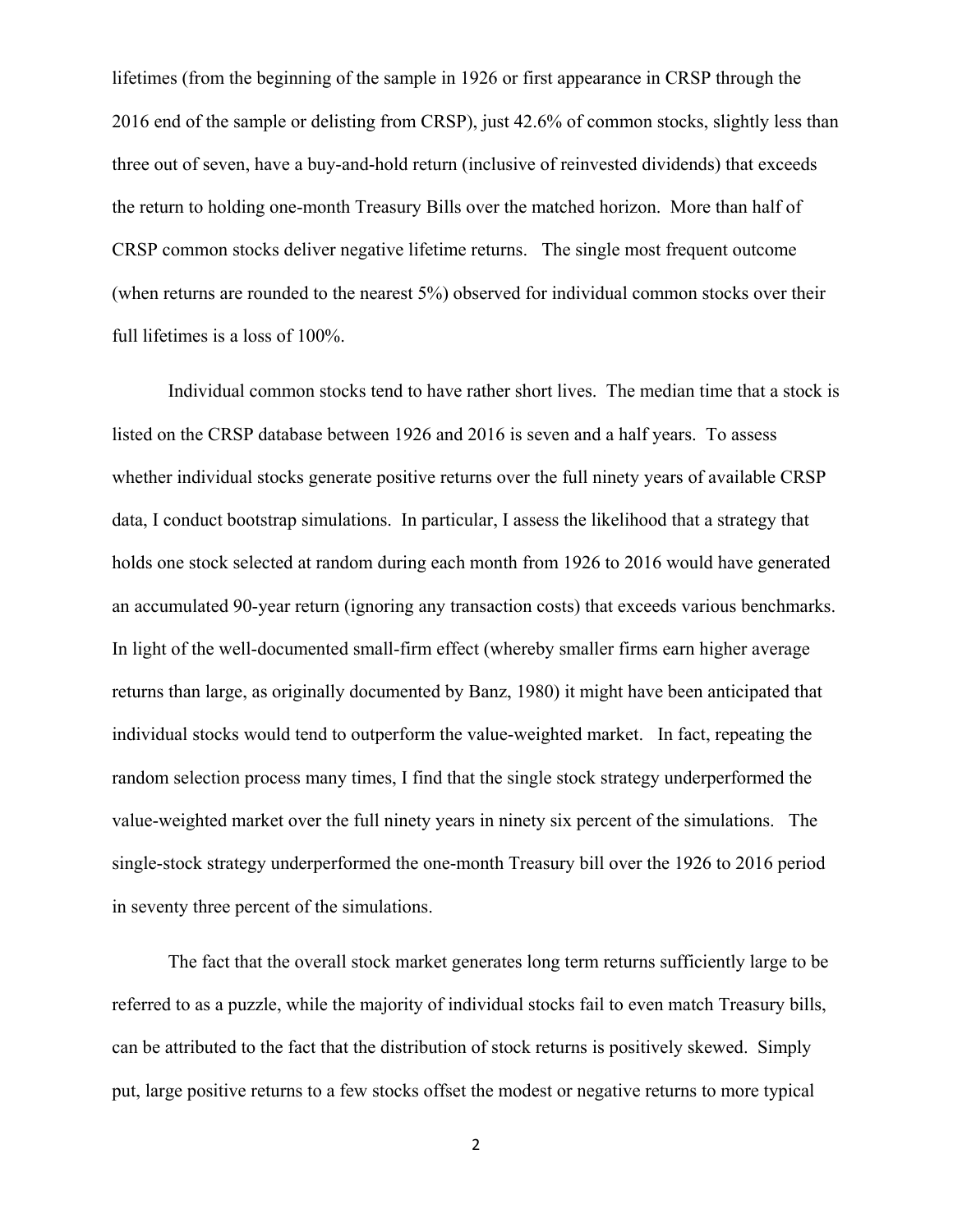stocks. The positive skewness in long horizon returns is attributable both to skewness in the distribution of monthly individual stock returns and to the fact that the compounding of random returns induces skewness.

This paper is not the first to study skewness in stock returns. That individual stock returns are positively skewed, and that skewness declines as portfolios are diversified, has been recognized at least since Simkowitz and Beedles (1978). The model of Krauss and Litzenberger (1976) implies a negative return premium for the coskewness of stock returns with market returns, while the models of Barberis and Huang (2008) and Brunnermeier, Gollier, and Parker (2007) imply a negative return premium for firm-specific skewness. Evidence broadly consistent with these models is provided by Harvey and Siddique (2000), Mitton and Vorkink (2007), Conrad, Dittmar and Ghysels (2013) and Amaya, Christoffersen, Jacobs, and Vasquez (2016). However, the existing literature focuses on skewness in short horizon returns, and has not emphasized either the magnitude or the consequences of skewness in longer horizon returns.

Perhaps the most striking illustration of the degree to which long term return performance is concentrated in relatively few stocks arises when measuring aggregate wealth creation in the U.S. public stock markets. I define wealth creation as the accumulation of market value in excess of the value that would have been obtained if the invested capital had earned one-month Treasury bill interest rates. I calculate that the approximately 25,300 companies that issued stocks appearing in the CRSP common stock database since 1926 are collectively responsible for lifetime shareholder wealth creation of nearly \$35 trillion dollars, measured as of December 2016. However, just five firms (Exxon Mobile, Apple, Microsoft, General Electric, and International Business Machines) account for ten percent of the total wealth creation. The ninety top-performing companies, slightly more than one third of one percent of the companies that have listed common stock, collectively account for over half of the wealth creation. The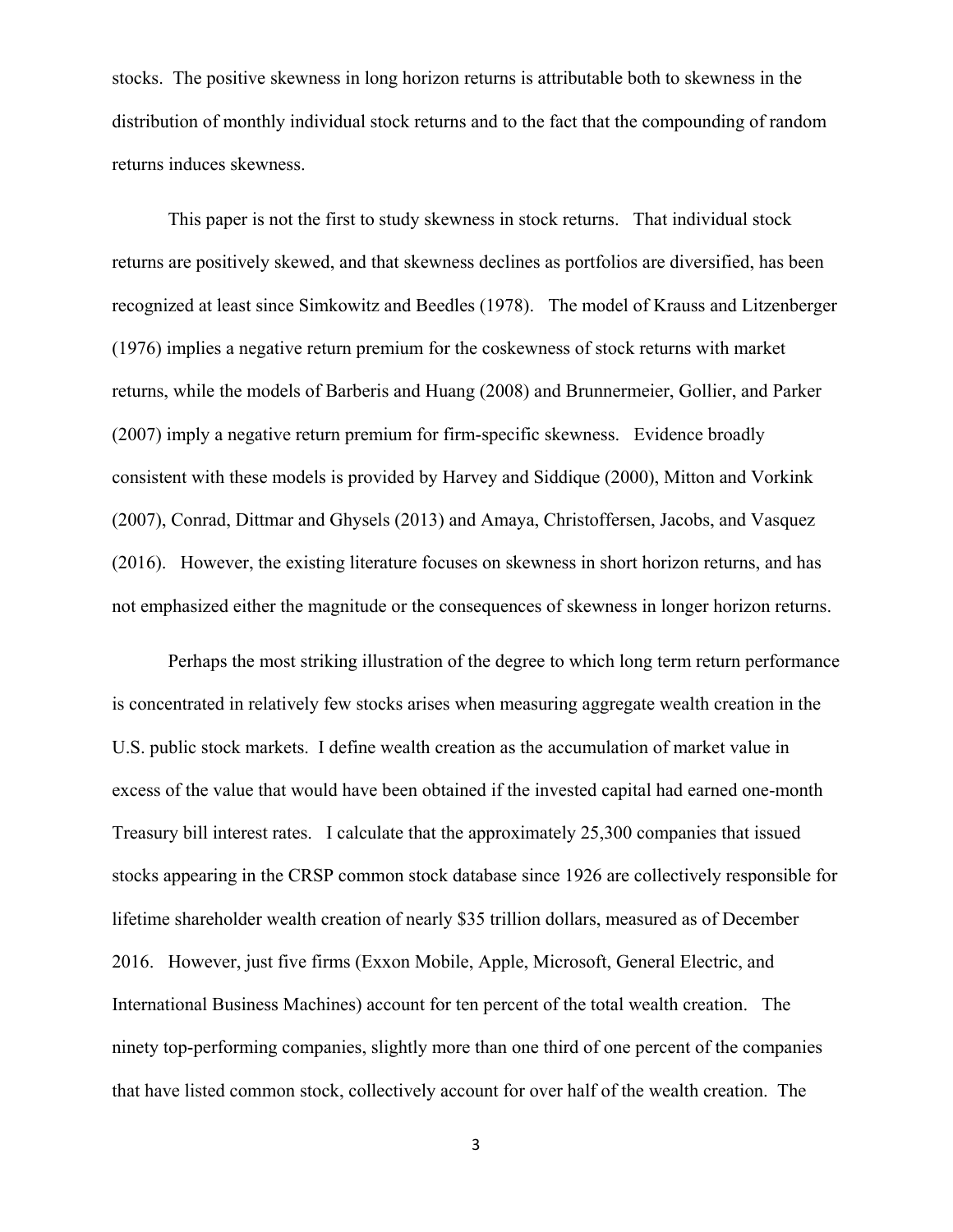1,092 top-performing companies, slightly more than four percent of the total, account for all of the net wealth creation. That is, the remaining ninety six percent of companies whose common stock has appeared in the CRSP data collectively generated lifetime dollar gains that matched gains on one-month Treasury bills.

At first glance, the finding that most stocks generate negative lifetime excess (relative to Treasury bills) returns is difficult to reconcile with models that presume investors to be riskaverse, since those models imply a positive anticipated mean excess return. Note, however, that implications of standard asset pricing models are with regard to stocks' *mean* excess return, while the fact that the majority of common stock returns are less than Treasury returns reveals that the *median* excess return is negative. Thus, the results are not necessarily at odds with the implications of standard asset pricing models. Further, most empirical tests of asset pricing models focus on short horizon returns, where the differential between mean and median returns is relatively modest.

However, the results challenge the notion that most individual stocks generate a positive time series excess return, and highlight the practical importance of positive skewness in the distribution of individual stock returns. While, as I show, monthly stock returns are positively skewed, the skewness increases with the time horizon over which returns are measured, due to the effects of compounding.

These results complement recent time series evidence regarding the stock market risk premium. Savor and Wilson (2013) show that approximately sixty percent of the cumulative stock market excess return accrues on the relatively few days where macroeconomic announcements are made. Related, Lucca and Moench (2016) show that half of the excess return in U.S. markets since 1980 accrues on the day before Federal Reserve Open Market Committee (FOMC) meetings. Those papers demonstrate the importance of not being out of the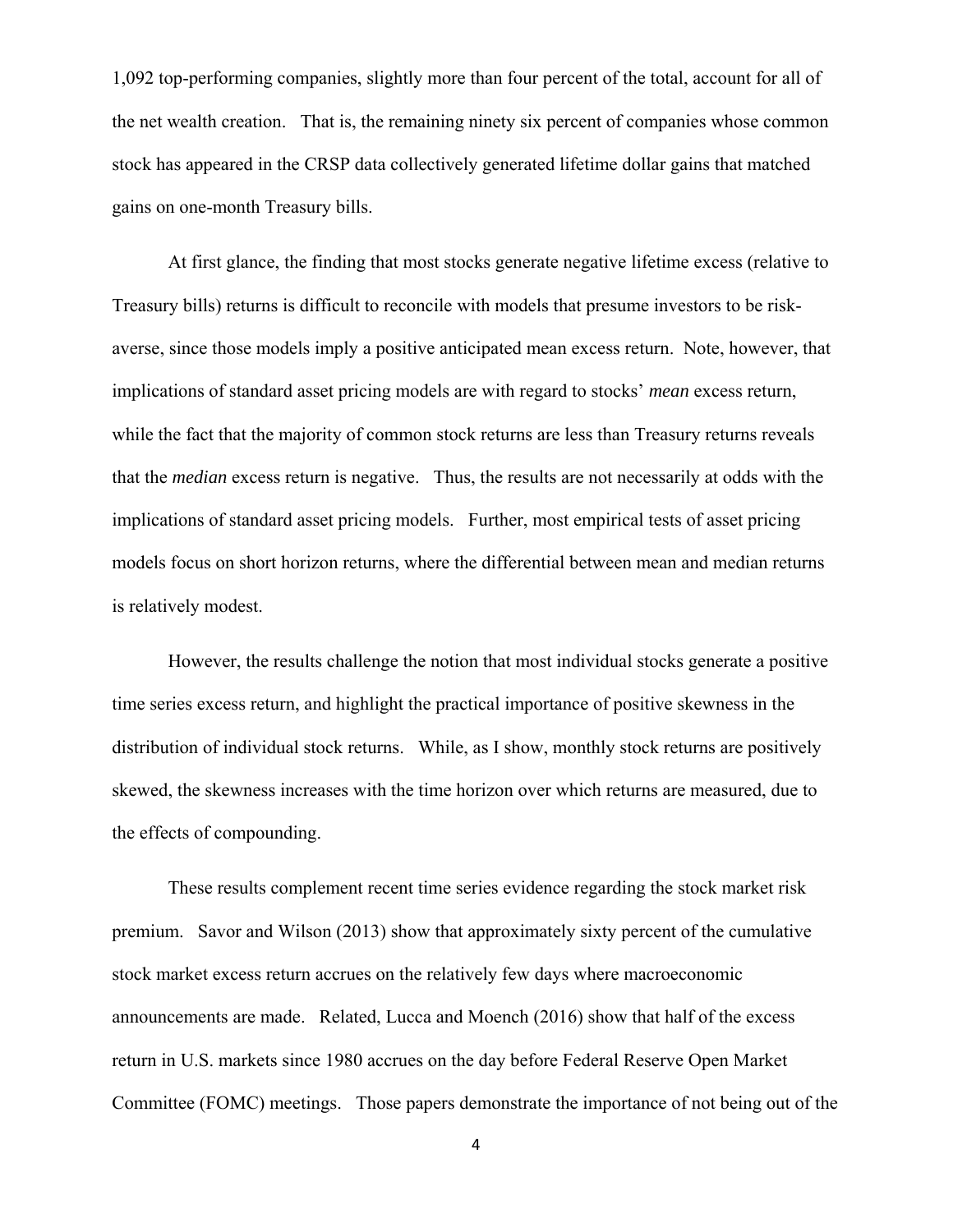market at key points in time, while the results here show the importance of not omitting key stocks from investment portfolios.

For those who are inclined to focus on the mean and variance of portfolio returns, the results presented here reinforce the importance of portfolio diversification. Not only does diversification reduce the variance of portfolio returns, but non-diversified stock portfolios are subject to the risk that they will fail to include the relatively few stocks that, ex post, generate large cumulative returns. Indeed, as noted by Ikenberry, Shockley, and Womack (1998) and Heaton, Polson, and Witte (2017), positive skewness in returns helps to explain why active strategies, which tend to be poorly diversified, underperform relative to market-wide benchmarks more than half of the time. These results imply that it may be useful to reassess standard methods of evaluating investment management performance.

At the same time, the results potentially justify the selection of less diversified portfolios by those investors who strongly value skewness, i.e., the possibility of large positive outcomes, despite the knowledge that a typical undiversified portfolio is more likely to underperform the overall market. Further, the results highlight the potentially large gains from active stock selection *if* a decision maker has a comparative advantage in identifying in advance the stocks that will generate extreme positive returns.

I find that the percentage of stocks that generate lifetime returns less than those on Treasury bills is larger for stocks that entered the CRSP database in recent decades. This finding is consistent with evidence reported by Fama and French (2004), who document a surge in new listings after about 1980 that included increased numbers of risky stocks with high asset growth but low profitability, and low *ex post* survival rates. The recent evidence also supports the implications of Noe and Parker (2004) that the internet economy will be associated with "winner take all" outcomes, characterized by highly skewed returns, and the findings of Grullon,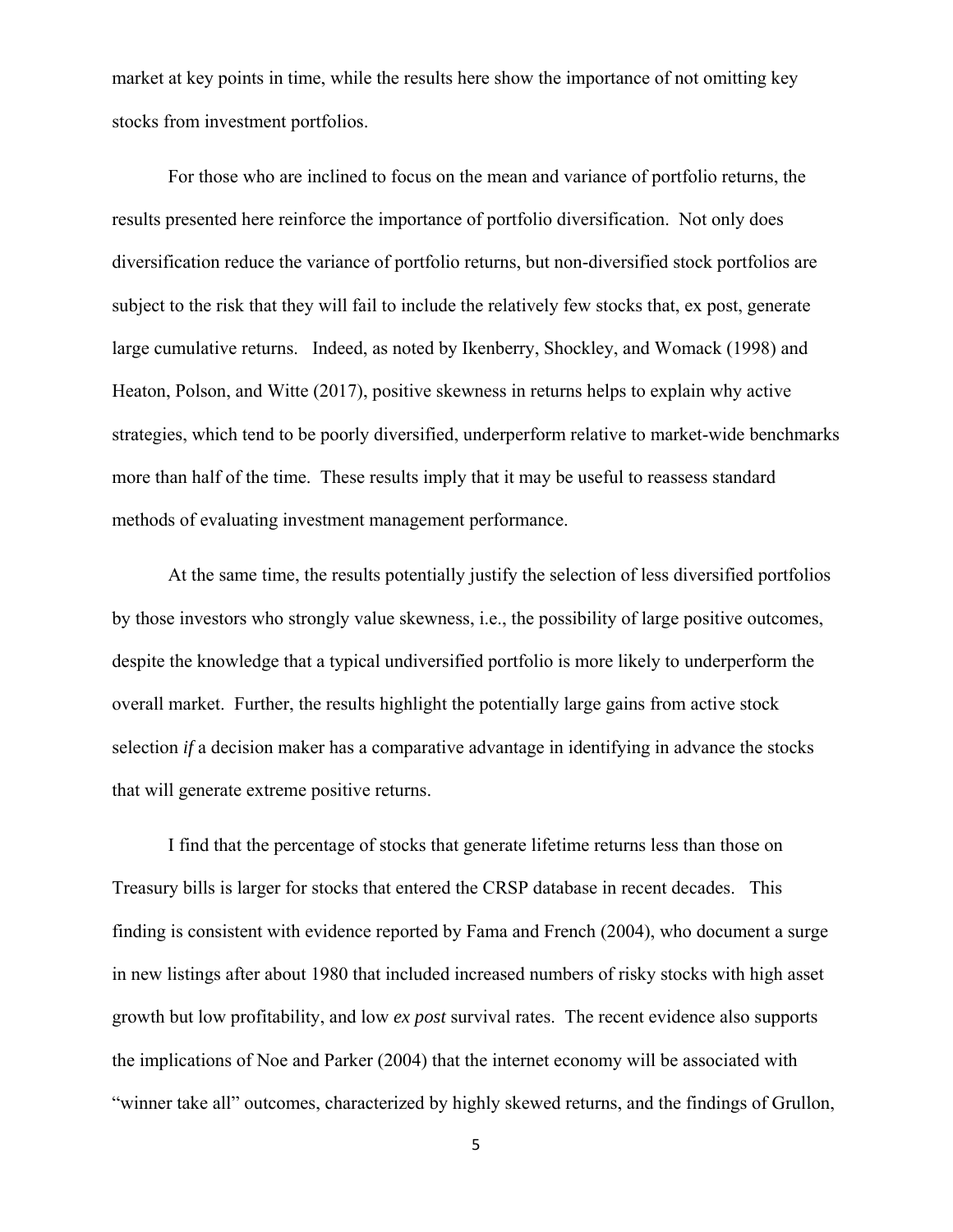Larkin, and Michaely (2017) showing increased industry concentration accompanied by abnormally high returns to successful firms in recent years.

It is well known that returns to early stage equity investments such as venture capital are highly risky and positively skewed, as most investments generate losses that are offset by large gains on a few investments. The evidence here shows that such a payoff distribution is not confined to pre-IPO investments, but also characterizes the structure of longer term returns to investments in public equity, particularly smaller firms and firms listed in recent decades.

### **2. How can Excess Returns to Most Stocks be Negative, if Investors are Risk Averse?**

I document in the subsequent sections of this paper that the majority of individual stocks underperform one-month Treasury bills over their full lifetimes, and that the bulk of the dollar wealth created in the U.S. stock markets can be attributed to a relatively few successful stocks. However, these results are not necessarily inconsistent with models implying that risk averse stock investors require an expected return premium. Asset pricing models typically focus on mean returns, while the evidence here highlights that the median stock return is negative. The distinction between the positive mean and negative median stock return arises due to positive skewness in the return distribution.

### **2.1 Skewness in Single-Period Returns**

 To better understand how the majority of excess stock returns can be negative, consider as a benchmark the case where single-period excess stock returns are distributed lognormally. Let R denote a simple excess return for a single period. Assume that  $r \equiv \ln(1 + R)$  is distributed normally with mean  $\mu$  and standard deviation σ. The expected or mean excess return, E(R), is  $\exp((\mu + 0.5\sigma^2) - 1)$ . In contrast, the median excess return is  $\exp((\mu) - 1)$ , which is less than the mean return for all  $\sigma > 0$ . The log normal distribution does not have a distinct skewness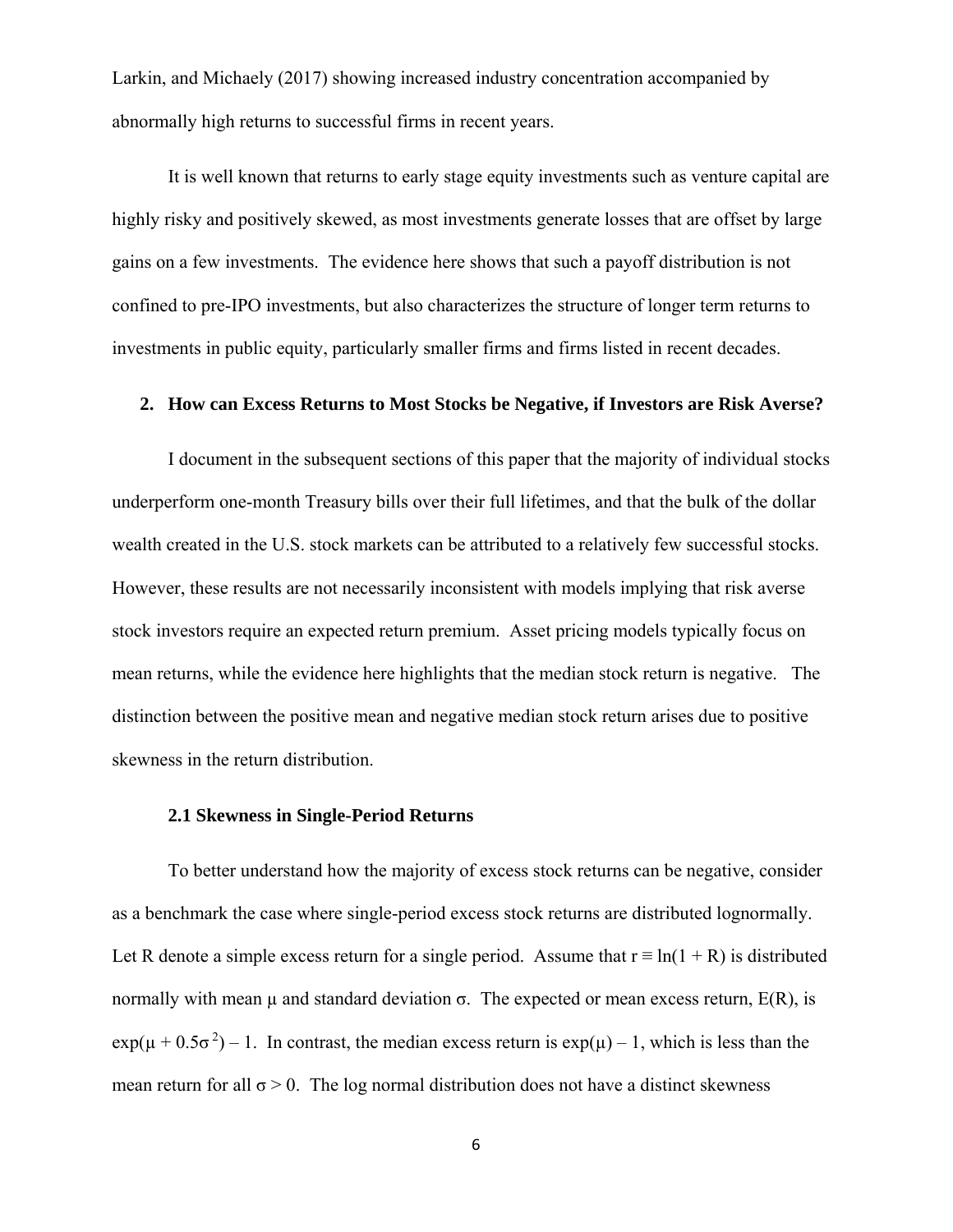parameter. However, the skewness of simple returns is positive, is monotone increasing in, and depends only on,  $\sigma$ <sup>3</sup>

Note that the mean excess log return,  $\mu$ , can be stated as  $\mu = \ln[1 + E(R)] - 0.5\sigma^2$ . If  $\mu$  is negative then the median simple excess return is also negative. This occurs if

$$
\sigma^2 > 2^* \ln[1 + E(R)].
$$
 (1)

Stated alternatively, the log normality assumption implies that more than half of single period excess returns will be negative if the excess return variance is sufficiently large relative to the mean excess simple return. For example, a stock that has an expected simple excess return of 0.8% per month will, assuming the lognormal distribution applies, have a negative median excess monthly return if the monthly return standard deviation,  $\sigma$ , exceeds 12.62%.

### **2.2 Skewness in Multi-Period Returns**

It is intuitive that skewness in single period returns will typically also imply skewness in returns compounded over multiple time periods. In the case of independent draws from a log normal distribution, the skewness of multi-period returns increases with the number of periods, because the return standard deviation (which in turn solely determines skewness) is proportional to the square root of the number of elapsed periods.

It appears to be less widely appreciated that the compounding of random returns over multiple periods will typically impart positive skewness to longer horizon returns, even if the distribution of single-period returns is symmetric. To my knowledge this point was first

<sup>3</sup> See, for example, http://www.itl.nist.gov/div898/handbook/eda/section3/eda3669.htm.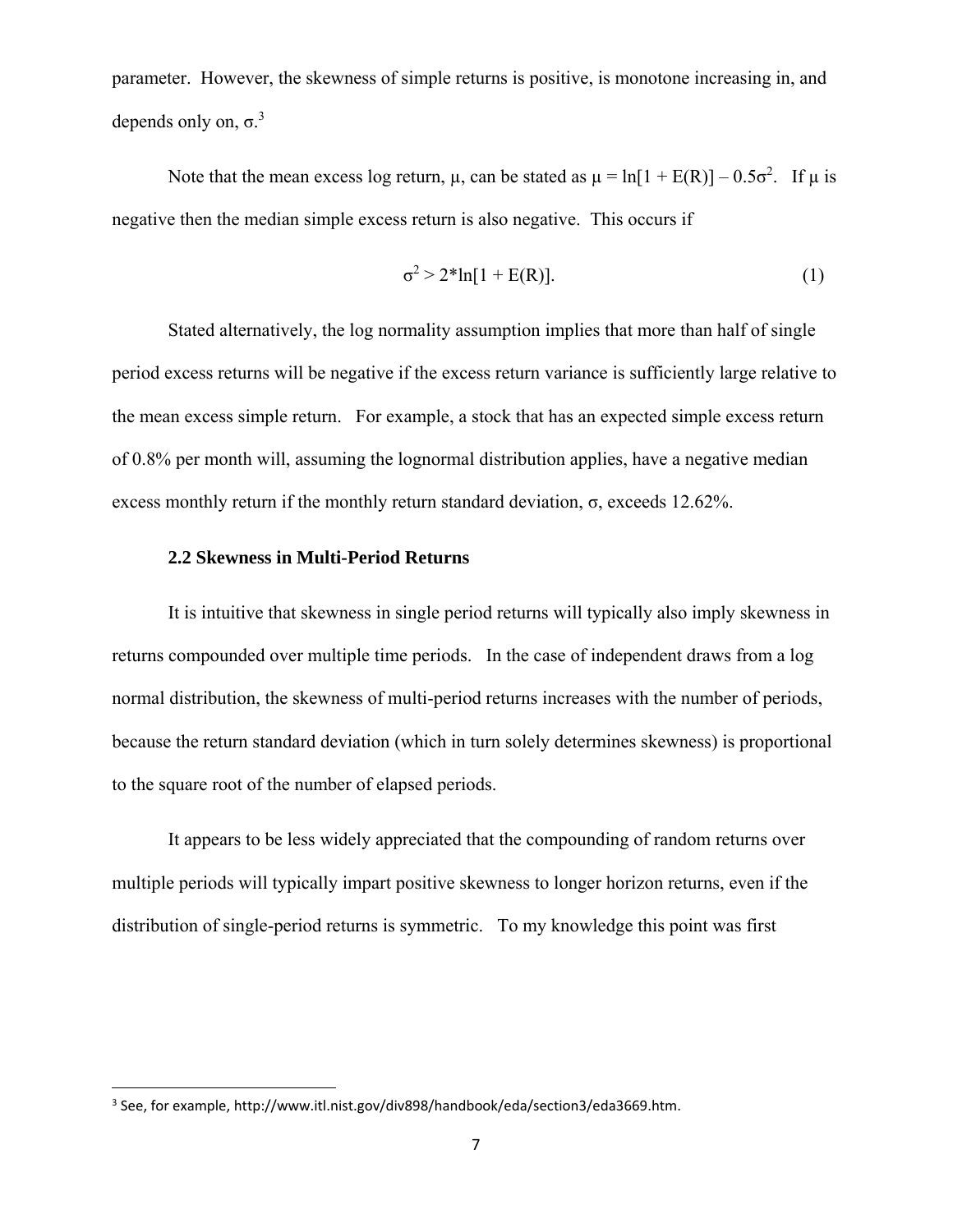demonstrated by Arditti and Levy (1975).<sup>4</sup> More recently, Fama and French (2017) rely on bootstrap simulations to estimate probability distributions for buy-and-hold returns to the valueweighted U.S. stock market at various horizons. Based on the full 1926 to 2016 sample, they estimate the skewness of the value-weighted market return to be 6.11 at the thirty-year horizon, compared to 0.16 at the monthly horizon.

To illustrate the effect of compounding with the simplest possible example, consider the case where single-period stock returns conform to a symmetric zero-mean binomial distribution. In particular, returns are either 20% or -20%, with equal probability. Assuming independence across periods, two period returns are 44% (probability 25%), -4% (probability 50%) or -36% (probability 25%). The two-period return distribution is positively skewed with a standardized skewness coefficient of 0.412. Note also that the median (-4%) return is less than the zero mean, and that the probability of observing a negative two-period return is seventy five percent.

It is sometimes assumed that single-period stock returns are approximately distributed normally, and this assumption often underlies the focus on mean-variance efficiency as a criterion for portfolio selection. To my knowledge, the statistical properties of multiple-period returns generated by successive draws from the normal distribution have not been carefully explored. I therefore rely on simulations to illustrate the effects of compounding on multi-period buy-and-hold returns, when single-period returns are normal.

By drawing from a constant distribution, I assume that returns are independent and identically distributed across time. I set the monthly mean return equal to 0.5%, and consider

<sup>4</sup> Ensthaler, Nottmeyer, Weizsacker, and Zankiewicz (2017) report experimental evidence indicating that subjects fail to appreciate the importance of multi-period compounding and the skewness that it imparts, a phenomenon they refer to as "skewness neglect."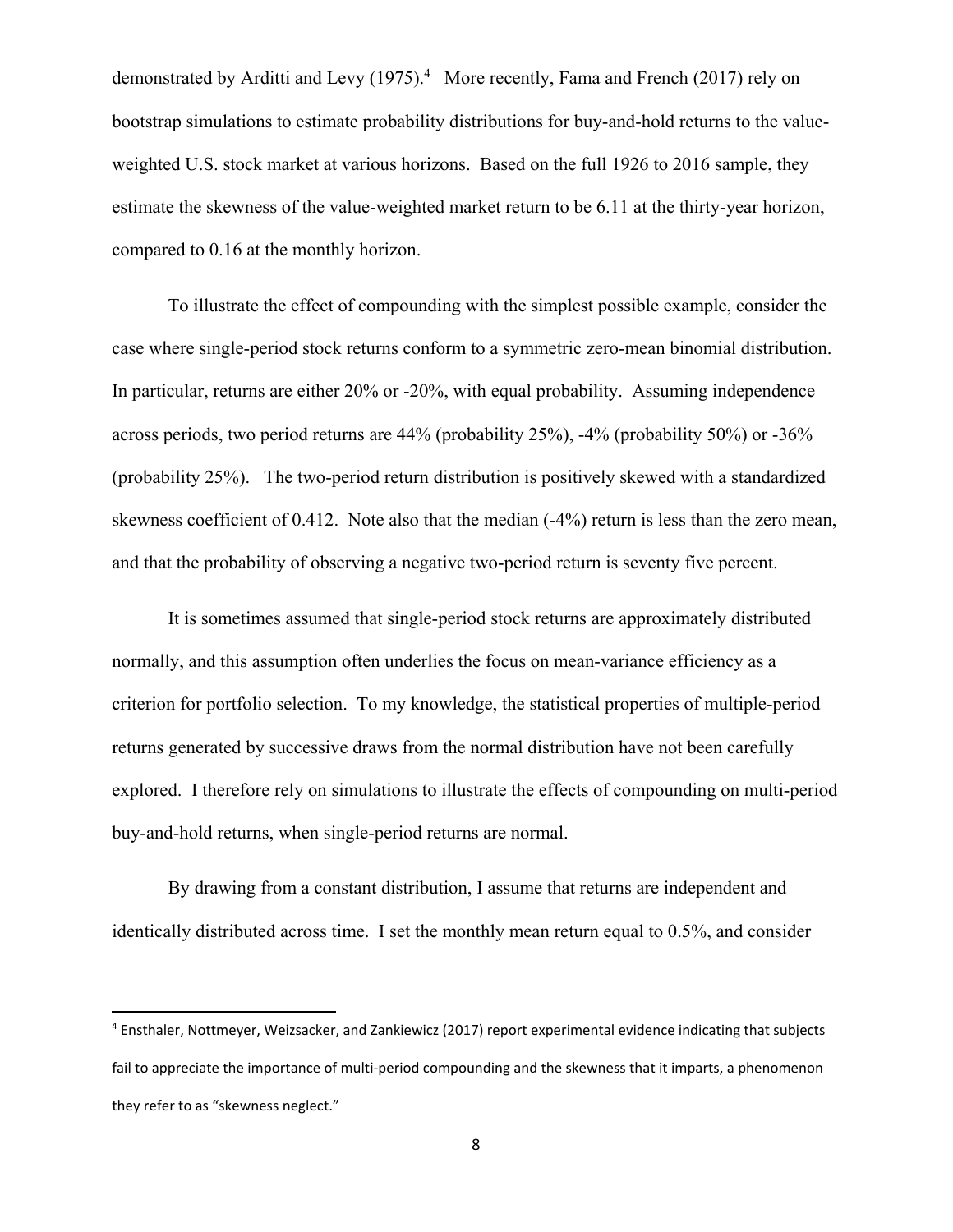investment horizons of one year, five years, and ten years, for standard deviations, σ, of monthly returns ranging from zero to twenty percent. For each standard deviation, I simulate returns for 250,000 ten year periods (2.5 million one-year periods). Results, reported in Table 1, are computed across these simulation outcomes.

The standard deviation of monthly returns to the value-weighted portfolio of all CRSP common stocks from 1926 to 2016 is 5.4%, while that for the equal-weighted portfolio is 7.3%. In contrast, the pooled distribution of individual monthly common stock returns has a standard deviation of 18.1%. Simulation results obtained when the monthly return standard deviation is set to 6% or 8% are most relevant for diversified portfolios, while results obtained when the standard deviation is set higher levels are of more relevance for individual stocks.

The left column of Table 1 displays the results of compounding riskless returns of 0.5% per month, as a benchmark. Given the assumptions of independent and identical draws, these benchmarks also represent the expected or mean buy-and-hold return at each horizon, for all standard deviations. Panel A of Table 1 demonstrates the effect of compounding on the skewness of buy-and-hold returns. The skewness of buy-and-hold returns is positive at all multiperiod horizons, as long as returns are not riskless. Skewness increases with the number of months over which returns are compounded, and with the standard deviation of monthly returns, σ. When risk is modest (σ = .02), the skewness of buy-and-hold returns ranges from 0.188 at the one-year horizon to 0.667 at the ten-year horizon. When risk is high ( $\sigma$  = .20) the skewness of buy-and-hold returns is 2.306 at the one-year horizon, 23.814 at the five-year horizon, and 53.323 at the ten-year horizon.

The skewness induced by compounding is associated with median buy-and-hold returns that are less than corresponding means, as demonstrated in Panel B of Table 5. At a one-year horizon, the median buy-and-hold return declines monotonically from 6.17% when there is no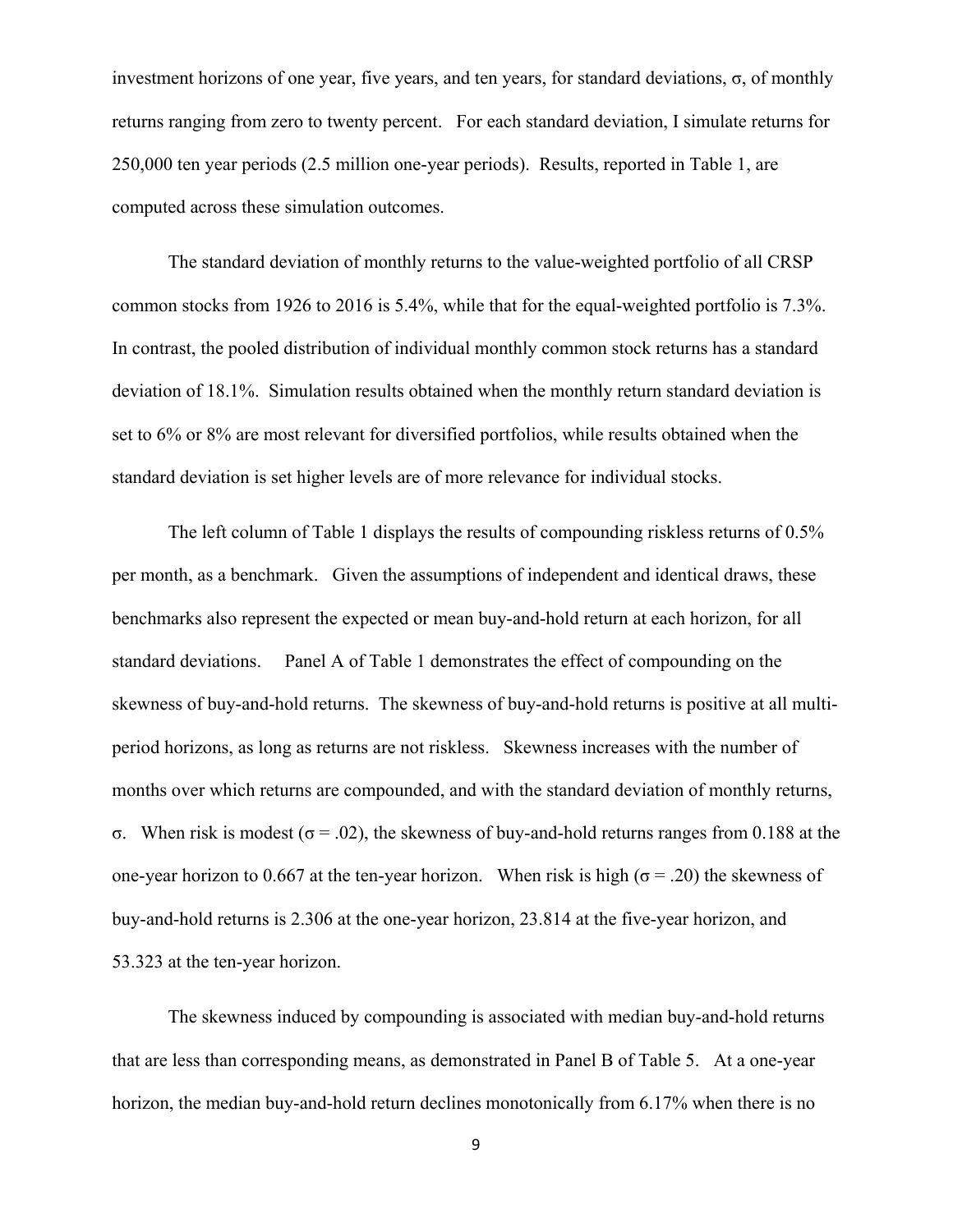risk, to 0.48% when the standard deviation of monthly returns is 10%, and to -15.55% when the standard deviation of monthly returns is 20%. The effect of compounding is more dramatic at longer horizons, because the skewness is larger. At the ten-year horizon the median buy-andhold return declines from 81.94% when there is no risk to 0.14% when  $\sigma$  = 10% per month and, remarkably, to -85.28% when  $\sigma$  = 20% per month.

The effects of the skewness induced by compounding can also be observed in the percentage of simulated buy-and-hold returns that exceed zero, as demonstrated in Panel C of Table 5. When returns are risky but  $\sigma$  is low, the percentage of returns that are positive is less than one hundred, but increases with investment horizon, as the positive mean return (0.5% per month in the simulations) is more important than the skewness induced by compounding. For example, when  $\sigma$  = .04 per month, the percentage of buy-and-hold returns that are positive increases from 64.39% at a one-year horizon to 87.49% at a ten-year horizon. However, when risk is high the effects of the skewness induced by compounding are more important than the accumulated effect of the positive mean, and the percentage of buy-and-hold returns that are positive decreases with horizon. For example, when  $\sigma = 16\%$  per month the percentage of buyand-hold returns that are positive decreases from 44.12% at a one-year horizon to 29.47% at a ten-year horizon.

Of course, the mean return at each horizon remains fixed even as volatility is changed. The decline in the median return at each horizon as return volatility increases is offset by a small possibility of increasingly large returns. Panel D of Table 1 reports the ninety ninth percentile return obtained across simulations at each horizon, for each return standard deviation. For example, at the ten year horizon the ninety ninth percentile buy-and-hold return increases from 195% when  $\sigma$  = 2% to 1,169% when  $\sigma$  = 10% and to 2,727% when  $\sigma$  = 20%.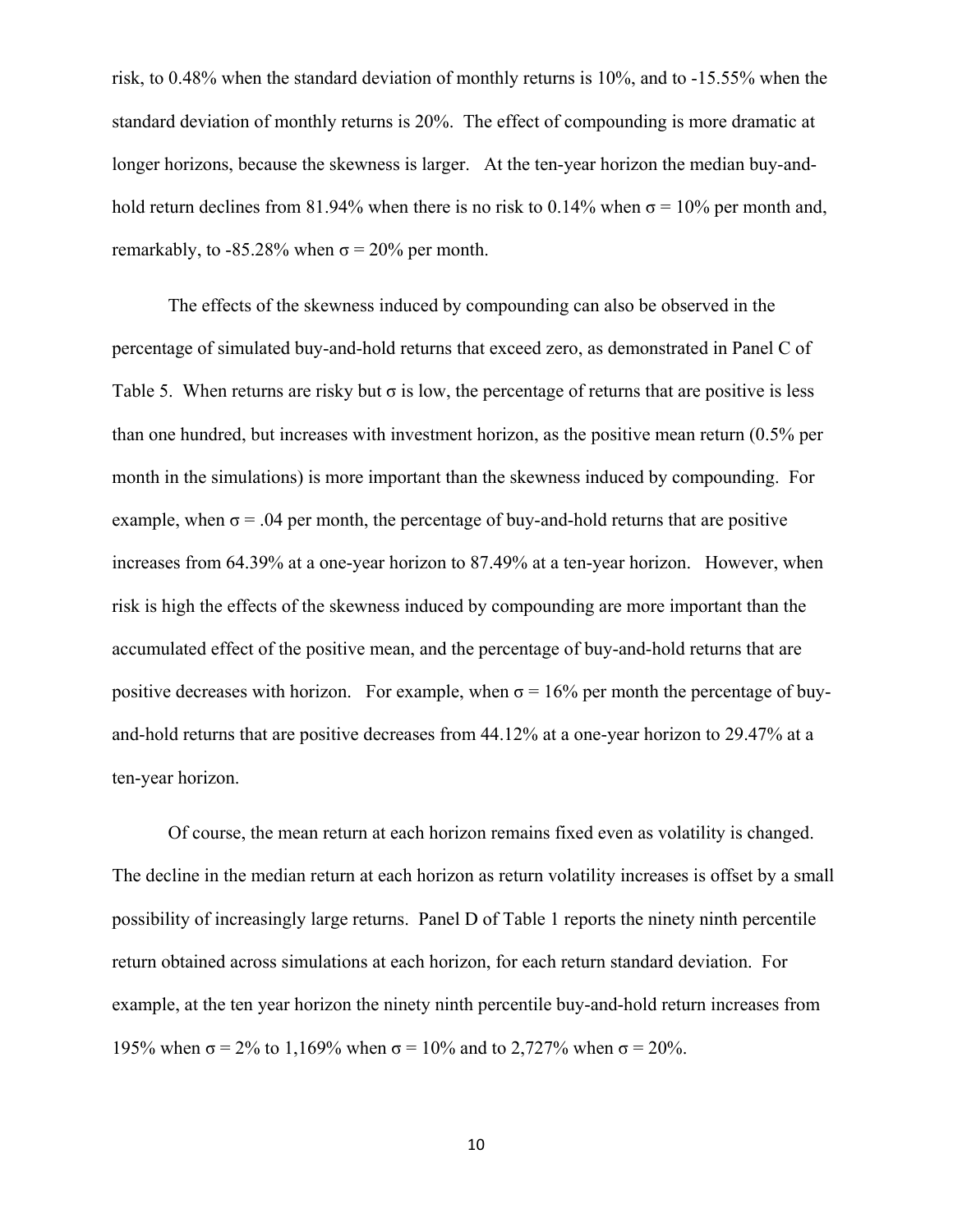This simulation illustrates that the compounding of successive random returns induces skewness into multiple period buy-and-hold returns, even if single period returns are drawn from a zero-skew normal distribution. This positive skewness causes the median buy-and-hold return to be less than the mean, and more so at longer horizons. The low median return is offset by the small possibility of extreme positive returns.<sup>5</sup> If the volatility of monthly returns is large enough (slightly more than 10%, given the normality assumption and the 0.5% monthly mean), then median buy-and-hold returns are negative, even though mean holding periods are positive. Also, since the simulations rely on independent draws, they show that a few very extreme positive long run returns should be anticipated even in the absence of any momentum in individual stock returns.

To summarize, the simulations verify that finding that most stocks generate holdingperiod returns that are less than those earned on Treasury bills is not necessarily inconsistent with theories implying that investors require a positive risk premium. Asset pricing theories typically focus on *mean* returns, while the evidence here emphasizes *median* returns. Return skewness can arise because single-period returns are skewed (as in the case of the log normal distribution). Further, the compounding of random returns induces positive skewness in multiperiod buy-and-hold returns, even if single period returns are symmetric.

<sup>&</sup>lt;sup>5</sup> Though these simulation results do not consider the role of risk aversion, they are consistent with the intuition obtained from Martin (2012), who models risk‐adjusted returns. In particular, he shows that risk‐adjusted returns obtained from a class of asset pricing models converge to ‐100% at long horizons with probability approaching one, even though the mean risk-adjusted return is zero at all horizons.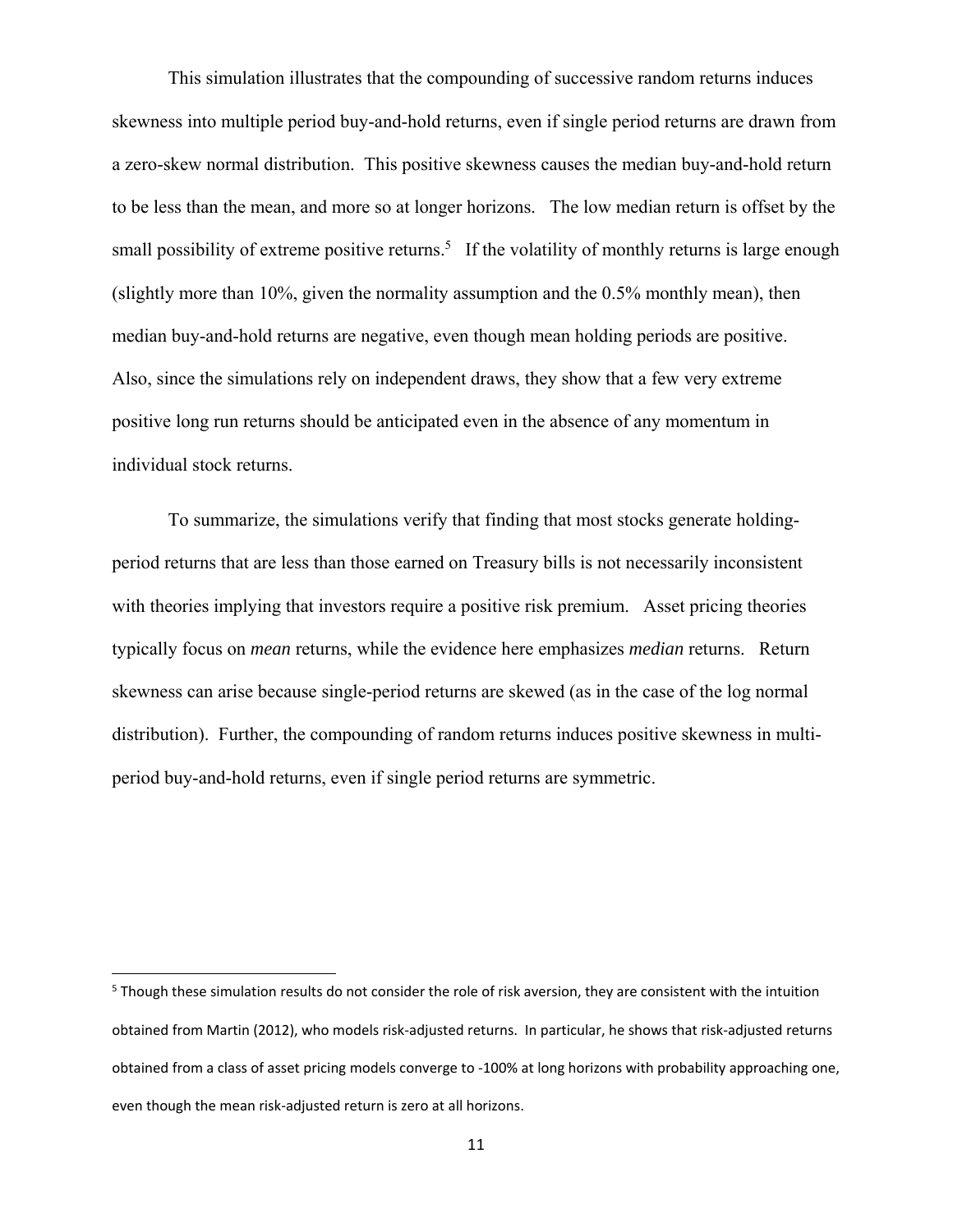### **3. The Distribution of Buy-and-Hold returns for CRSP Common Stocks**

I next report on actual buy-and-hold returns to individual CRSP common stocks, at the monthly, annual, decade, and lifetime horizons. I study all CRSP common stocks (share codes 10, 11, and 12) from July 1926 to December 2016, and focus on returns inclusive of reinvested dividends.<sup>6</sup> The starting date is the earliest for which one-month Treasury bill data is available from Kenneth French's website. The data includes 25,967 distinct CRSP permanent numbers (PERMNOs), which I refer to as stocks.<sup>7</sup> I include in all calculations the CRSP delisting return for those stocks removed from listing prior to the end of 2016. When studying periods longer than one month I create buy-and-hold returns by linking monthly gross (one plus) returns. These buy-and-hold returns capture the experience of a hypothetical investor who reinvests dividends but does not otherwise alter her position after the initial purchase of shares.

### **3.1 Monthly Returns**

Panel A of Table 2A reports summary statistics for the pooled distribution of 3,575,216 monthly common stock returns contained in the CRSP database from July 1926 to December 2016, as well as matched Treasury bill returns. The data confirm that the mean excess return is positive, as the average monthly return is 1.13%, compared to an average one-month Treasury

<sup>&</sup>lt;sup>6</sup> The sample excludes fifty seven common stocks for which CRSP data on shares outstanding is always equal to zero. These stocks were listed for between one and nineteen months, and thirty nine of the fifty seven stocks had a negative mean monthly return. Their inclusion would therefore strengthen the conclusions drawn here. The sample also excludes 14 common stocks that entered the database during December 2016, but for which no return data was yet available.

<sup>7</sup> In a relatively few cases a firm issues multiple classes of common stock, each of which is assigned a unique PERMNO by CRSP. I consider each separately, since returns typically differ across share classes. However, when considering lifetime wealth creation in Section 5, I aggregate wealth creation across share classes.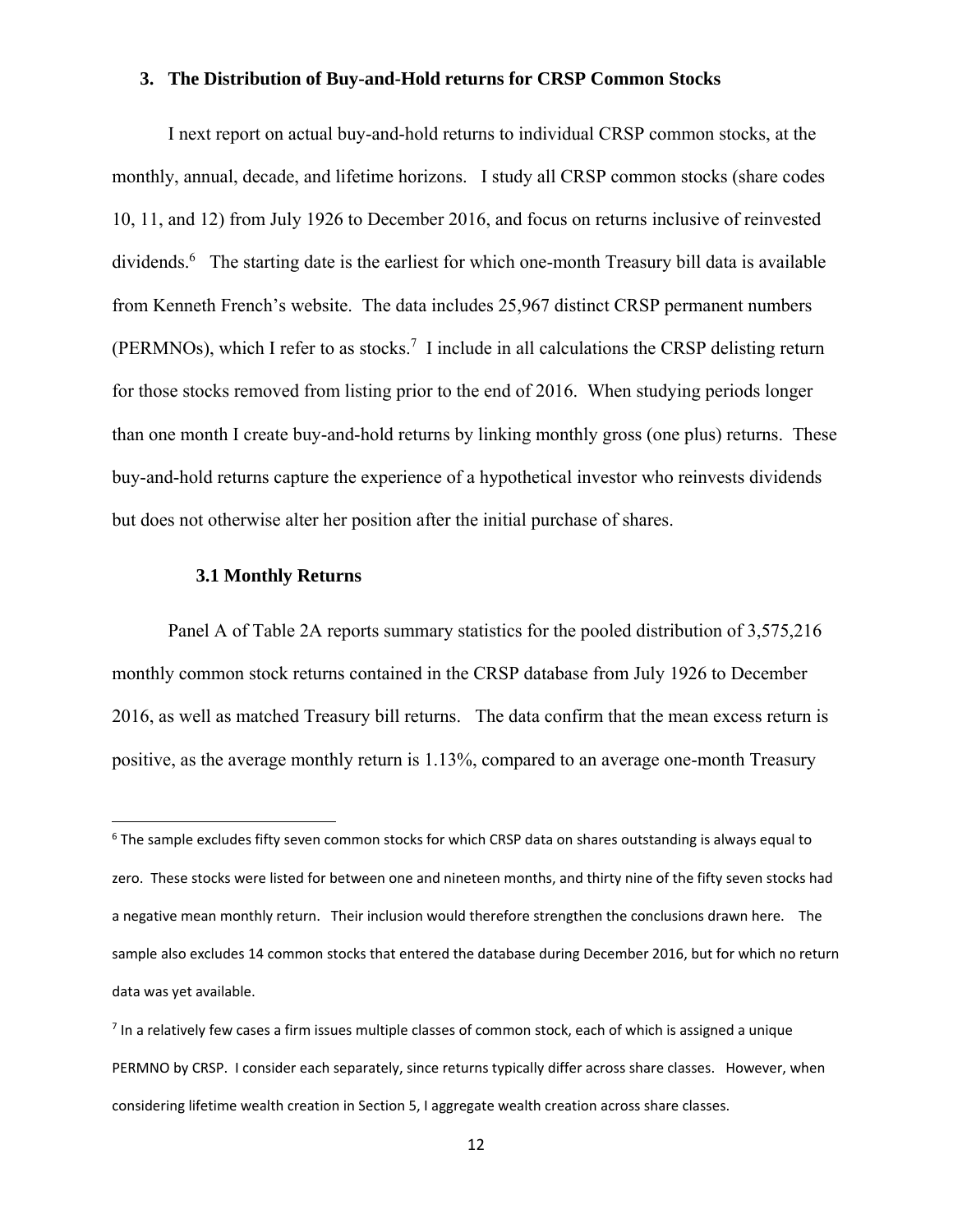bill return during the same month of 0.37%. Several additional observations regarding monthly common stock returns are noteworthy. First, monthly returns are positively skewed, with a skewness coefficient equal to 6.96. Second, monthly returns to individual stocks are highly variable, with a standard deviation of 18.1%. The simulations in the preceding section imply that compounding will induce substantial skewness in multi-period returns given volatility of this magnitude. Third, and most notable, only a minority, 47.8%, of CRSP monthly stock returns exceed the one-month Treasury return in the same month. In fact, less than half (48.4%) of monthly stock returns are positive.<sup>8</sup>

The results contained in Table 2A pertain to the pooled distribution of all monthly common stock returns in the database and therefore reflect both time series and cross sectional variation. I also compute the skewness of the return distribution separately for each calendar month. The estimated skewness coefficient is positive for 1,005 of the 1,086 months, and the time series mean of the monthly skewness coefficients is 2.56. Thus the data shows that positive skewness is pervasive in the CRSP monthly individual common stock returns.<sup>9</sup>

It may be of interest to assess in future research the extent to which the positive skewness in monthly returns reflects the fact that monthly returns can be obtained by compounding shorter-horizons returns. Alternatively, the skewness may reflect fundamental explanations.

<sup>8</sup> Ironically, less than half are negative as well, as 4.76% of monthly returns are exactly zero. The relatively large number of zero returns likely reflects the rounding of prices, particularly prior to decimalization in 2001. <sup>9</sup> To assess whether the positive skewness in stock returns documented here can be attributed to financial leverage, I examine returns to those CRSP common stocks identified by Strebulaev and Yang (2013) as "zero leverage" or "almost zero leverage" firms. The skewness of monthly and annual returns for this subsample is quite similar to that of the full sample, implying that financial leverage plays little or no role. I thank Ilya Strebulaev and Baozhong Yang for identifying the zero‐leverage firms.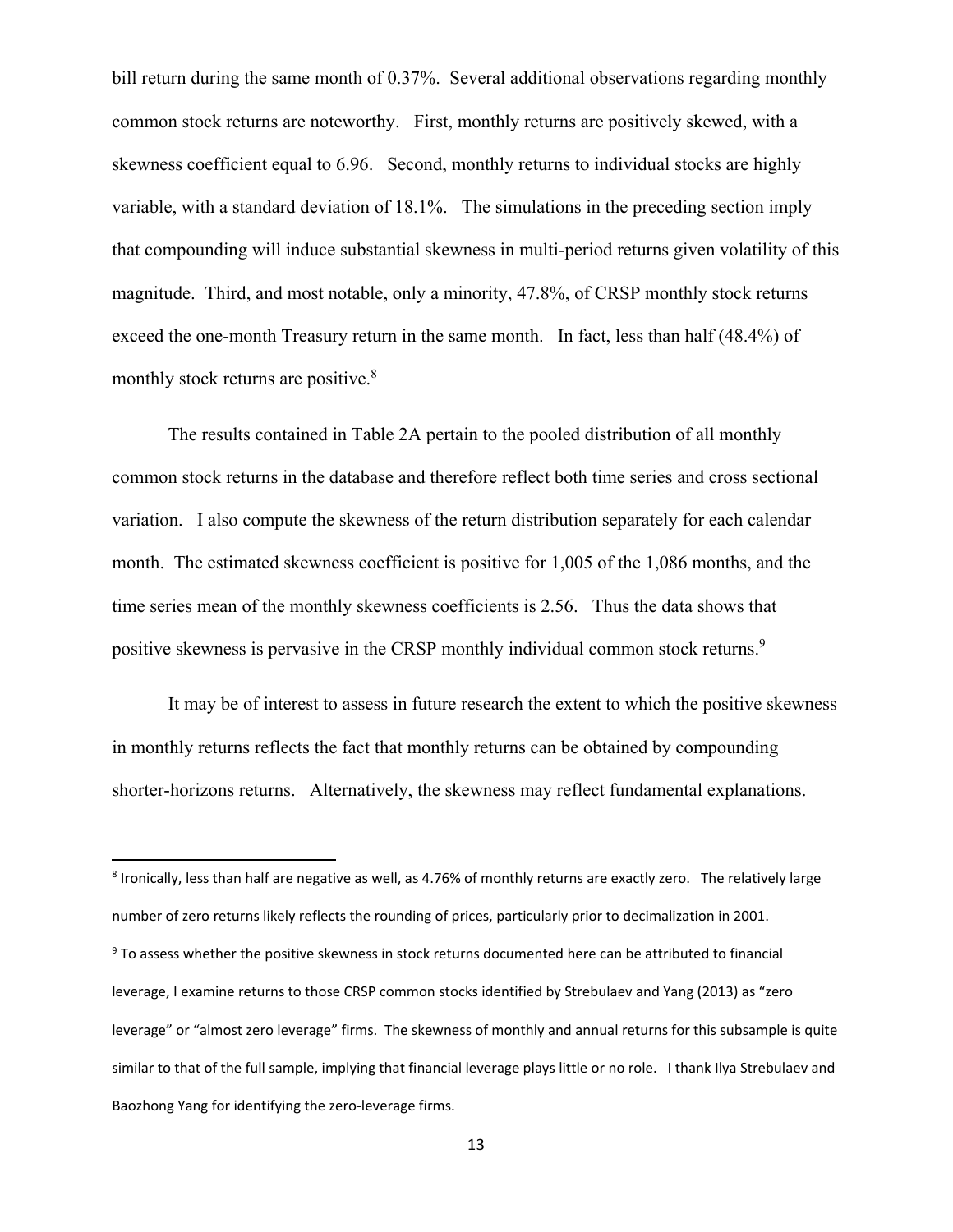For example, positive skewness in monthly returns might be associated with skewness in earnings or cash flow shocks, or attributable to firm-specific technological breakthroughs such as patent grants or favorable clinical trial outcomes. In addition, limited liability, which ensures that no return is less than -100%, likely plays a role.

#### **3.2 Annual and Decade Returns**

Panels B and C of Table 2A report summary statistics for CRSP common stock returns computed on a calendar year and decade basis, respectively. The full July 1926 to December 2016 database includes 90 ½ years. I assign the last half of 1926 to the first decade. The nonoverlapping decades are defined as July 1926 to December 1936, January 1937 to December 1946, January 1947 to December 1956, etc. For stocks that list or delist within the calendar period, I measure the stock and matched Treasury bill return over the portion of the calendar interval that the stock was included in the CRSP data, as the alternative of including only those stocks that were listed for the full calendar interval would introduce survivorship bias.

For each stock, I compute the simple sum of returns as well as the buy-and-hold return for the interval. The former reveals whether the arithmetic mean return is positive, while the latter reveals the magnitude of the actual gain or loss to a hypothetical investor who reinvests dividends but otherwise does not trade. I also compute the geometric mean of monthly returns for each stock over each interval.<sup>10</sup> (Since I will subsequently assess the cross sectional mean and median of this statistic I will refer to the geometric return for each stock, to avoid confusion.)

Figure 1 displays the frequency distribution of annual (Figure 1A) and decade (Figure 1B) buy-and-hold returns, to a maximum of 500%. The frequency distribution of annual returns

 $10$  The geometric mean for a sample of n returns is the nth root of one plus the buy-and-hold return, less one.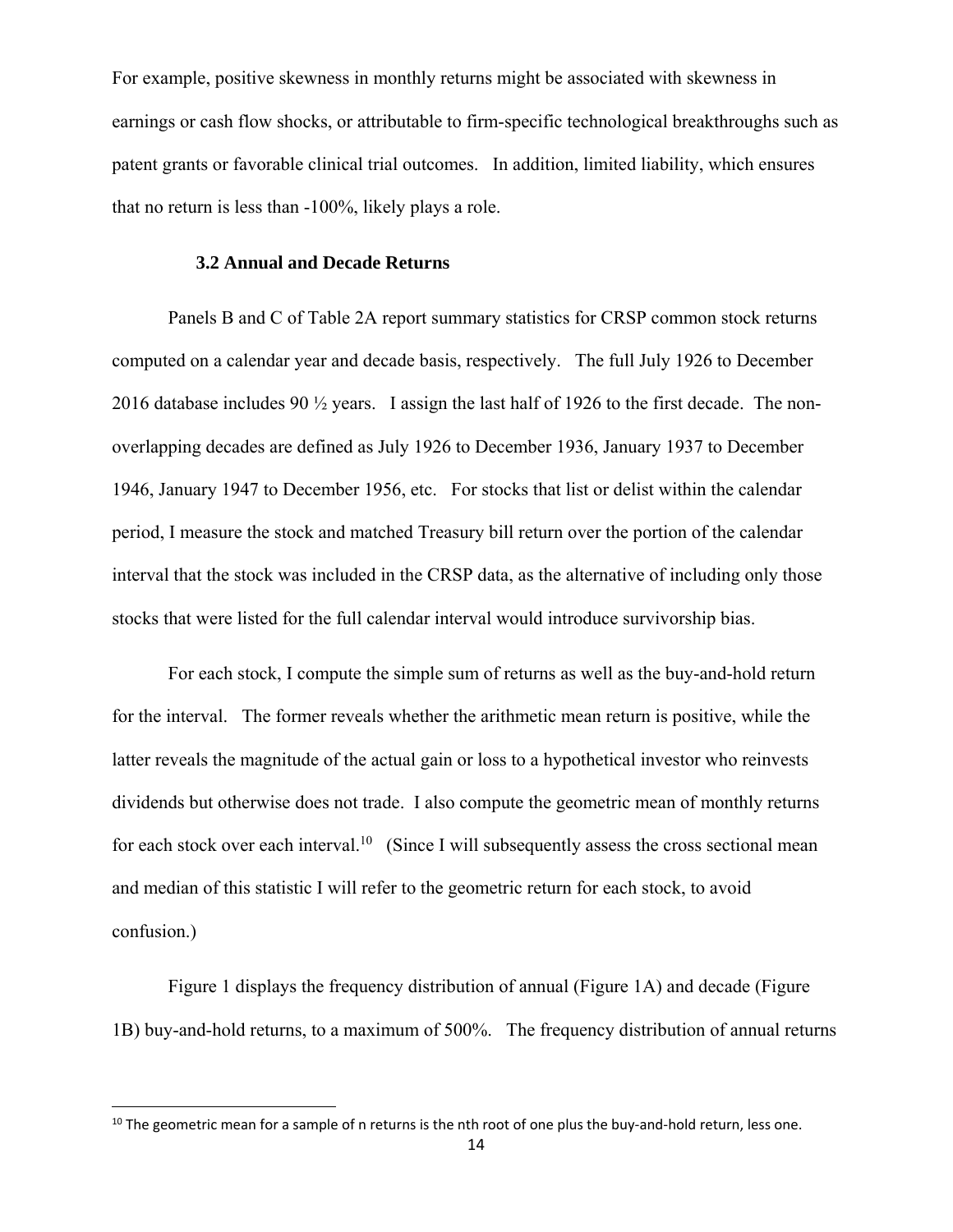(rounded to the nearest 2%) displays a notable spike at zero (which is also the most frequent outcome), and smaller spikes at 100% and 200%, presumably as the result of price rounding. The positive skewness of annual buy-and-hold returns can be observed, in part because numerous returns exceed 100%, while, due to limited liability, no returns are less than  $-100\%$ <sup>11</sup>

The frequency distribution of decade buy-and-hold returns in Figure 1B also reveals substantial positive skewness.<sup>12</sup> Unlike annual returns, where the most frequent observation is zero, the most frequently-observed decade buy-and-hold return (rounded to the nearest 5%) is -100%.13 Zero returns at the decade horizon are only slightly more frequent than small positive or negative returns. On balance, the frequency distribution of decade buy-and-hold returns is notably asymmetric, with the most frequent outcomes near -100% and many outcomes greater than 100%. The divergence of the decade buy-and-hold return distribution from a simple benchmark such as the normal distribution is notable.

<sup>11</sup> A total of 20,983 (6.6% of all annual return observations) buy‐and‐hold returns exceed 100%. Of these, 834 exceed 500% and are not displayed on Figure 1A. The maximum annual buy-and-hold return was 11,060%. <sup>12</sup> A total of 16,010 (29.1% of all decade return observations) buy-and-hold returns exceed 100%. Of these, 3,242 exceed 500% and are not displayed on Figure 1A. The maximum decade buy‐and‐hold return was 25,260%. <sup>13</sup> The data contains only 375 occurrences where a stock has a delisting return of exactly -100%. CRSP obtains a final delisting price for delisted such stocks based on a trade price or quotation from "another exchange or over‐ the-counter." In the case of involuntary delisting this final price is often small, but not necessarily zero, and the computed lifetime return for such a stock is often close to, but not exactly, -100%. For purposes of my computations the ‐100% returns are reset to ‐99.99%, which precludes the loss of the observation when I compute buy‐and‐hold returns as the exponential of the summed log returns, less one.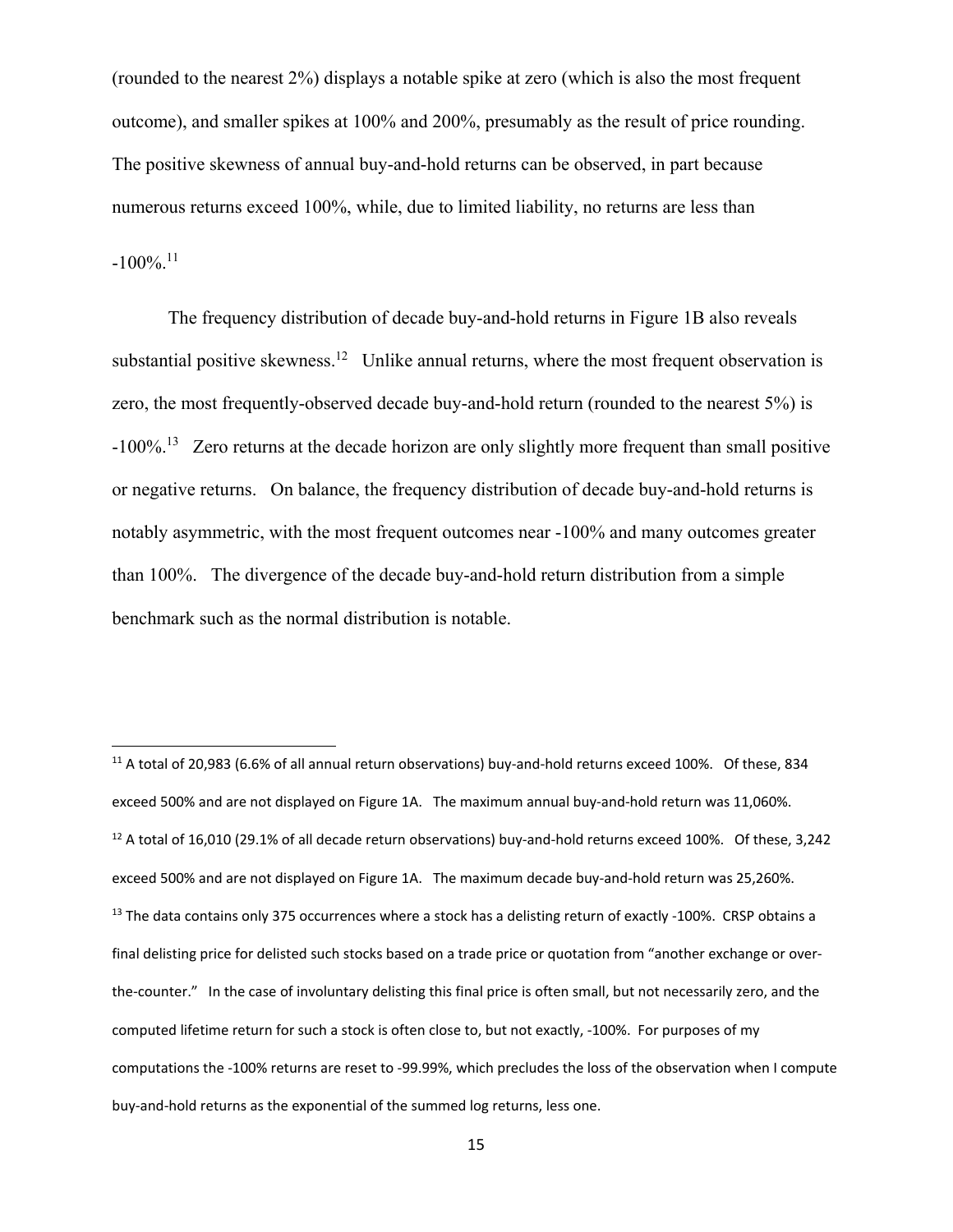The statistics on Panels B and C of Table 2A verify that that annual and decade buy-andhold returns are strongly positively skewed. Consistent with the simulation results in the prior section, the skewness of longer-horizon returns exceeds that of monthly returns. The standardized skewness coefficient is 19.85 for annual returns and 16.32 for decade returns, compared to 6.96 for monthly returns. The skewness of decade returns is sufficiently large that only a minority (49.5%) of stocks outperform Treasury Bills at this horizon.

Also reflecting the effects of skewness, mean buy-and-hold returns substantially exceed median returns. The mean annual buy-and-hold return is 14.74%, while the median is 5.23%. The divergence is more notable for the decade horizon, where the mean buy-and-hold return is 106.8%, compared to a median of 16.1%. The mean decade buy-and-hold return exceeds the average sum of returns, which is 73.5%. However, the sum of returns (or arithmetic mean return) is positive more frequently than the buy-and-hold return. At the decade horizon, 73.9% of arithmetic mean returns are positive, while only 56.3% of buy-and-hold returns are positive.

The effects of positive skewness in the distribution of buy-and-hold returns can also be observed when comparing individual stocks returns to returns on market-wide benchmarks. At the decade horizon, only 37.3% of stocks have buy-and-hold returns that exceed the accumulated return to the value-weighted portfolio of all common stocks, and just 33.6% outperform the accumulated return to the equal-weighted portfolio of all common stocks.

The comparison of geometric returns across the annual and decade horizons is informative. Notably, the distribution of geometric returns across stocks is positively skewed at the annual horizon (skewness statistic of 5.79). However, geometric returns are negatively skewed at the decade horizon (skewness statistic of -3.13). Since each stock's decade buy-andhold return can be obtained by compounding the stock's geometric return, the results verify that the positive skewness in decade buy-and-hold return arises due to compounding.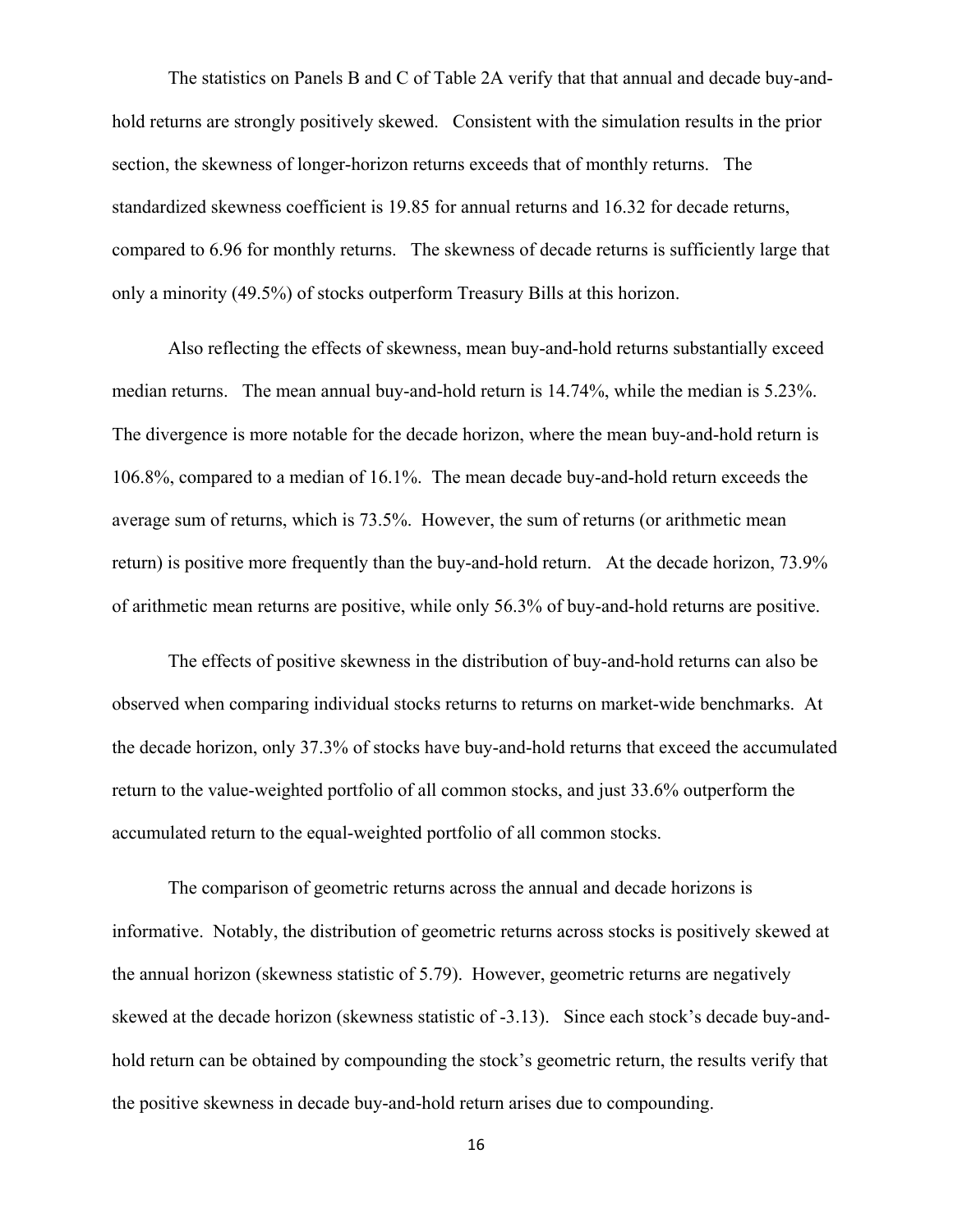It is informative to compare the properties of actual buy-and-hold returns as reported on Table 2A to those of the simulated returns reported on Table 1. Focusing on the decade horizon, the actual skewness of buy-and-hold returns to CRSP stocks is 19.85. By comparison, the skewness of the simulated buy-and-hold returns at the decade horizon, when the standard deviation of monthly returns is 18% (in line with the actual monthly return data) is 42.60. That is, the skewness in actual returns, which is responsible for the potentially surprising result that most common stocks generate decade returns lower than those earned on T-bills, is actually *less* striking in the actual data as compared to benchmarks obtained based on independent and identical draws from normal monthly returns. Further, the skewness of decade buy-and-hold returns is less than that of annual buy-and-hold returns, a result also inconsistent with the simulation results obtained when compounding independent returns. These results are suggestive that serial dependence in the actual return data is important in determining the degree of return skewness in longer horizon returns.

#### **3.3 Lifetime Returns**

In Panel D of Table 2A, I report on lifetime returns to CRSP common stocks. Figure 1C displays the frequency distribution of lifetime buy-and-hold returns (rounded to the nearest 5%, to a maximum of 1,000%) For each stock, the lifetime return spans from July 1926 or the month that the CRSP database first contains a return for the stock until December 2016 or the delisting month. Lifetime returns to delisted stocks include the delisting return.

While 71.7% of individual stocks have a positive arithmetic average return over their full life, only a minority (49.5%) of CRSP common stocks have a positive lifetime buy-and-hold return, and the median lifetime buy-and-hold return is -2.29%. This result highlights that arithmetic mean returns overstate actual performance for buy-and-hold investors.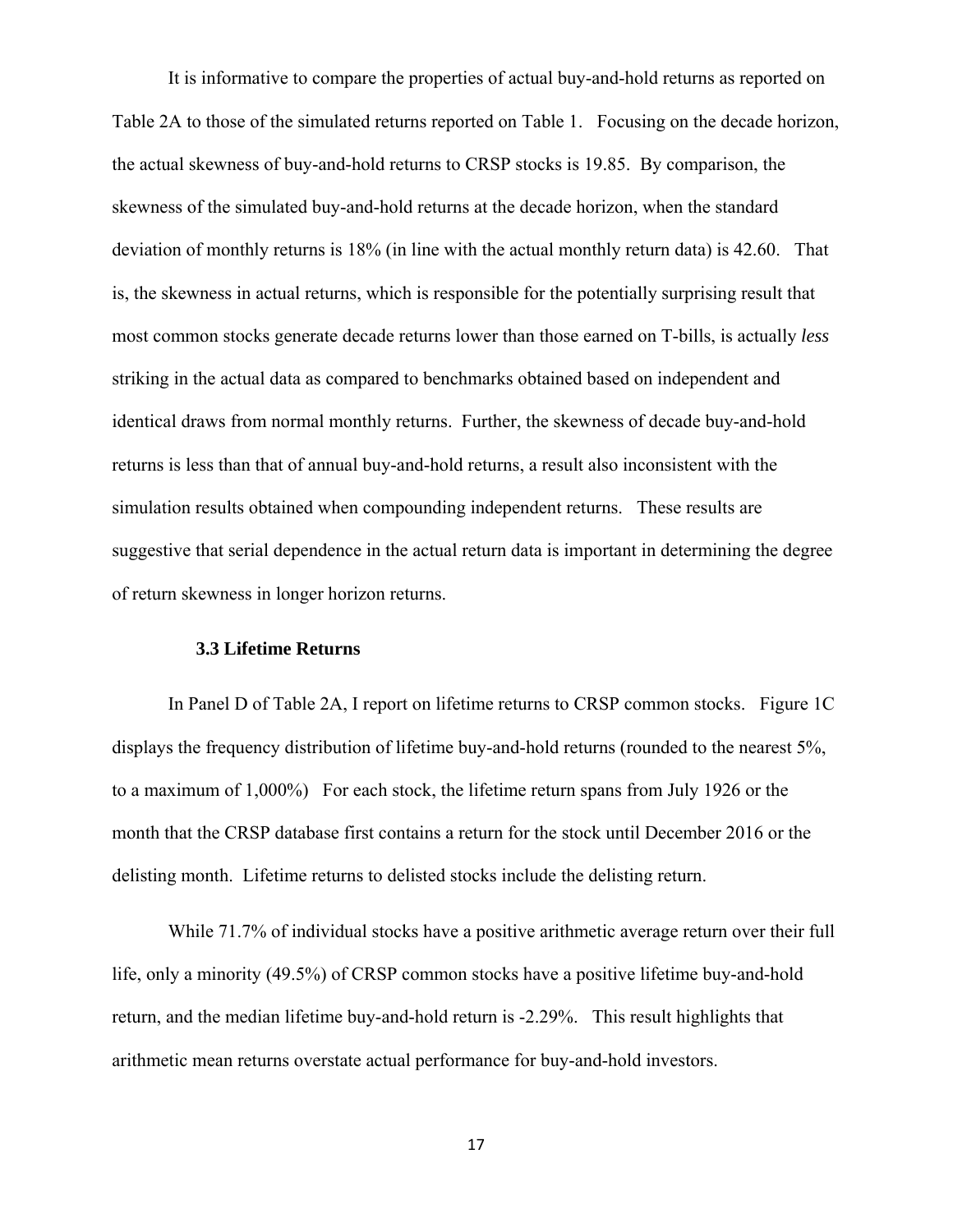The distribution of lifetime buy-and-hold returns is highly positively skewed. The standardized skewness coefficient is 154.8. While the median lifetime buy-and-hold return is negative, the cross-sectional mean lifetime return is over 18,000 percent. Also reflective of the positive skewness, only 574 stocks, or 2.2% of the total, have lifetime buy-and-hold returns that exceed the cross-sectional mean lifetime return. The maximum lifetime buy-and-hold return is 244.3 million percent, by the firm now known as Altria Group, Inc. As can be observed on Figure 1C, the most frequent or modal lifetime return is a loss of essentially 100% (rounded to the nearest five percent). A total of 3,071 CRSP common stocks, or 11.83% of the total, suffered essentially complete losses as measured by lifetime buy-and-hold returns.

Perhaps most notably, only 42.6% of CRSP common stocks have lifetime buy-and-hold returns that exceed the buy-and-hold return on one-month Treasury Bills over the same time periods. An answer to the question posed on the title of this paper is that most common stocks, (slightly more than four out of every seven) *do not* outperform Treasury bills over their lives. The fact that the broad stock market does outperform Treasuries over longer time periods is attributable to the positive skewness of the stock return distribution – i.e. to the relatively few stocks that generate large returns, not to the performance of typical stocks.

The importance of the positive skewness in the stock return distribution can also be illustrated by comparing the buy-and-hold returns of individual stocks to the accumulated returns earned on the equal and value-weighted portfolios of all common stocks. As shown on Panel D of Table 2A, only 30.8% of individual common stocks generated lifetime buy-and-hold returns that exceed the performance of the value-weighted portfolio over the matched time intervals, and only 26.1% outperformed the equal-weighted portfolio.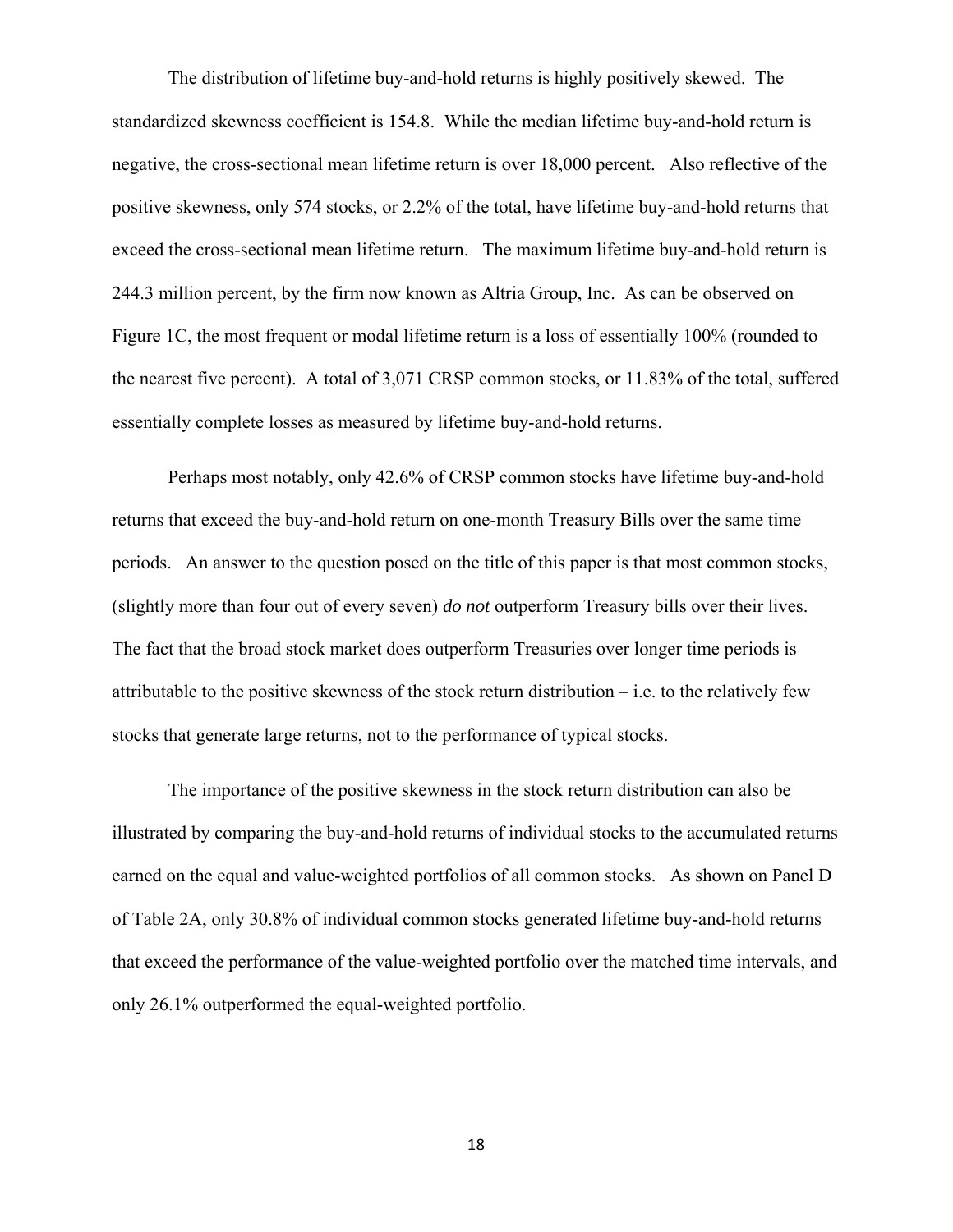### 3.4 **Outcomes by Delisting Reason**

The large majority of the 25,967 individual CRSP common stocks considered in this study exit the database at some point before December 31, 2016. CRSP provides a delisting code (variable name dlstcd) for each common stock. Based on these delisting codes, I assign each common stock to one of three categories, Still Trading (first digit of dlstcd is 1), Merged, Exchanged, or Liquidated (first digit of dlstcd is 2, 3, or 4), and Delisted by Exchange (first digit of dlstcd is 5). Table 2B reports on lifetime returns to common stocks, delineated by the three delisting categories.

Not surprisingly, the 4,138 stocks in the "Still Trading" group (Panel A of Table 2B) most often generated favorable outcomes. The mean lifetime return for these stocks is 106,000%, and a majority of these stocks deliver lifetime buy-and-hold returns that exceed zero (64.1%) and that exceed the buy-and-hold return on one-month Treasury Bills (60.1%) over the same periods. For these stocks as well return skewness is empirically important. The skewness coefficient for lifetime buy-and-hold returns is 61.9, and the median lifetime return of 64.8% is far less than the mean of 106,000%. Even in the relatively successful "Still Trading" group, only a minority (39.4%) of individual stocks have lifetime buy-and-hold returns that exceed the value-weighted portfolio return over the same time horizons.

Panel B of Table 2B reports results for the 12,560 stocks that delisted due to Merger, Exchange, or Liquidation. In some dimensions these stocks outperformed stocks in the "Still Trading" group, reflecting that a departure from the database as a result of being acquired is typically a value-enhancing event. Specifically, 73.8% of stocks in the Merger, Exchange, or Liquidation group delivered positive lifetime buy-and-hold returns, and 63.0% outperformed one-month Treasury bills over their lifetimes. For these stocks the return skewness coefficient is 60.5, the median lifetime return of 103% is substantially less than the mean lifetime return of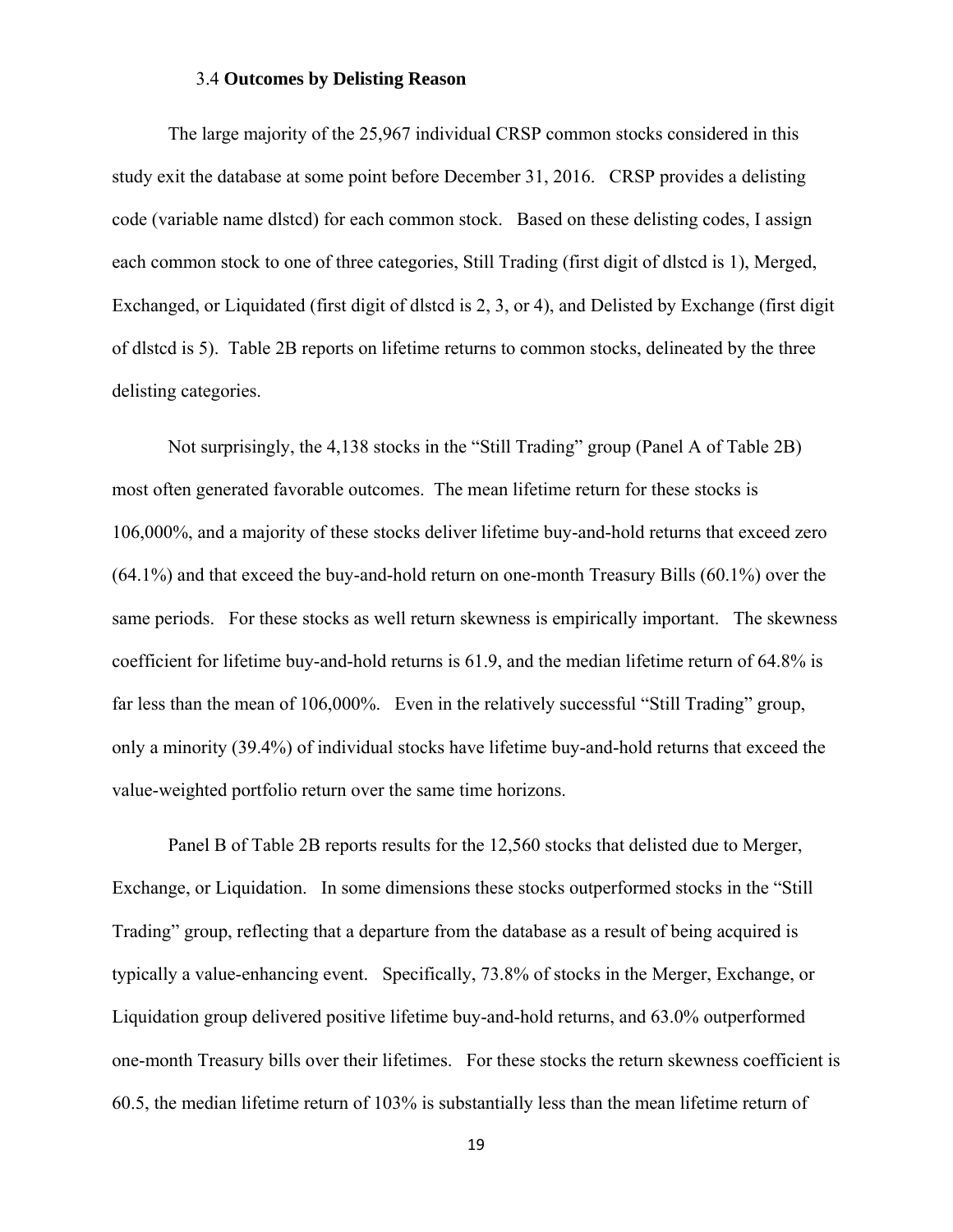3,825%, and less than half of the Merger, Exchange, or Liquidation stocks outperformed the value-weighted portfolio return over their lifetimes.

A total of 9,187 stocks were delisted by their trading exchange (Panel C of Table 2B).<sup>14</sup> The median lifetime buy-and-hold return for these stocks was -91.95%, only 9.8% generated a positive lifetime buy-and-hold return, and only 6.8% outperformed one-month Treasury Bills over their lives. The skewness coefficient for lifetime returns to these stocks is 55.0, quite comparable to that of the stocks in the "Still Trading" and "Merged, Exchanged, or Liquidated" categories. The mean lifetime return to stocks delisted by the exchange is -0.8%, greatly exceeding the median lifetime buy-and-hold return of -92.0%.

On balance the results on Table 2B show that the potentially surprising finding that the majority of individual stocks underperform Treasury bills over their full lifetimes is primarily attributable to the stocks that were removed from listing by the stock exchanges. While this finding is intuitive and potentially reassuring, it is of limited applicability unless one can predict in advance the category in which a given stock will eventually be found.

### **3.5 Return Distributions by Firm Size and Decade of Initial Appearance.**

In Table 3A I report a number of statistics regarding buy-and-hold returns to common stocks, when stocks are stratified based on market capitalization, for monthly (Panel A), calendar year (Panel B), and non-overlapping decade (Panel C) horizons. Each stock is assigned to a size

 $<sup>14</sup>$  The specific reason for delisting by an exchange is not always reported in the CRSP database. Among those</sup> where a reason is reported, 1,071 stocks were delisted because "price fell below acceptable level", 1,378 were delisted because of "insufficient capital, surplus, and/or equity, 1,004 were delisted because they were "delinquent in filing" or due to nonpayment of fees, and 974 were delisted because they did not "meet exchange's financial guidelines."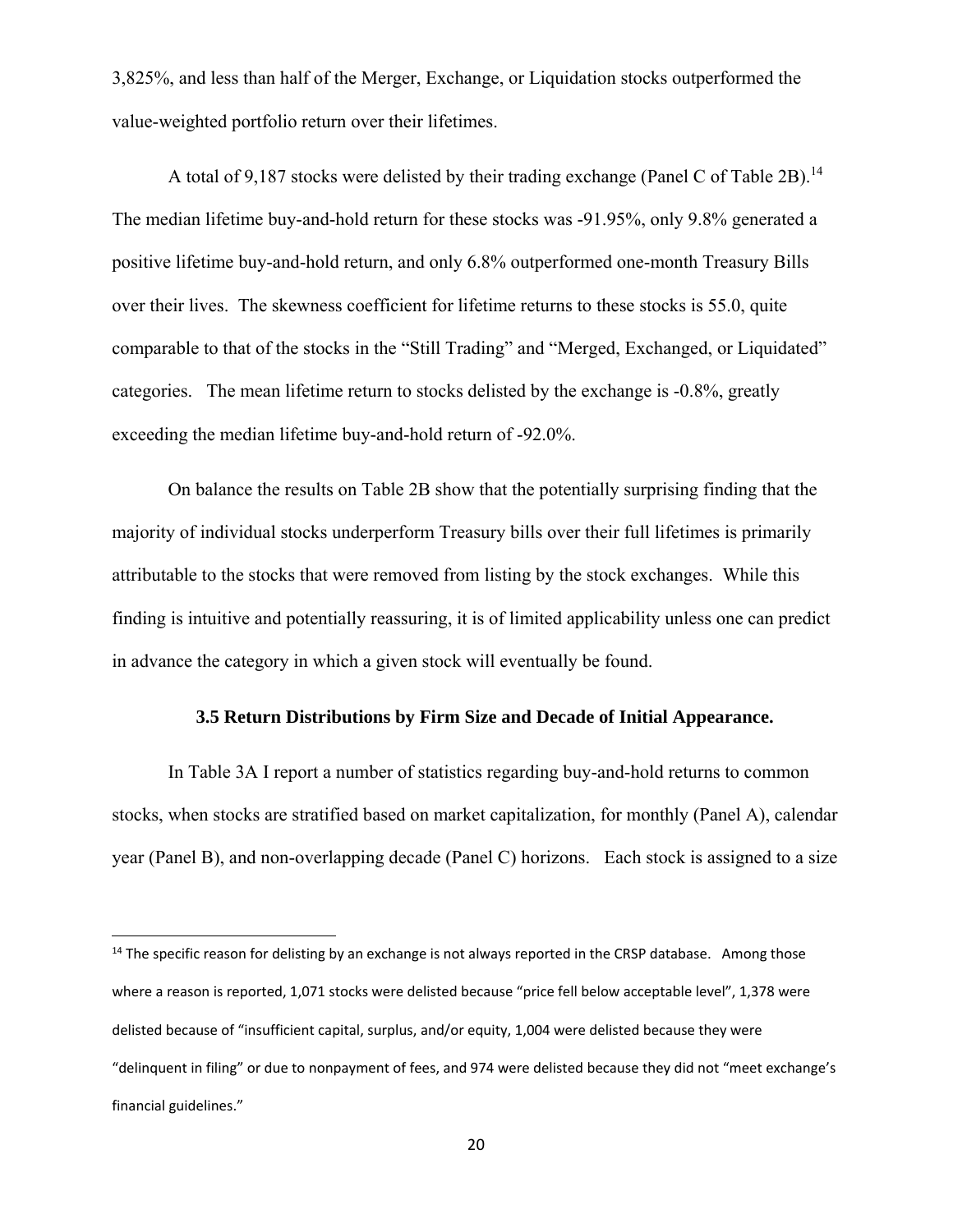decile group based on its market capitalization at the end of the last month prior to the interval for which the return is measured (for stocks already listed at the beginning of the interval) or at the time of its first appearance in the database (for stocks initially listed during the interval). Each decile group contains ten percent of the stocks in the database as of the month prior to the interval over which the return is measured. I omit results for lifetime returns, since market capitalization at original listing is not very informative regarding a firm's longer term market capitalization.

Despite the fact that small firms deliver higher mean monthly returns as compared to large, the data reported on Table 3A show a distinct pattern by which small stocks display more return skewness and a higher frequency of underperformance relative to benchmarks. This result is anticipated based on the simulations reported in the prior section, as the higher return volatilities typical for small stocks imply that compounding will impart more skewness. For example, the standardized skewness of the decade buy-and-hold returns for the smallest decile of stocks is 12.55, while that for the largest decile of stocks is 6.96. As a consequence, small stocks more frequently deliver returns that fail to match benchmarks. At the decade horizon, only 42.4% of stocks in the smallest decile have buy-and-hold returns that are positive and only 36.6% have buy-and-hold returns that exceed those of the one-month Treasury bill. In contrast, 81.3% of stocks in the largest decile have positive decade buy-and-hold returns, and 70.5% outperform the one-month Treasury bill. Only 29.7% of smallest-decile stocks have decade buy-and-hold returns that exceed the return to the value-weighted market over the same period, and only 28.0% beat the equal-weighted market.

While large capitalization stocks display less return skewness than small stocks, positive skewness in the large stock distribution manifests itself in the fact that most large stocks fail to match the overall market. The percentage of large stock buy-and-hold returns that exceed the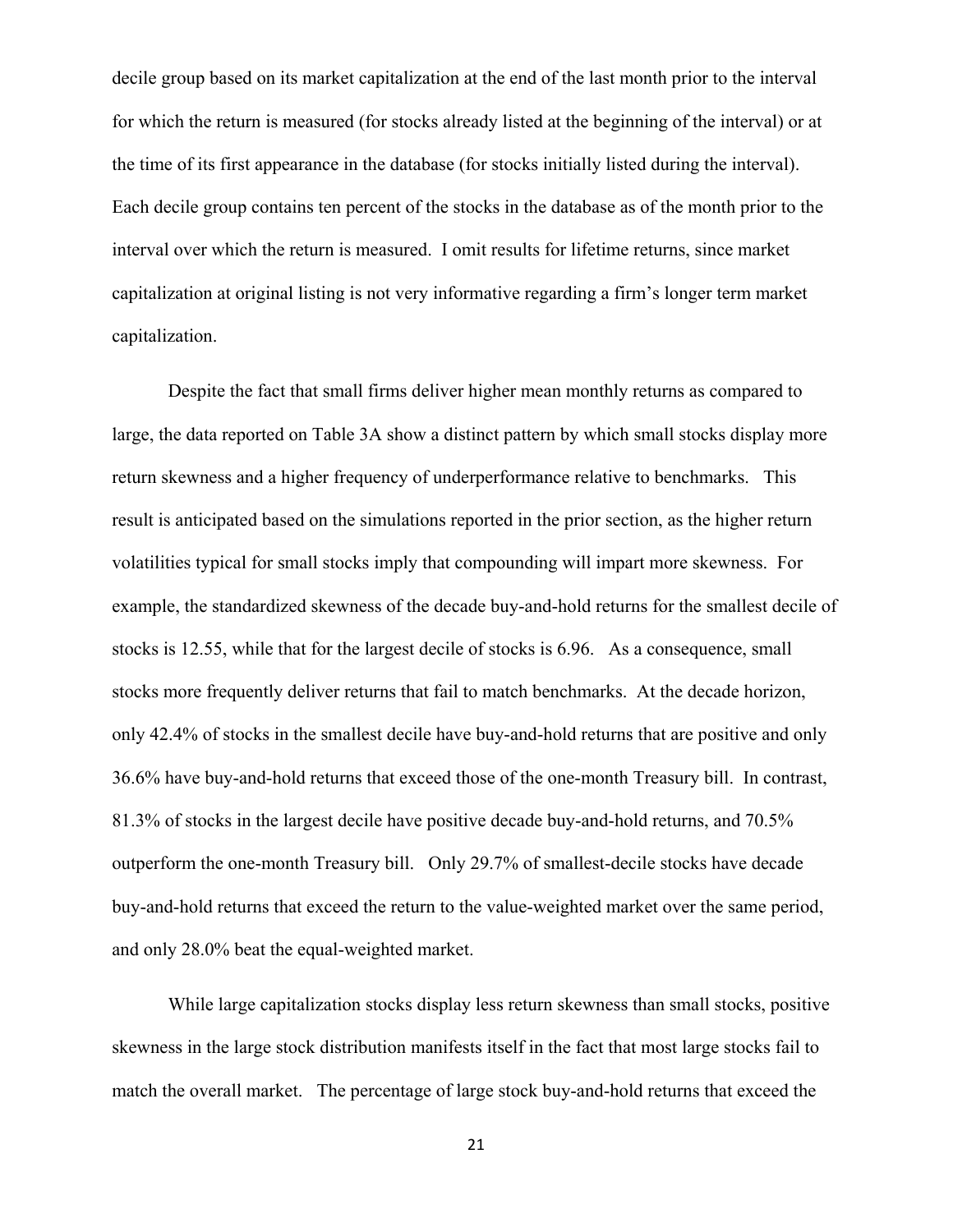matched return to the value-weighted market is 48.9% at the monthly horizon, 46.7% at the annual horizon, and 44.7% at the decade horizon.<sup>15</sup>

In Table 3B I report on lifetime buy-and-hold returns, delineated by the decade of the stock's initial appearance in the CRSP database. A number of the results obtained here can be understood in terms of the data presented by Fama and French (2004). They document a jump in the number of newly listed CRSP common stocks during the 1980 to 2001 period as compared to preceding years. The cross-section of profitability for newly listed firms became significantly more negatively skewed after 1980, while the cross section of asset growth became more positively skewed. They attribute these changes to an increase in the supply of equity capital that allowed the listing on the public equity markets of more firms with more distant expected payoffs. Although they did not report on mean returns or return standard deviations, they document a sharp decline in survival rates for newly listed firms after 1980.

The data in Table 3B shows that a total of 920 stocks entered the CRSP common stock database up to 1936. These included stocks already listed at the initiation of CRSP coverage, as well as new listings during the first decade. Only 490 stocks entered the database over the following twenty years, through 1956, followed by 1,599 new stocks during the 1957 to 1966 decade. A total of 4,548 stocks were added to the database between 1967 and 1976, including 2,828 that entered during 1972, when Nasdaq stocks were first included in the CRSP data. As documented by Fama and French (2004) the rate of new stock appearances accelerated thereafter. In particular, the CRSP database includes 5,151 new stocks during the 1977 to 1986

<sup>&</sup>lt;sup>15</sup> While mean returns are not the main focus of this paper, it is of interest to observe that the "small firm effect" by which small firms have greater mean returns than large firms can be observed in monthly returns and in buy‐ and‐hold annual returns, but not in buy‐and‐hold decade returns. In particular, the mean decade buy‐and‐hold return to large stocks on Table 3A is 152%, compared to 96% for small stocks.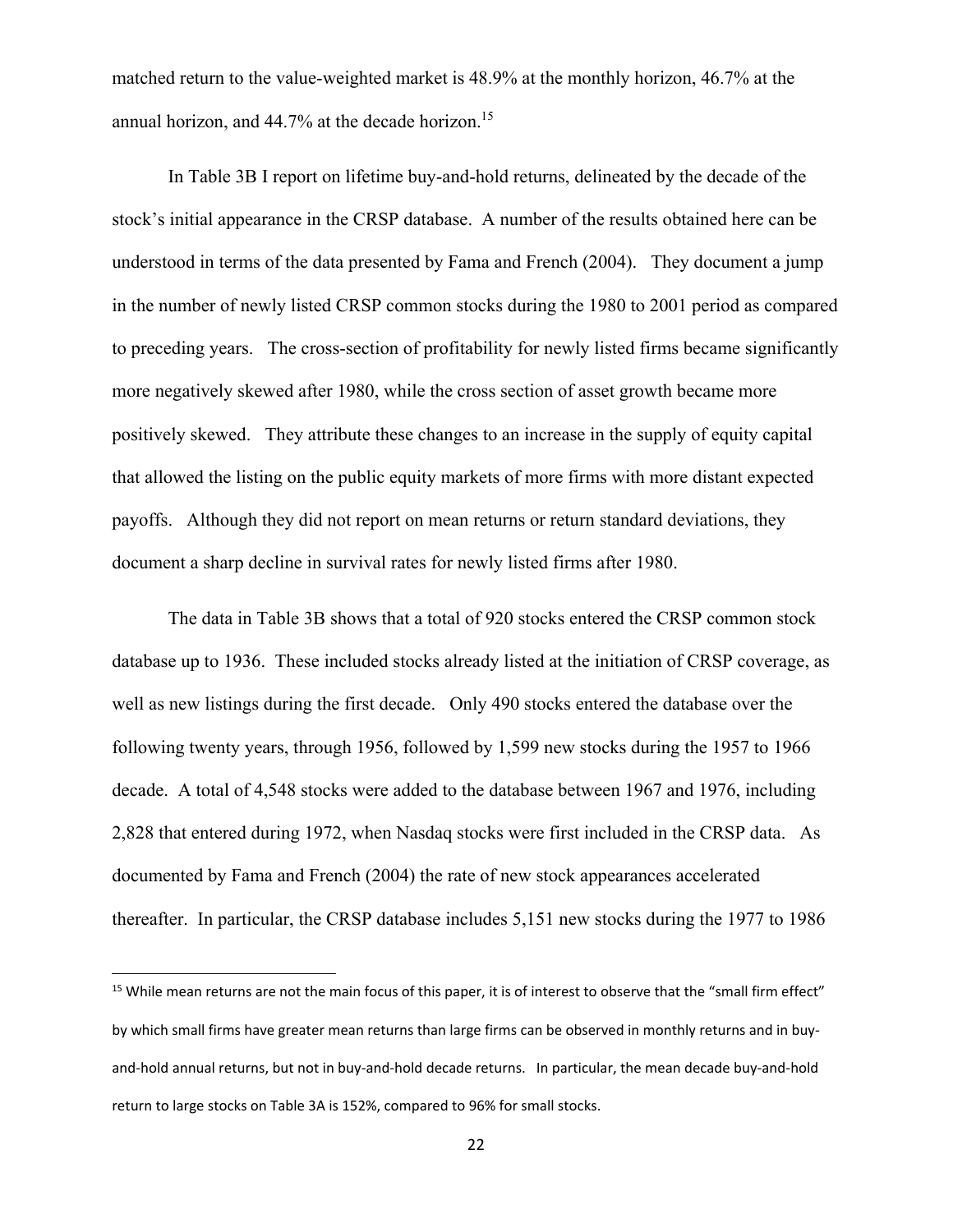decade, 6,860 between 1987 and 1996, and 4,153 during the 1997 to 2006 period. During the most recent 2007 to 2016 decade only 2,238 stocks entered the database.

The data reported on Table 3B shows that positive skewness is present in lifetime buyand-hold returns for stocks that entered the database during each decade. Skewness coefficients range from 6.49 for stocks that first appeared during the most recent decade to 40.52 for stocks that first appeared between 1977 and 1986. Reflecting the positive skewness, only a minority of stocks that entered the database during each decade outperformed the value-weighted market over their lives, ranging from 20.9% of the stocks that appeared between 1977 and 1986 to 44.8% of stocks that first appeared during the 1957 to 1966 decade.

The observation that most stocks underperform Treasury Bills in the full CRSP dataset is attributable to stocks that entered the database since 1966. For stocks that entered the database in earlier decades, a majority, ranging from 61.5% of stocks entering between 1957 and 1966 to 87.0% of stocks entering between 1947 and 1956, had lifetime buy-and-hold returns larger than one-month Treasuries over the same horizons. In contrast, for stocks entering the database since 1966, a minority outperform Treasury Bills over their lifetimes, ranging from 31.7% of the stocks that appeared between 1977 and 1986 to 46.9% of stocks that entered the database between 1967 and 1976. In fact, the median lifetime return is negative for stocks entering the database in every decade since 1977.

The relatively high rates of underperformance for stocks that entered the CRSP data since the 1960s is likely attributable to changes in the type of firms brought to the public equity markets in recent decades. Fama and French (2004) document an increase in new listings characterized by negative earnings and strong asset growth, while Fink, Fink, Grullon, and Weston (2010) show that the firms brought to market in recent decades have tended to be younger.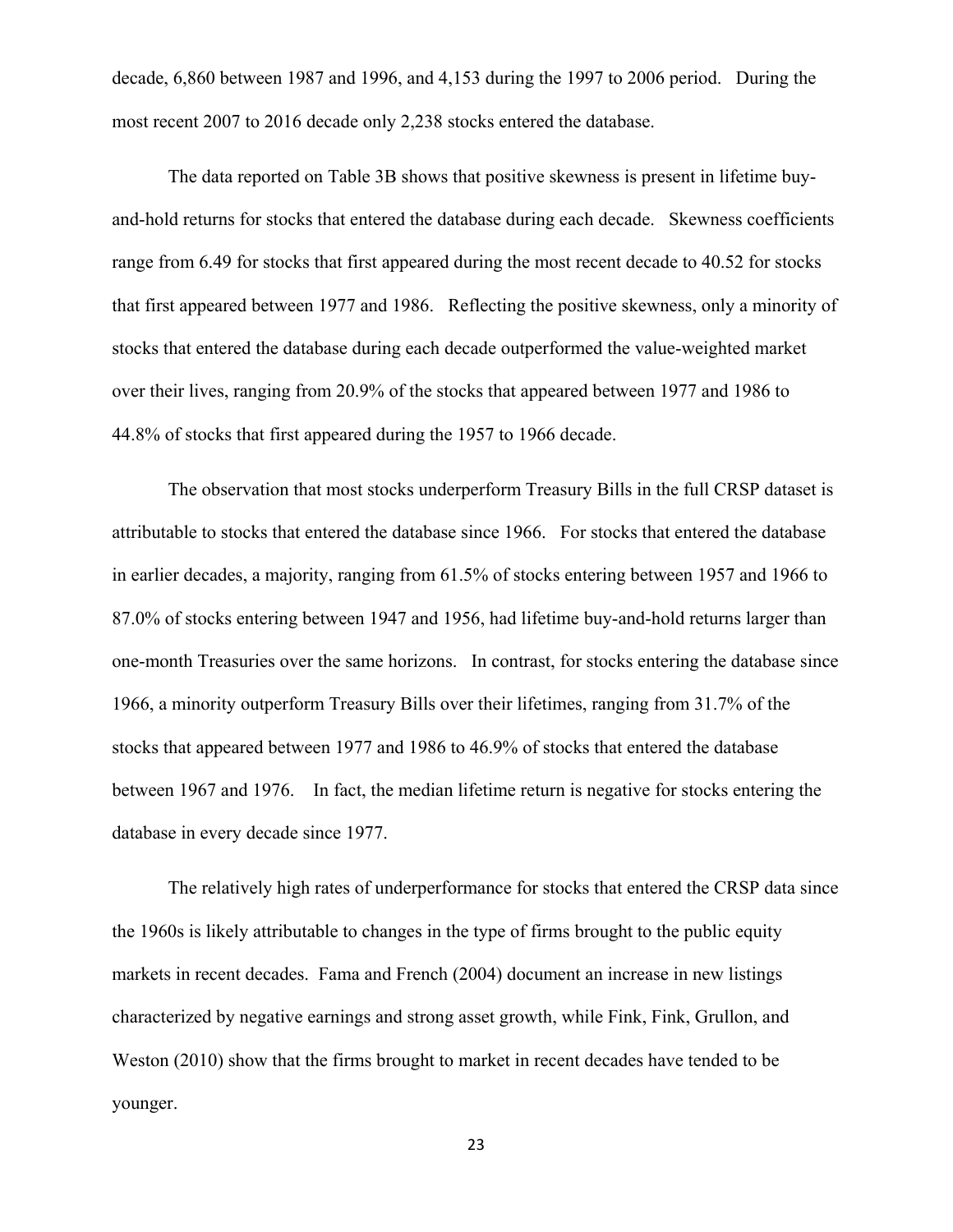In combination, the results reported here show that skewness in individual stock returns is pervasive, and that most stocks underperform the value-weighted market as a consequence. However, the finding that most stocks underperform the one-month Treasury bill is concentrated in stocks of smaller than median market capitalization and stocks that entered the CRSP database since the mid-1960s.

#### **4. Individual Stocks and Portfolios over the Full Ninety Years**

The CRSP dataset includes returns pertaining to ninety calendar years, spanning 1926 to 2016. However, for most stocks the lifetime return pertains to a period much shorter than the full ninety year sample. In fact, just thirty six stocks were present in the database for the full ninety years. The median life of a common stock on CRSP, from the beginning of sample or first appearance to the end of sample or delisting, is just 90 months, or 7.5 years. The  $90<sup>th</sup>$ percentile life span is 334 months, or just under 28 years.

To obtain evidence regarding the long-term performance of individual stock positions that spans the full ninety years, I adopt a bootstrap procedure. In particular, for each month from July 1926 to December 2016 I select one stock at random, and then link these monthly returns. The resulting return series represents one possible outcome from a strategy of holding a single random stock in each month of the sample, ignoring any transaction costs. I compare returns from the one-stock strategy at the annual, decade, and ninety-year horizons to several benchmarks, including zero, the accumulated return to holding one-month Treasury bills over the same interval and the accumulated return on the value-weighted portfolio of all common stocks over the same interval. I repeat the procedure 20,000 times, to obtain a bootstrap distribution of possible returns to single stock strategies.

The results, reported on Table 4, reveal that, ignoring transaction costs, single stock strategies would have been profitable on average. The mean accumulated return to the single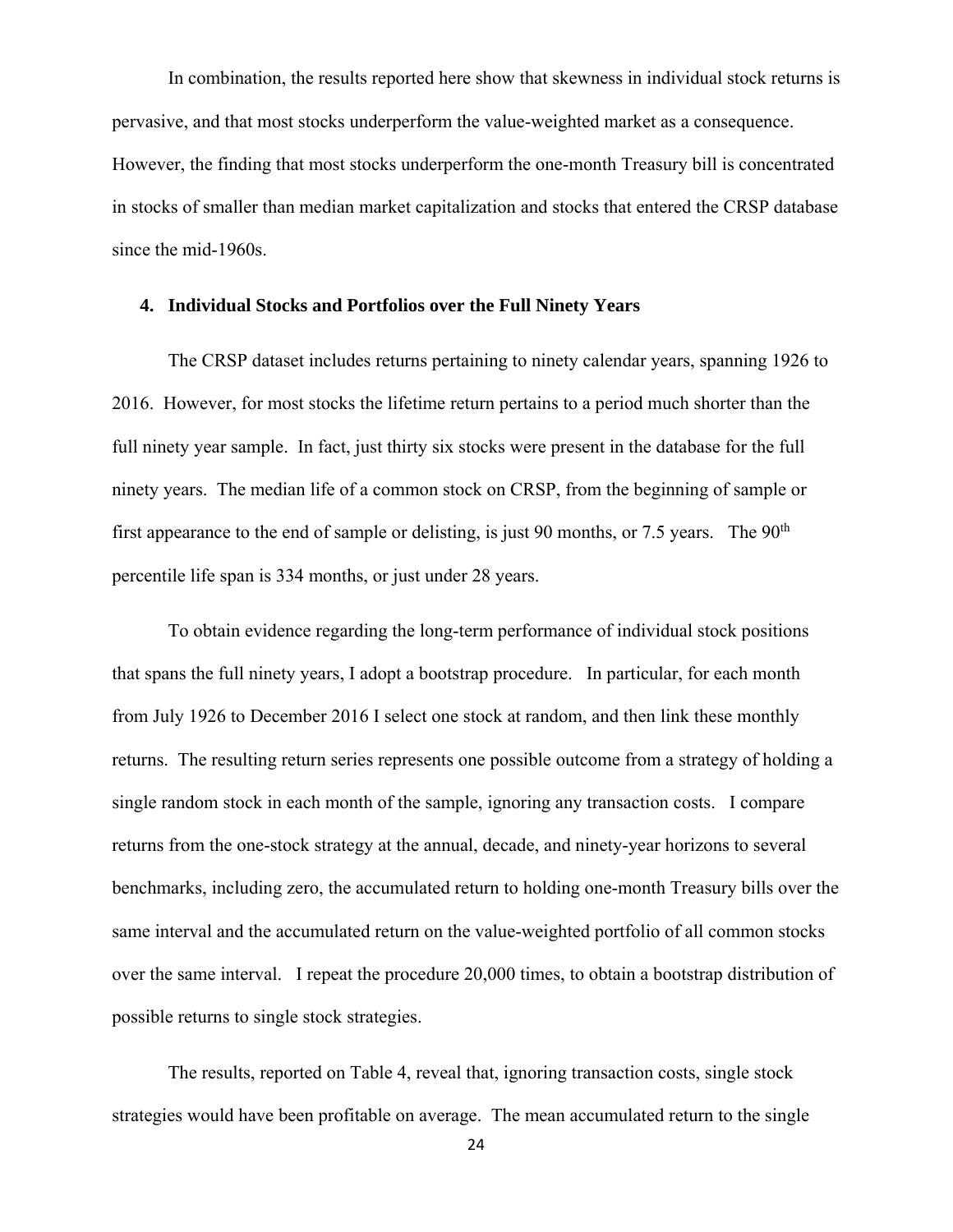stock strategy is 16.6% at a one-year horizon, 245.4% at a decade horizon, and 949,826% at the 90-year horizon. However, the skewness in the distribution of bootstrapped single stock strategies is extreme – the standardized skewness coefficient is 6.99 at the annual horizon, 65.0 at the decade horizon, and 96.5 at the 90-year horizon.

In light of the well-documented small firm effect, it might be anticipated that single stock portfolios would tend to frequently outperform benchmarks that included larger stocks over long horizons. In fact, despite the positive mean returns, most single stock portfolios performed poorly, especially at the 90-year horizon. While a slight majority (50.8%) of single stock strategies generated a positive 90-year return, the median 90-year return is only 9.5%, compared to a 90-year buy-and-hold return on Treasury bills of 1,928%. Only 27.5% of single stock strategies produced an accumulated 90-year return greater than one-month Treasury Bills. That is, the data indicates that in the long term (defined here as the 90 years for which CRSP and Treasury bill returns are available) only about one fourth of individual stocks outperform Treasuries. Further, only 4.0% of single stock strategies produced an accumulated return greater than the value-weighted market.

I repeat the bootstrap simulations to assess the effects of diversification. In particular, for each month from July 1926 to December 2016 I select sets of five, twenty five, fifty, and one hundred stocks at random. Within each month, I compute the value-weighted return to the portfolio, and I then link these monthly returns. The procedure is repeated 20,000 times.

The results, also reported on Table 4 verify that the skewness of accumulated returns decreases rapidly as the number of stocks in the portfolio is increased. Focusing on the annual horizon, the standardized skewness coefficient of accumulated returns decreases from 6.99 for single stocks to 1.08 for five stock portfolios, and 0.10 for twenty-five stock portfolios. The skewness of annual returns is actually negative (-0.09 and -0.21, respectively) for fifty and one-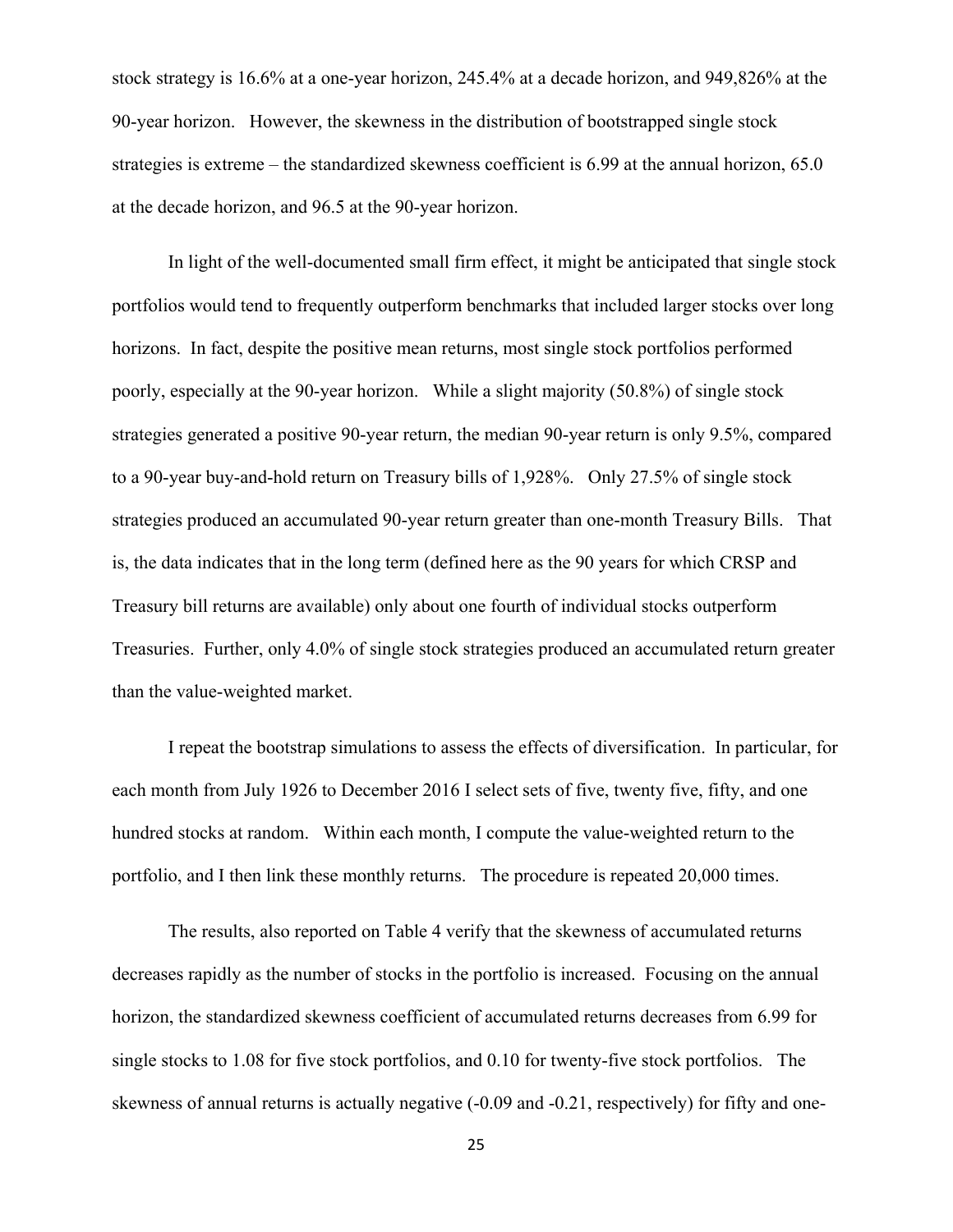hundred stock portfolios. Albuquerque (2012) shows that negative skewness in diversified portfolio returns can arise due to heterogeneity in information announcement dates across stocks. On balance, the simulations verify that the positive skewness in the individual stock return distribution is eliminated by diversification.

Rates of underperformance relative to benchmarks decline as more stocks are added to the portfolio, reflecting the decrease in skewness. For example, the percentage of bootstrapped decade returns that exceed the buy-and-hold return on the one-month Treasury bill increases from 47.8% with single stock holdings to 72.3% with five stocks, 86.7% with twenty five stocks, and 93.1% with one hundred stocks. Note, though, that the percentage of return outcomes that exceed the accumulated return to the value-weighted market is always less than fifty, even without any deduction for fees or trading costs. This result is of particular relevance, since the return performance of active managers is often measured relative to value-weighted benchmarks such as the S&P 500. For twenty five stock portfolios, for example, the percentage of return outcomes that exceeds the value-weighted portfolio return is 48.7% at the annual horizon, 45.4% at the decade horizon, and 36.8% at the 90-year horizon. These observations, which again reflect the substantial positive skewness in the distribution of stock returns, help to explain the result that active managers, who tend to be poorly diversified, underperform the broad stock market more than half of the time.

#### **5. Aggregate Value Creation in the U.S. Stock Market**

The results reported here show that most individual common stocks have generated buyand-hold returns that are less than the buy-and-hold returns that would have been obtained from investing in U.S. Treasuries over the same time periods. Stated alternatively, the fact that the overall stock market has outperformed Treasuries is attributable to large returns earned by relatively few stocks.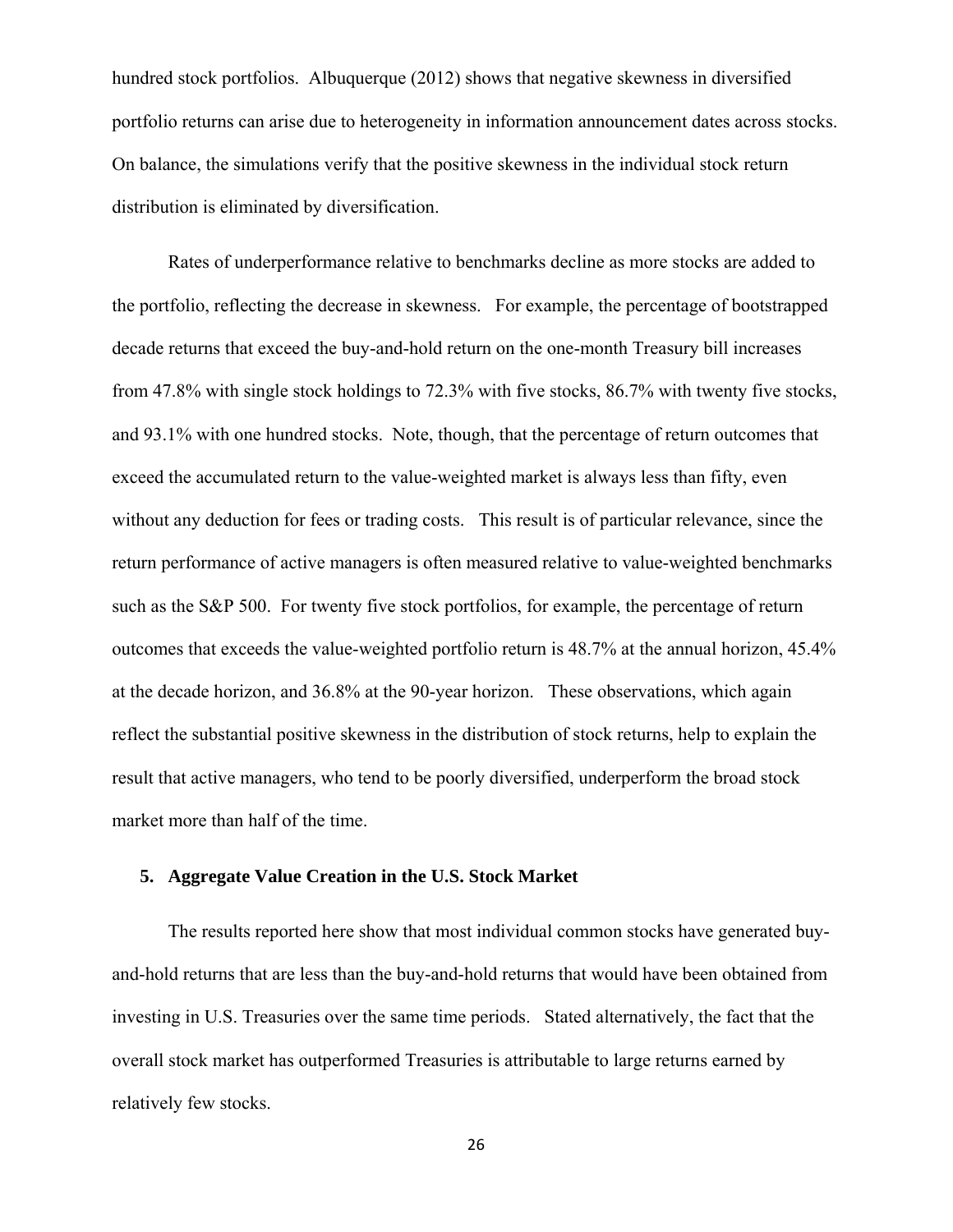I next turn to the question of just how concentrated is the creation of value in the U.S. public stock markets. To do so, I measure net value creation for the overall stock market and for each individual firm, from the perspective of shareholders in aggregate. The buy-and-hold returns considered in most studies of stock market performance (and in this paper to this point) measure the experience of a hypothetical investor who reinvests dividends, but otherwise makes no transactions after the initial purchase of shares. As Dichev (2007) notes, the experience of this hypothetical investor does not reflect the experience of investors in aggregate, because equity investors collectively do not reinvest dividends, but do fund new equity issuances and receive the proceeds of equity repurchases. For these reasons, a high buy-and-hold return need not imply large wealth creation for investors in aggregate, and vice versa.

Consider, as a case in point, General Motors Corporation (GM), which delisted in June 2009 following a Chapter 11 bankruptcy filing.<sup>16</sup> The delisting share price for its main class of common stock was \$0.61, compared to \$93 less than a decade earlier. Had the delisting share price been zero instead of sixty one cents, GM's lifetime buy-and-hold return would have been -100%. However, GM paid more than \$64 billion in dividends to its shareholders in the decades prior to its bankruptcy and also repurchased shares on multiple occasions, and these funds were collectively available to investors for other purposes even after GM's bankruptcy filing. In fact, as I show below, GM common stock was one of the most successful stocks in terms of lifetime wealth creation for shareholders in aggregate, despite its ignoble ending.

To assess the degree of concentration in stock market performance from the viewpoint of shareholders in aggregate, I create a measure of dollar wealth creation for each of the 25,967 individual CRSP common stocks in the sample, using the following framework. Let W<sub>0</sub> denote an investor's initial wealth, and assume an investment horizon of T periods. The investor

<sup>&</sup>lt;sup>16</sup> A new General Motors stock emerged from the bankruptcy filing and completed an IPO in November 2010.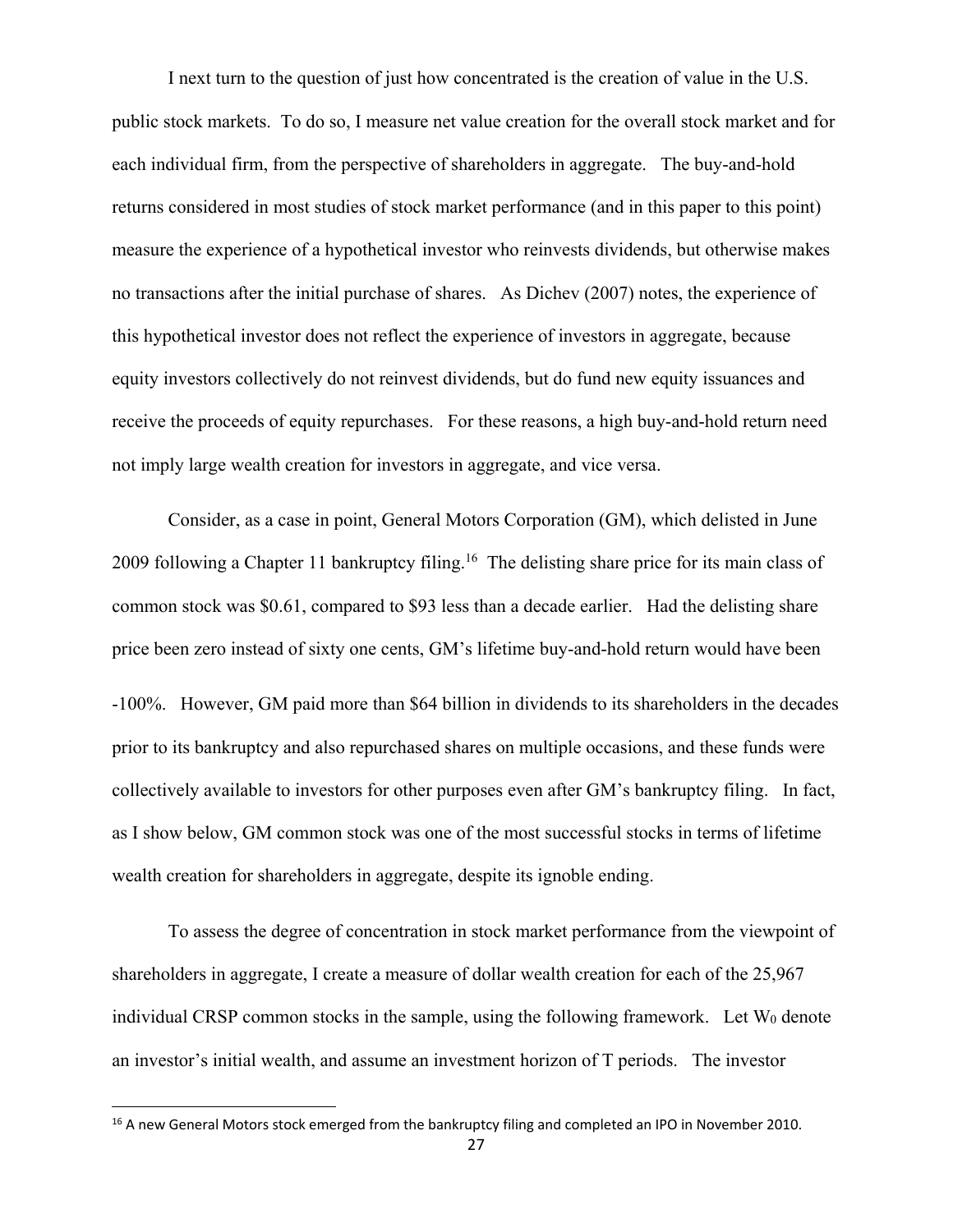chooses each period to allocate her wealth between a riskless bond that pays a known period t return  $R_{ft}$ , and a risky equity investment that pays an uncertain return  $R_{t} = R_{ct} + R_{dt}$ , where  $R_{ct}$  is the capital gain component of the period  $t$  return and  $R_{dt}$  is the dividend component. Dividends are returned to the investor's bond account. Separate from the dividend, the investor potentially makes an additional time t investment (from the bond account) in the risky asset in the amount  $F_t$ (with a repurchase of shares by the firm denoted by  $F_t < 0$ ). Let  $W_t$ ,  $B_t$ , and  $I_t$ , denote the investor's total wealth, the value of her position in riskless bonds, and the value of her position in the risky asset, respectively, at time t, with  $W_t$ , =  $B_t$ , +  $I_t$ .

The value of the investor's position in the riskless bond evolves according to  $B_t = B_{t-1}(1+R_{ft}) + I_{t-1}$ <sup>\*</sup> $R_{dt} - F_t$ , as the investor earns interest, collects any dividend, and potentially increases or decreases her investment in the risky asset. The value of the investor's position in the risky asset evolves according to  $I_t = I_{t-1}*(1+R_{ct}) + F_t$ , that is based on the capital gains return and any net new investment. The investor's overall wealth at time t can be expressed as  $W_t = B_{t-1}(1+R_{ft}) + I_{t-1}*(1+R_t)$ , and we can state:

$$
W_t - W_{t-1} * (1 + R_{ft}) = I_{t-1} * (R_t - R_{ft}).
$$
\n(2)

Note that  $F_t$  and  $R_{dt}$  have been eliminated from expression (2); dividends, repurchases, and new equity investments matter only indirectly, though their effect on the magnitude of subsequent period's net investment, I. Expression (2) simply states that the investor's actual wealth at time t, in excess of that which would have been attained had she invested her t-1 wealth entirely in risk free bonds, is the product of the dollar investment in the risky asset times the asset's excess return.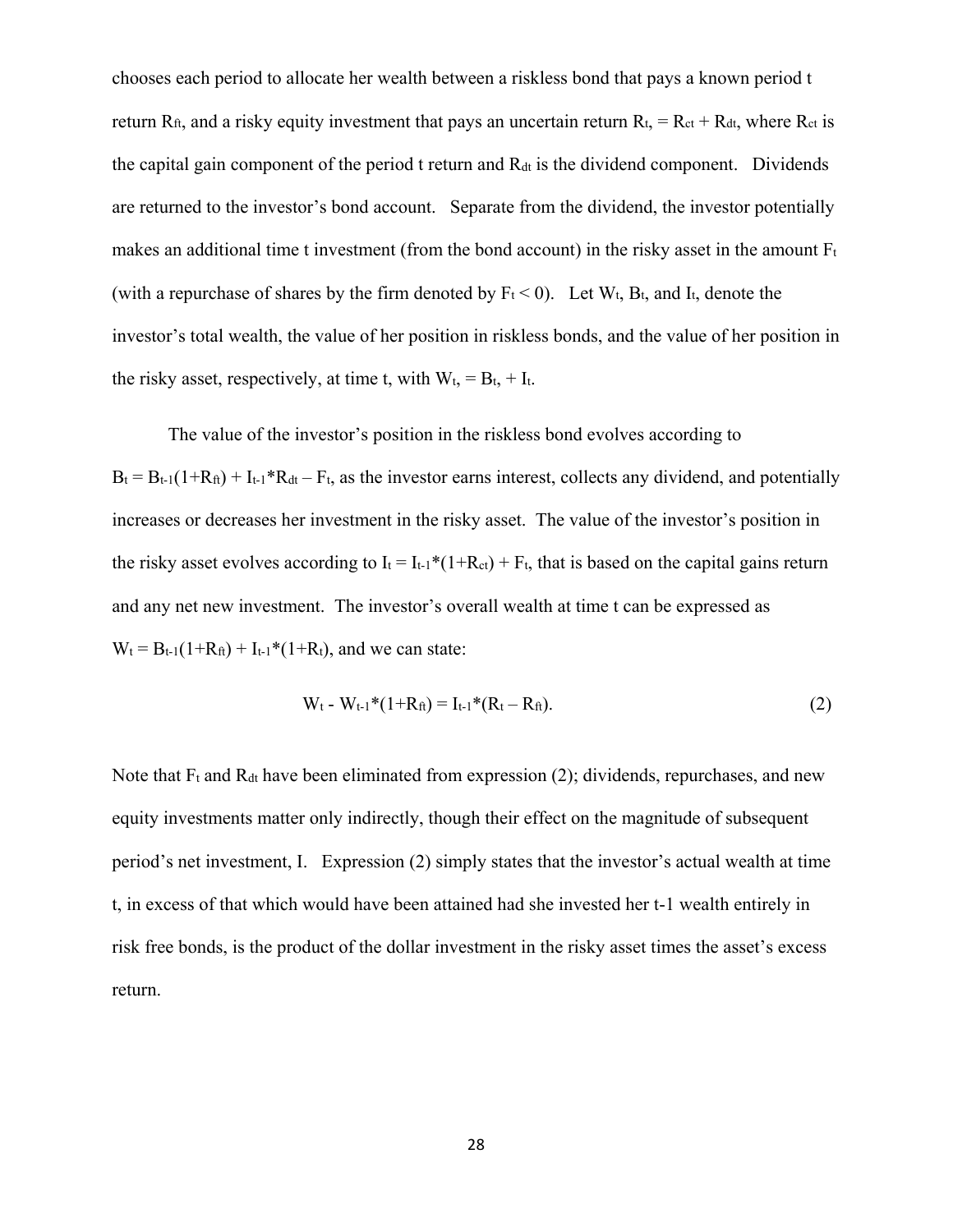Let  $FV_{t,T} = (1 + R_{ft+1})^*(1 + R_{ft+2})^*(1 + R_{ft+3})^*...$   $*(1 + R_{ff})$  denote an interest accumulation factor obtained by compounding forward from time t to time T at the prevailing one-month Treasury interest rates. Applying expression (2) iteratively leads to the following expression:

$$
W_T - W_0^* F V_{0, T} =
$$

$$
I_0^*(R_1 - R_{f1}) \ FV_{1,T} + I_1^*(R_2 - R_{f2}) \ FV_{2,T} + ... + I_{T-2}^*(R_{T-1} - R_{fT-1})^* \ FV_{T-1,T} + I_{T-1}^*(R_T - R_{fT}). \tag{3}
$$

 The first line of expression (3) can be interpreted as the difference between the investor's actual final wealth and the final wealth the investor would have attained had she invested entirely in the risk free asset. The second line of expression (3) shows that this dollar amount can be computed as the sum of the future values (using the risk free bond interest rate to compound forward) of the period-by-period wealth creation specified by the right side of expression  $(2)$ .<sup>17</sup>

 I implement expression (3) for each stock, using the beginning-of-period market capitalization (share price times shares outstanding, from CRSP) in the role of It. Results therefore apply to each stock's investors in aggregate. The calculation extends from the first monthly return in the CRSP database to the last (including any delisting return). It therefore does not capture wealth created prior to the appearance of the stock in the monthly CRSP data. Compounding is accomplished by linking actual one-month Treasury rates from each month t to December 2016. The results indicate that the 25,967 individual common stocks that have

<sup>&</sup>lt;sup>17</sup> Compounding at the risk free rate reflects the fact that in this computation the Treasury bill always comprises the opportunity cost on invested capital, or equivalently the return on cash given off by the risky asset. An alternative would be to measure wealth creation from investing in a given asset rather than the value‐weighted portfolio, in which case the value-weighted return would replace the risk free rate on the right side of expression (3). Note also that the compounding forward eliminates any need for an inflation adjustment, as the final outcome is a dollar amount at one specific point in time.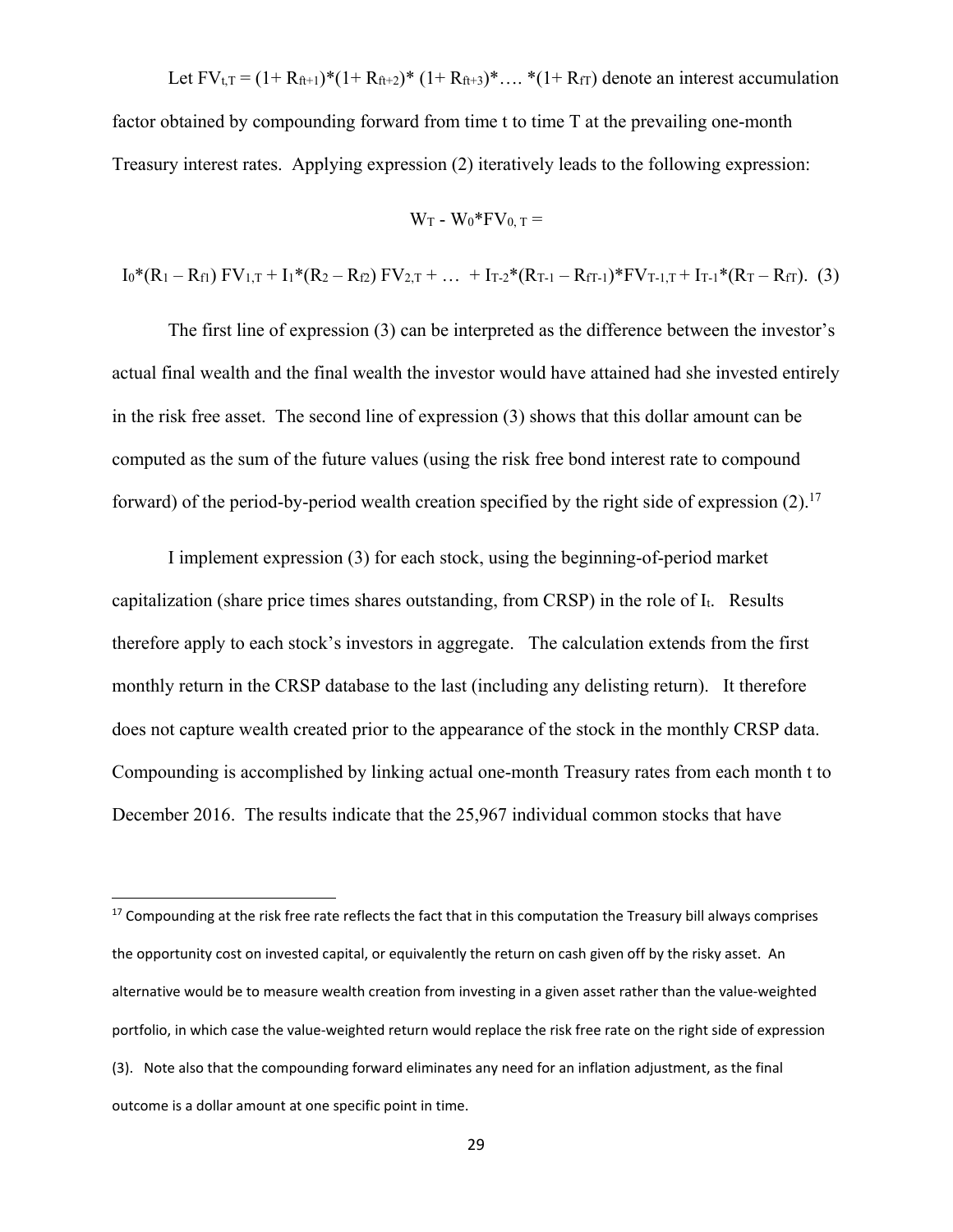appeared in the CRSP data since July 1926 have collectively created \$34.82 trillion in wealth for investors, measured as of December 2016.

Some companies, including for example Alphabet, Berkshire Hathaway, and General Motors, have issued more than one class of common stock. CRSP assigns a separate permno to each, reflecting that returns typically differ across the classes of common stock issued by a given firm. The 25,967 common stocks (permnos) I study were issued by 25,335 firms (identified by the CRSP permco variable). Since it seems natural to measure dollar wealth creation at the company level, I sum the dollar outcomes from implementing expression (3) across permnos for those firms with multiple classes of stock.18

Table 5 reports on lifetime wealth creation for the fifty individual firms that created the most wealth.<sup>19</sup> Firms are identified in the table based on CRSP permco and the most recent name associated with the permco in the CRSP database. For comparison, I also report the average compound annualized return (inclusive of reinvested dividends and without deducting the Treasury-bill rate) for each firm.<sup>20</sup> For firms with multiple classes of common stock the return pertains to the class that was outstanding for the longest time period.

<sup>&</sup>lt;sup>18</sup> Expression (2) could not be implemented for three permcos. Each of these had a single monthly return observation in the database, but lagged market capitalization was not available.

<sup>&</sup>lt;sup>19</sup> A spreadsheet containing lifetime wealth creation for all firms with common stock in the CRSP data can be downloaded from https://wpcarey.asu.edu/department‐finance/faculty‐research/do‐stocks‐outperform‐treasury‐ bills.

<sup>&</sup>lt;sup>20</sup> Letting BHR denote the buy-and-hold return (obtaining by linking monthly returns inclusive of dividends) and letting N denote the stock's life in calendar months, the annualized return is given as the 12/N root of (1+BHR), less one.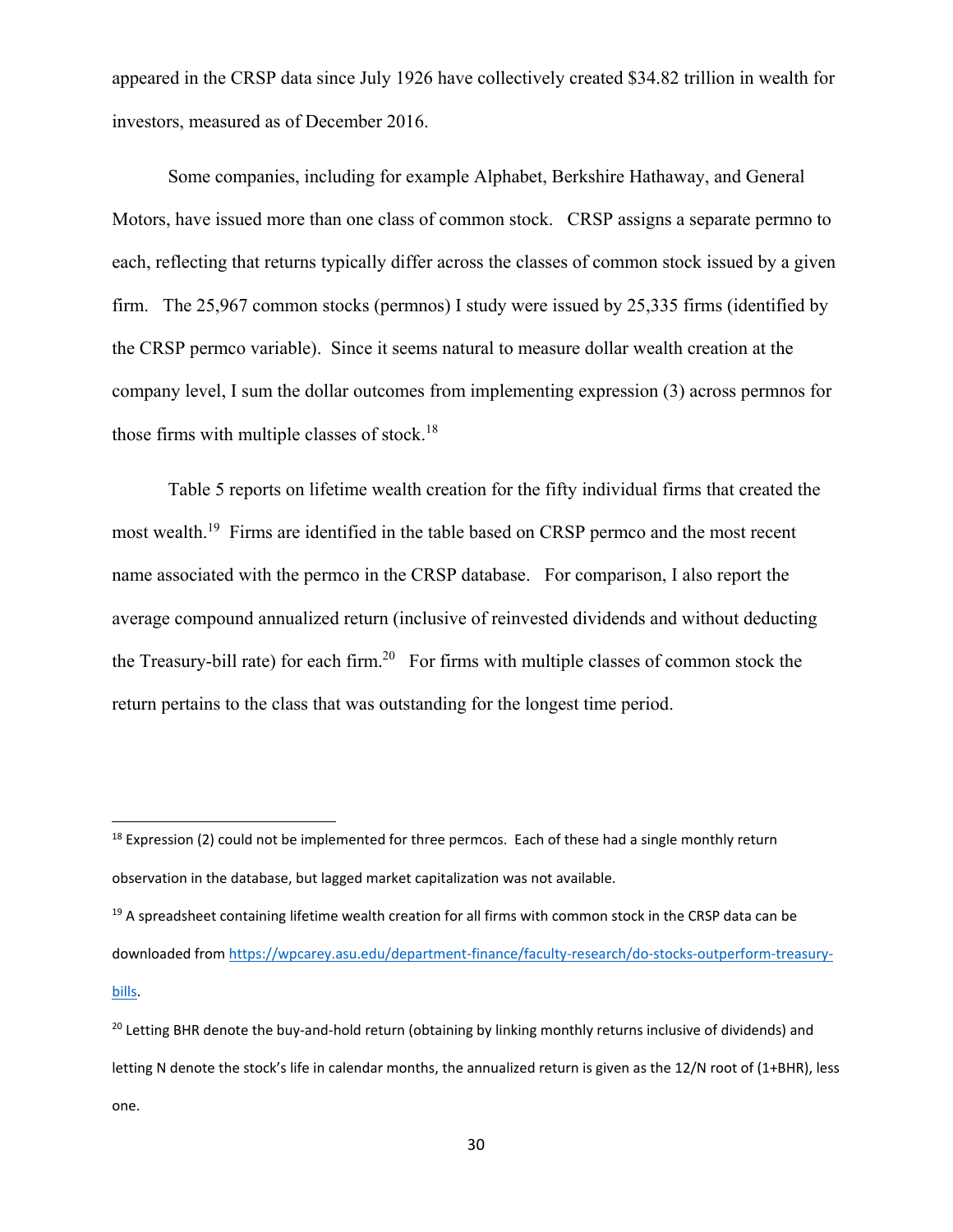The largest amount of wealth creation attributable to any firm is \$1.002 trillion, by Exxon Mobil Corporation. The second largest wealth creation is attributable to Apple, Inc., which created \$745.7 billion in shareholder wealth, despite a CRSP life of only 433 months (compared to 1,086 months for Exxon Mobil and other firms that were present for the full sample.) Microsoft (\$629.8 billion), General Electric (\$608.1 billion), International Business Machines (\$520.2 billion), Altria Group (\$470.2 billion), Johnson and Johnson (\$426.2 billion), General Motors (\$425.3 billion), Chevron (\$390.4 billion), and Walmart Stores (\$368.2 billion) comprise the rest of the top ten firms in terms of lifetime value creation.

 As noted, Exxon Mobil was responsible for lifetime wealth creation of \$1.004 trillion. Thus, Exxon Mobile alone was responsible for 2.88% of the \$34.82 trillion in net wealth creation by CRSP common stocks over the 1926 to 2016 period. Apple Corporation was responsible for an additional 2.14% of net stock market wealth creation. Table 5 also displays the cumulative percentage of U.S. stock market wealth creation since 1926 accounted for by the indicated firm and those listed above it on the Table. It can be observed that the top five firms account for 10.07% of net stock market wealth creation, while the top fifty firms account for 39.29% of the net wealth creation.

 Figure 2A displays the cumulative percentage of net stock market wealth creation attributable to the 25,332 individual firms in the CRSP database, when firms are ranked from highest to lowest wealth creation. The curve asymptotes at 100%, by construction. It exceeds 100% for a broad range, and reaches a maximum of 117.27%. This reflects that that gross stock market wealth creation (obtained by summing wealth creation across all firms that generated positive wealth) was 17.27% larger than net wealth creation.

 Figure 2B displays the same data as Figure 2A, but is confined to the 1,100 firms with the largest lifetime wealth creation. The curve on Figure 2B passes through 50% at just 90 firms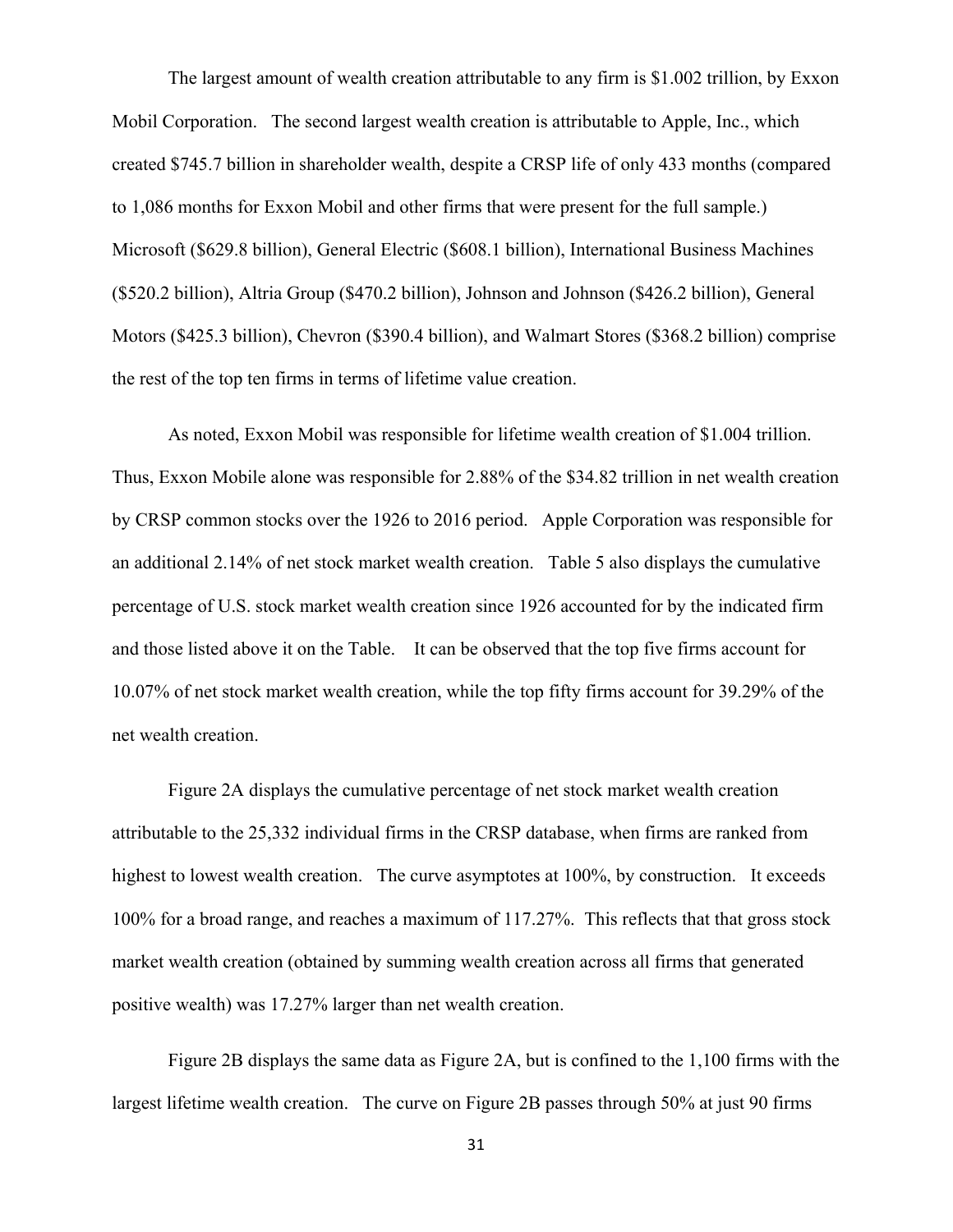and passes through 75% at 295 firms. That is, just 0.36% of all firms whose common stock has been included in the CRSP data account for half of the cumulative net wealth creation in the U.S. stock market from 1926 to 2016, and 1.16% of the firms account for three quarters of the net wealth creation.

 The curve on Figure 2B reaches 100% at 1,092 firms, which is 4.31% of the 25,332 firms that issued common stocks contained in the sample. The implication is that slightly more than four percent of the firms contained in the CRSP database collectively account for all of the net wealth creation in the U.S. stock market since 1926. Beyond these best-performing firms, an additional 9,579 firms (37.81%) created positive wealth over their lifetimes, just offset by the wealth destruction of the remaining 14,661 (57.88% of total) firms, so that the top 1,092 firms created the same wealth as the overall market. The 95.69% of firms outside the top group collectively generated dollar gains that matched those that would have accrued if the invested capital had earned one-month U.S. Treasury bill rates.<sup>21</sup>

 It should be noted that it would have been impossible for this analysis to *not* find some amount of concentration in stock market wealth creation. Some firms have long lives while others have short lives. Firm size varies widely, and a given excess return implies more wealth

<sup>&</sup>lt;sup>21</sup> Of course, at any given time investors could only choose among the stocks then listed (which never exceeded 7,927), not among all 25,332 firms that issued common stock during the 1926 to 2016 sample. The 1,092 firms that accounted for all of the net stock market wealth creation comprised 4.3% of the firms that appeared in the data, but comprise 13.8% of the firm/months in the dataset. Similarly, the ninety firms that accounted for half of the net stock market wealth creation comprised only 0.36% of the firms that appeared in the data, but comprise 1.68% of the firm/months in the dataset, and while the five firms that accounted for ten percent of the net stock market wealth creation comprise only 0.02% of the firms that have appeared in the data, but 0.11% of the stock/months in the data.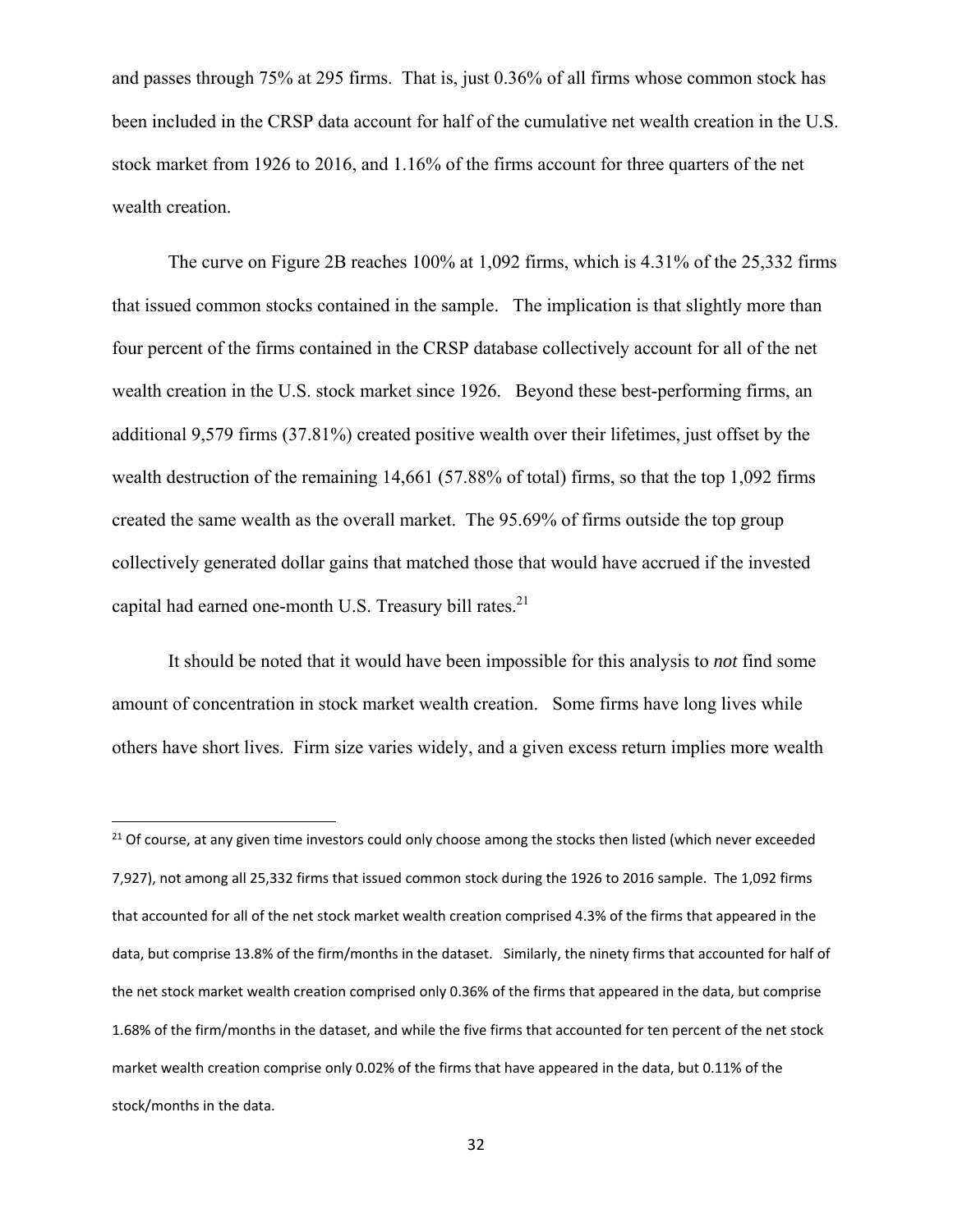creation for a large stock. Further, monthly returns are positively skewed, and the compounding of returns over multiple periods induces additional positive skewness in the distribution of long horizon returns. These explanations likely reinforce each other. Firms with large positive returns tend to both grow larger and to survive longer, while those with low returns become smaller and tend to exit the market. Nevertheless, the *degree of concentration* in wealth creation is striking. It will be of interest to assess whether existing industrial organization models are consistent with the degree of concentration in wealth creation documented here.

#### **6. Conclusions**

While the overall U.S. stock market has handily outperformed Treasury bills in the long run, most individual common stocks have not. Of the nearly 26,000 common stocks that have appeared on CRSP from 1926 to 2016, less than half generated a positive lifetime buy-and-hold return (inclusive of reinvested dividends), and only 42.6% have a lifetime buy-and-hold return greater than the one-month Treasury bill over the same time interval. The positive performance of the overall market is attributable to large returns generated by relatively few stocks. Rates of underperformance are highest for small capitalization stocks and, as would be anticipated based on the evidence in Fama and French (2004), for stocks that have entered the database in recent decades.

When stated in terms of lifetime dollar wealth creation to shareholders in aggregate, approximately one third of one percent of the firms that issued common stocks contained in the CRSP database account for half of the net stock market gains, and slightly more than four percent of the firms account for all of the net stock market gains. The other ninety six percent of firms that issued stock collectively matched one-month Treasury bill returns over their lifetimes. It will be of interest to assess whether this degree of concentration in long horizon wealth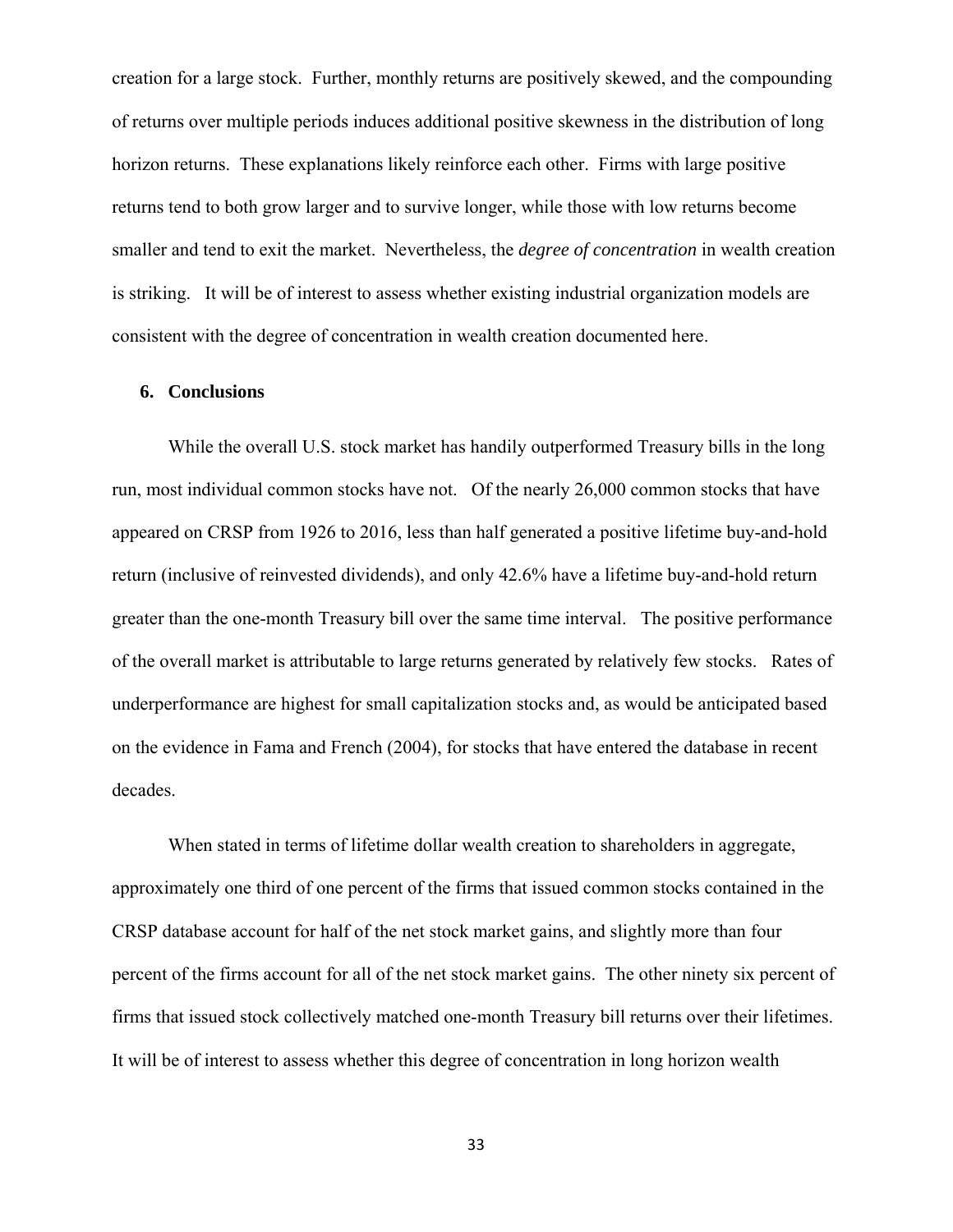creation is consistent with existing industrial organization models of firm entry and exit, strategic interaction, and corporate performance.

These results highlight the practical importance of positive skewness in the distribution of returns. The skewness in long horizon returns is attributable in part to the fact that monthly returns are skewed. It also reflects the possibly underappreciated fact that the compounding of random returns induces positive skewness in the multi-period return distribution, and more so for stocks with more volatile returns. Researchers often assume that returns conform at least approximately to the normal distribution. However, even if returns were distributed normally at one return horizon the effects of compounding imply positive skewness at any longer horizon. It will be of interest to assess the extent to which the positive skewness in monthly returns arises because monthly returns can be obtained by compounding shorter horizon returns, or reflect skewness in fundamental drivers of returns.

While the actual skewness in long horizon CRSP stock returns is strong, it is less than would be anticipated based only on the effects of compounding of independent and identical returns, as illustrated by the simulations reported in Section II of this paper. Of course, the actual return generating process is much more complex than the assumptions incorporated in the simulation. The actual returns in this study pertain to nearly 26,000 different stocks over ninety years, and both expected returns and return volatility can differ across stocks and over time. While the simulated returns do not allow for delistings, many actual stocks are delisted, for both positive (e.g. due to acquisition) or negative (e.g. share price below specified minimums) reasons. Further, the simulations assumed independent draws over time, while actual returns reflect complex own and cross autocorrelations at various horizons. Assessing the reasons that long horizon returns display less skewness than would be anticipated if multi-period returns were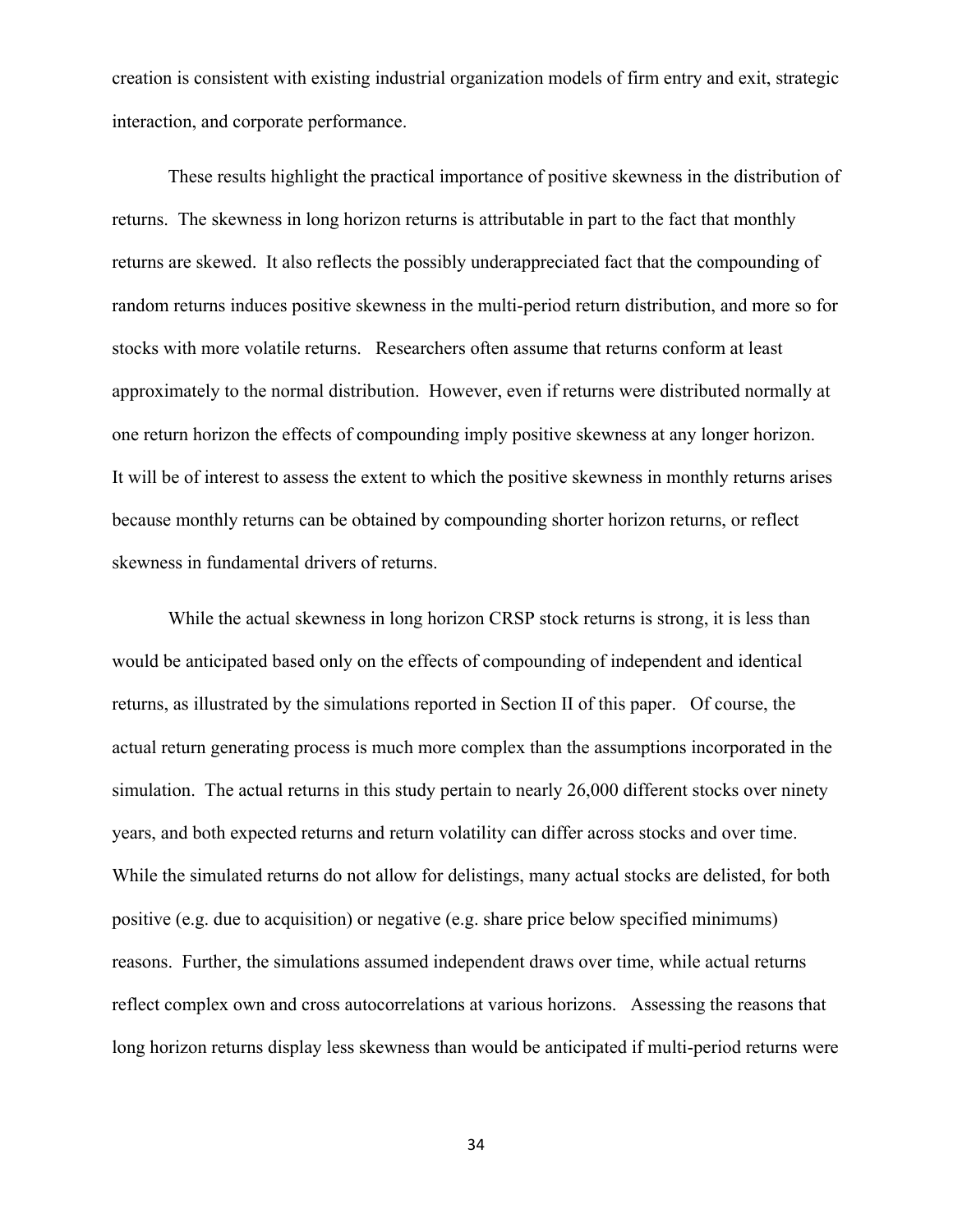generated by independent draws from a normal distribution with constant parameters comprises an interesting avenue for future research.

The results presented here reaffirm the importance of portfolio diversification, particularly for those investors who view performance in terms of the mean and variance of portfolio returns. In addition to the points made in a typical textbook analysis, the results here focus attention on the likelihood that poorly diversified portfolios will underperform because they omit the relatively few stocks that generate large positive returns. Actively managed portfolios tend to be concentrated. For example, Kacperczyk, Sialm, and Zheng (2005) document that actively managed equity mutual funds hold a median of only 65 stocks. The results therefore help to explain why active portfolio strategies *most often* underperform benchmarks (such as the S&P 500 return) that are constructed as average returns across securities available for investment. Underperformance rates that exceed 50% are often attributed to transaction costs, fees, and/or behavioral biases that amount to a sort of negative skill. The results here show that underperformance can be anticipated more often than not for active managers with poorly diversified portfolios, even in the absence of costs, fees, or perverse skill. These results may require the reassessment of standard methods of evaluating investment manager performance.

The results here show that individual stocks and portfolios containing relatively few stocks have positively skewed returns, particularly over multiple-month horizons. Arrow (1971) shows that investors whose absolute risk aversion is non-increasing in wealth will exhibit a preference for positive portfolio return skewness. Since diversification tends to eliminate skewness, these investors may rationally choose to hold portfolios that are not fully diversified. Patton (2004) shows that considering even the relatively modest skewness of equity portfolio returns can significantly improve investor utility. While a full assessment of optimal individual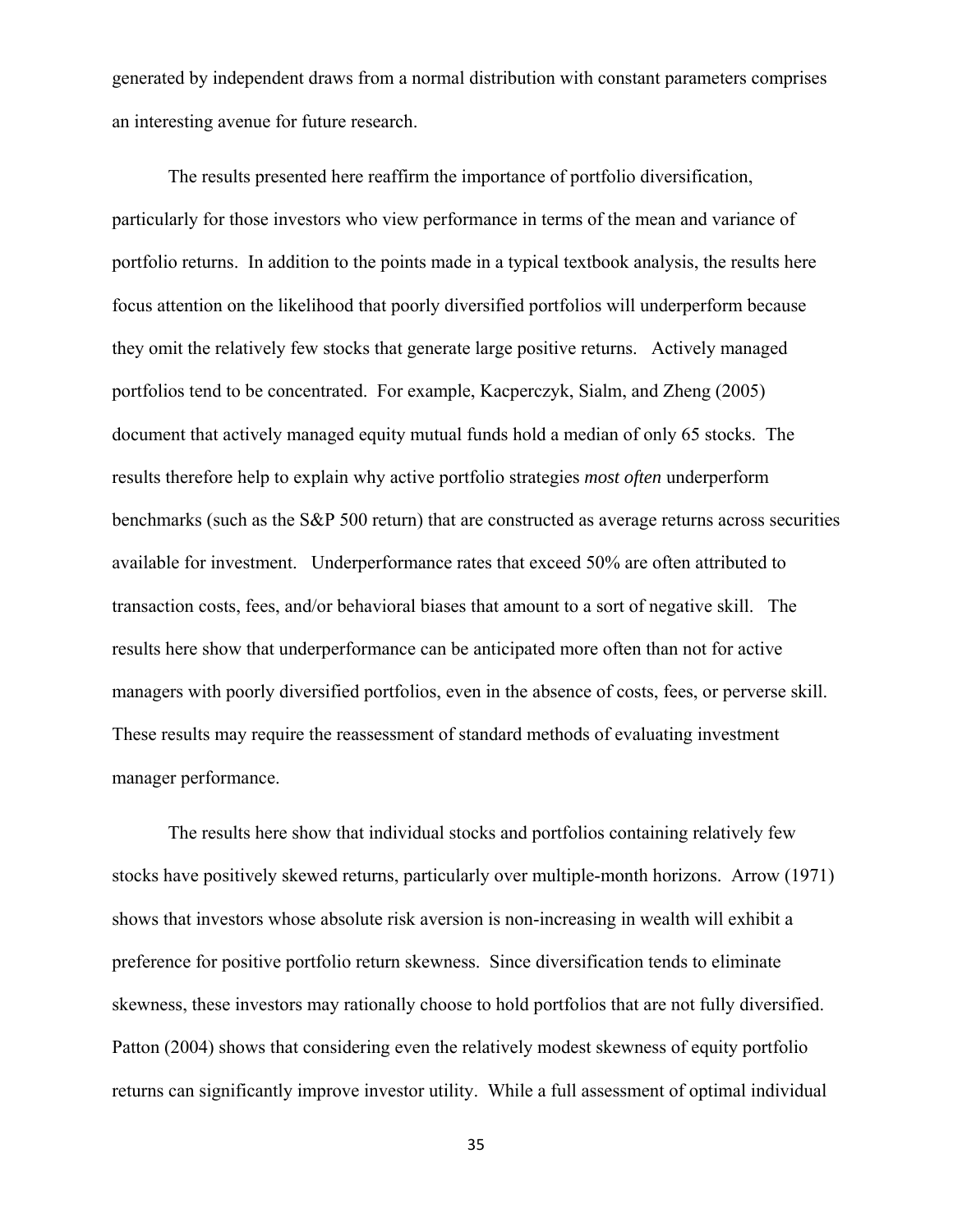stock portfolios over a variety of possible investment horizons is beyond the scope of this paper, Patton's results are suggestive that improvements in investor utility from considering parameters beyond the mean and standard deviation when selecting stock portfolios may be substantial.

The literature on skewness preference does not rely on any ability to systematically identify those stocks that will outperform in the future. The results here show that the returns to active stock selection can be very large, *if* the investor is either fortunate or skilled enough to select stocks that go on to earn extreme positive returns. Of course, the key question of whether an investor can reliably identify such "home run" stocks, or can identify a manager with the skill to do so, remains.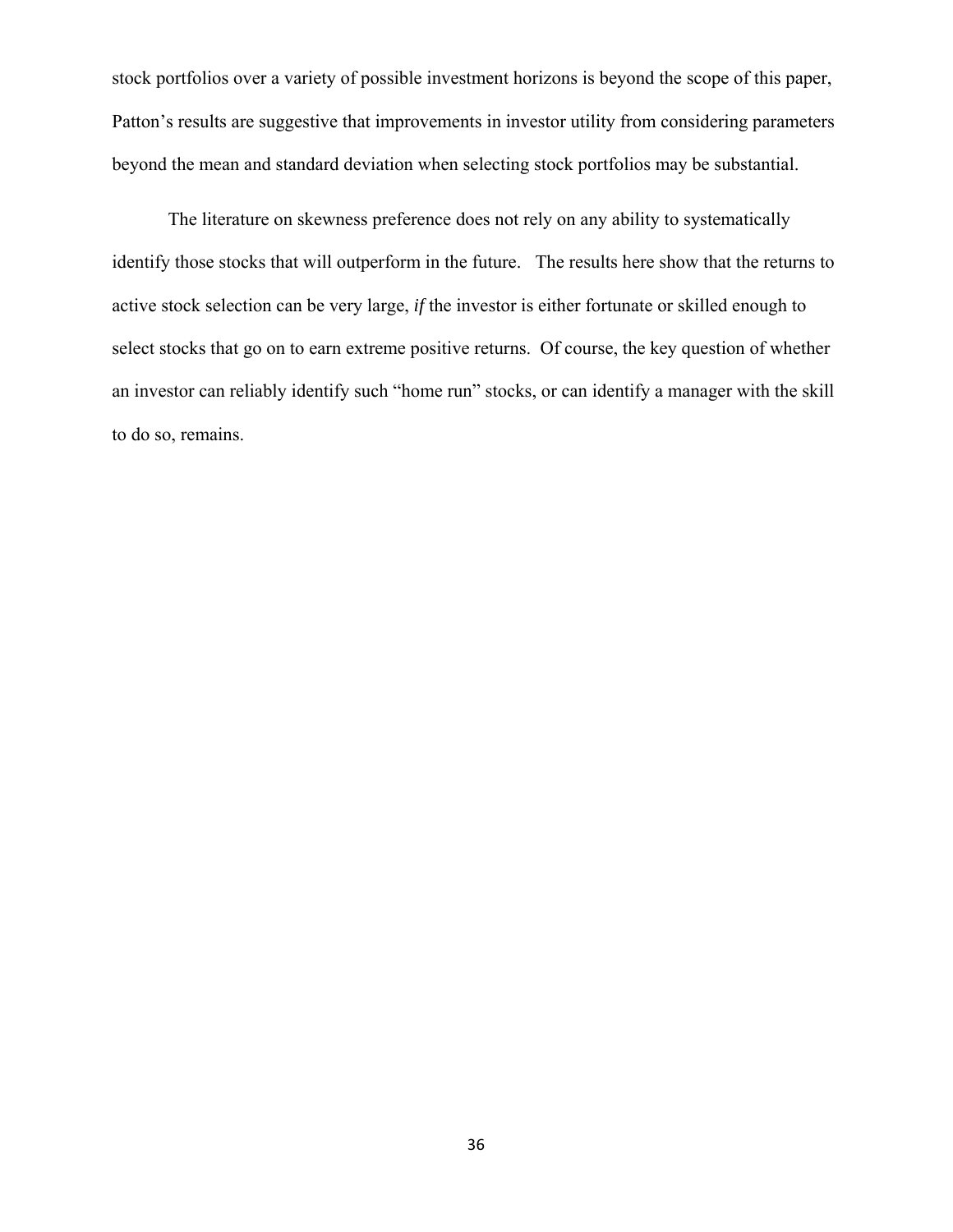### References

Arrow, K., 1971, "Essays in the theory of risk bearing", Markham Publishing, Chicago.

Ariditti, F., and H. Levy, 1975, "Portfolio efficiency analysis in three moments: The multiperiod case" Journal of Finance 30, 797-809.

Albuquerque, R., 2012, "Skewness in stock returns: Reconciling the evidence on firm versus aggregate returns" Review of Financial Studies 25, 1631-1673.

Amaya, D., P. Christoffersen, K. Jacobs, and A. Vasquez, 2016, "Does realized skewness predict the cross-section of equity returns?" Journal of Financial Economics 118, 135-167.

Banz, R., 1981, "The relationship between return and market value of common stocks", Journal of Financial Economics 9, 3-18.

Barberis, N., and M. Huang, 2008, "Stocks as lotteries: The implications of probability weighting for security prices", American Economic Review 98, 2066-2100.

Brunnermeier, M., C. Gollier, and J. Parker, 2007, "Optimal beliefs, asset prices, and the preference for skewed returns", American Economic Review 97, 159-165.

Conrad, J., R. Dittmar, and E. Ghysels, 2013, "Ex ante skewness and expected stock returns" Journal of Finance 68, 85-124.

Dichev, I., 2007, "What are stock investors' actual historical returns? Evidence from dollarweighted returns", American Economic Review 97, 386-401.

Mehra, R., and E. Prescott, 1985, "The equity premium: A puzzle." Journal of Monetary Economics 15, 145–161.

Ensthaler, L., O. Nottmeyer, G. Weizsacker, and C. Zankiewicz, 2017, "Hidden skewness: On the difficulty of multiplicative compounding under random shocks", Management Science, forthcoming.

Fama, E., and K. French, 2017, "Long horizon returns", working paper, available at ssrn.com/abstract=2973516.

Fama, E., and K. French, 2004, "New lists: Fundamentals and survival rates", Journal of Financial Economics 73, 229-269.

Fink, J., K. Fink, G. Grullon, and J. Weston, 2010, "What drove the increase in idiosyncratic volatility during the internet boom?" Journal of Financial and Quantitative Analysis 45, 1253- 1278.

Grullon, G., Y. Larkin, and R. Michaely, 2017, "Are US industries becoming more concentrated?" working paper, available at https://ssrn.com/abstract=2612047 .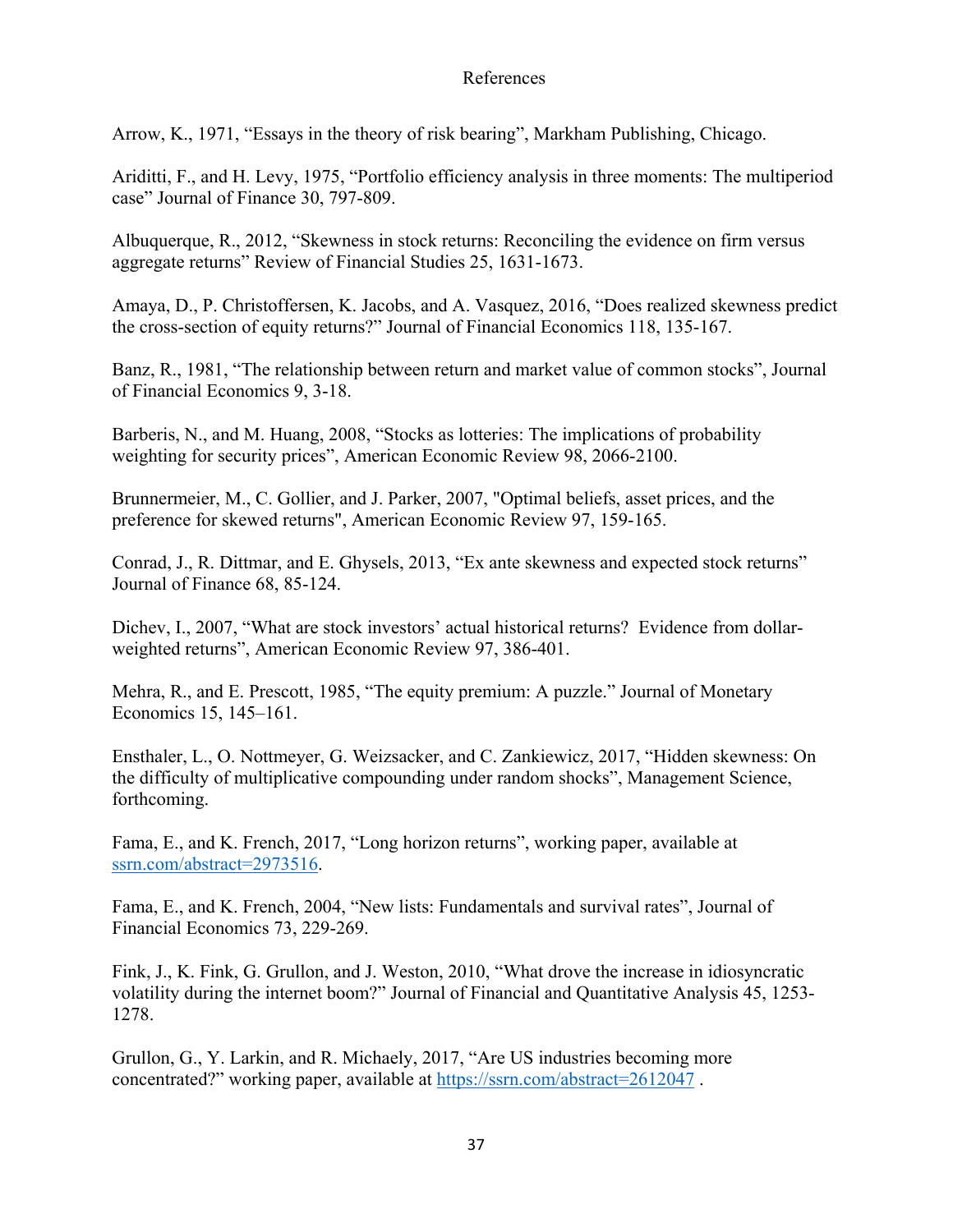Harvey, C., and A. Siddique, 2000, "Conditional skewness in asset pricing tests", Journal of Finance 55 1263-1295.

Heaton, J., N. Poulson, and J. Witte, 2017, "Why indexing works", working paper, available at SSRN: https://ssrn.com/abstract=2673262.

Ikenberry, D., R. Shockley, and K. Womack, 1998, "Why active fund managers often underperform the S&P 500: The impact of size and skewness", The Journal of Private Portfolio Management 1 13-26.

Kacperczyk, M., C. Sialm, and L. Zheng, 2006, "On the industry concentration of actively managed equity mutual funds", Journal of Finance 60 1983-2011.

Kraus, A., and R. Litzenberger, 1976, "Skewness preference and the valuation of risky assets", Journal of Finance 31 1085-1100.

Lucca, D., and E. Moench, 2016, "The Pre-FOMC announcement drift", Journal of Finance 70, 329-371.

Martin, I., 2012, "On the valuation of long-dated assets", Journal of Political Economy 120, 346- 358.

Mehra, R., and E. Prescott, 1985, The equity premium: A puzzle", Journal of Monetary Economics 15, 145-161.

Mitton, T., and K. Vorkink, 2007, "Equilibrium underdiversification and the preference for skewness", Review of Financial Studies 20, 1255-1288.

Noe, T., and G. Parker, 2005 "Winner take all: Competition, strategy, and the structure of returns in the internet economy" Journal of Economics & Management Strategy 14, 141-161.

Patton, A., 2004, "On the out-of-sample importance of skewness and asymmetric dependence for asset allocation", Journal of Financial Econometrics 2, 130-168.

Rubinstein, M., 1976 "The valuation of uncertain income streams and the pricing of options," The Bell Journal of Economics 7, 407-425.

Savor, P., and M. Wilson, 2013, "How much do investors care about macroeconomic risk: Evidence from scheduled macroeconomic announcements" Journal of Financial and Quantitative Analysis 48, 343-375.

Simkowitz, M., and W. Beedles, 1978, "Diversification in a three-moment world", Journal of Financial and Quantitative Analysis 13, 927-941.

Strebulaev, I., and B. Yang, 2013, "The mystery of zero-leverage firms", Journal of Financial Economics 109, 1-23.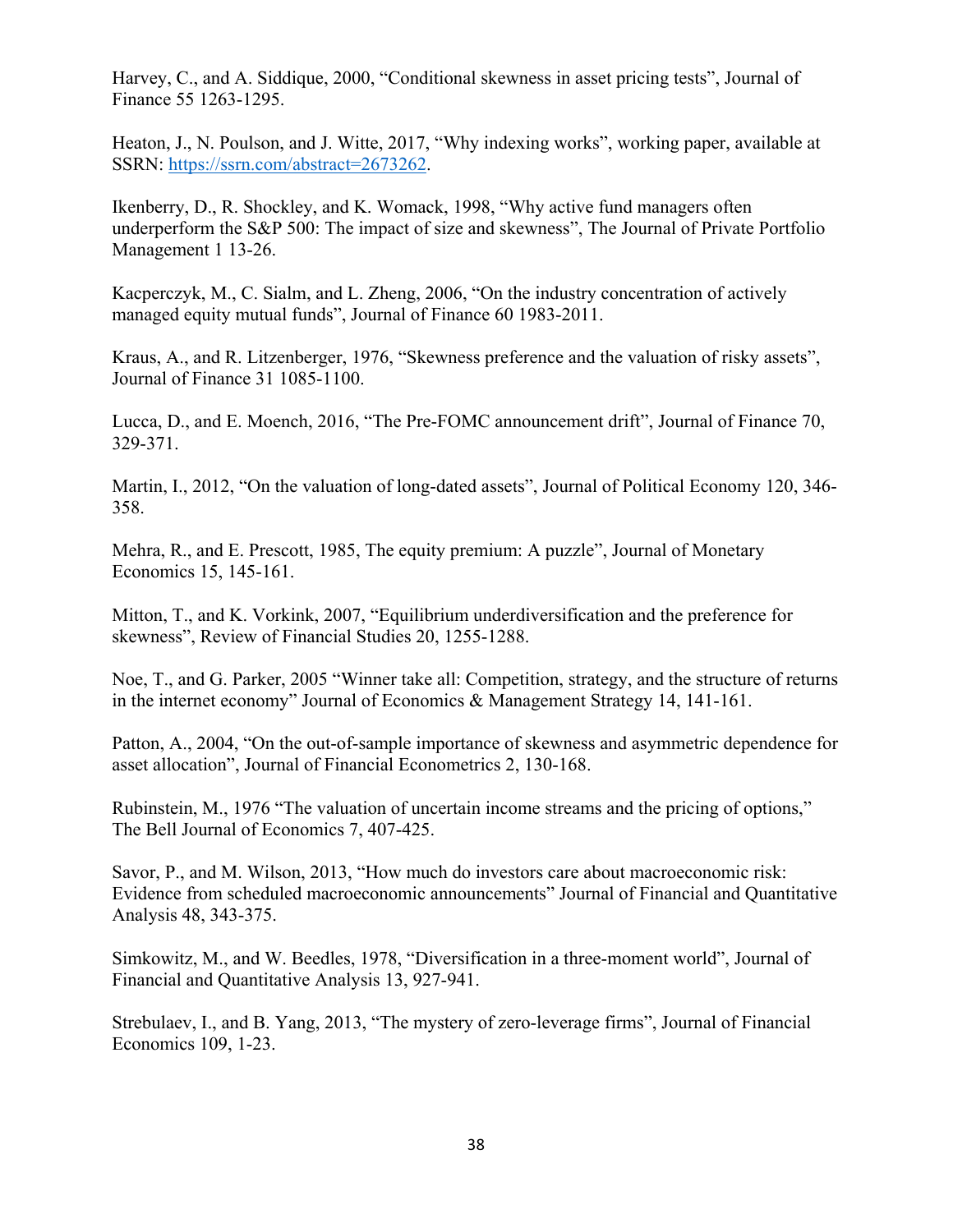# **Figure 1: Frequency Distributions of Buy‐and‐hold returns.**

Displayed are frequencies of buy‐and‐hold returns, to the indicated maximum. The data includes all CRSP common stocks (shrcd 10, 11, or 12) from 1926 to 2016. In cases where stocks list or delist within a calendar period the return is computed for portion of the period where data is available.



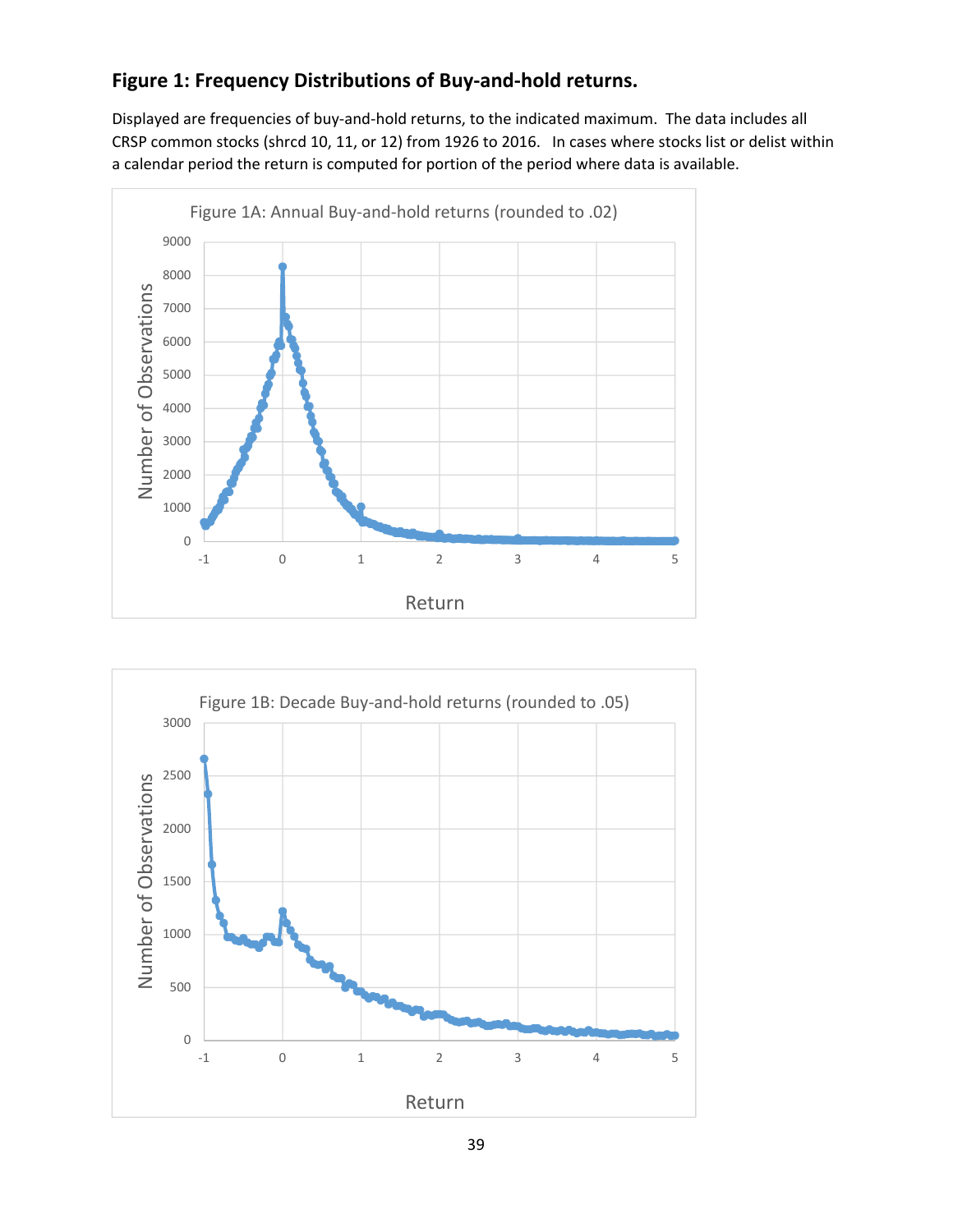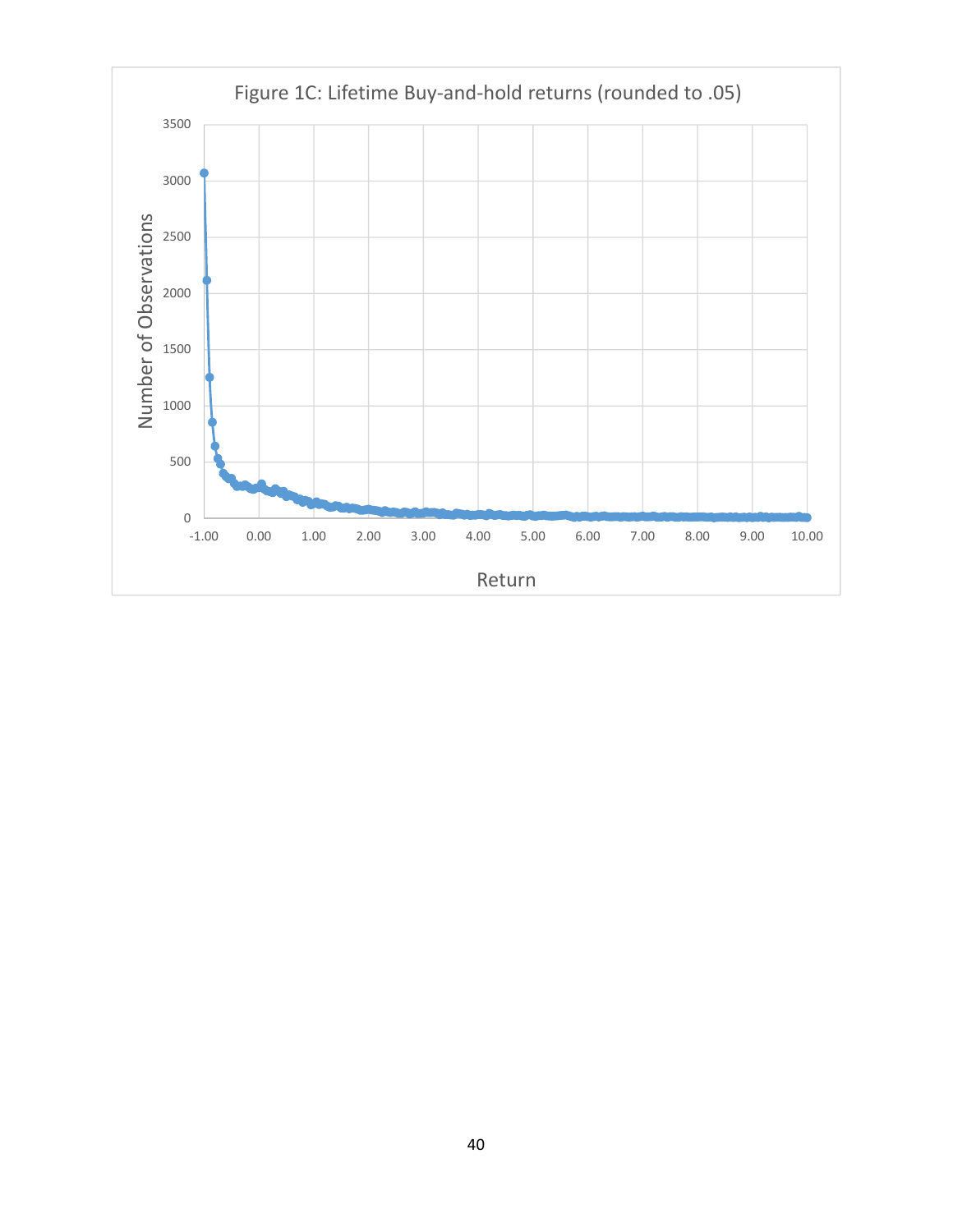# **Figures 2A and 2B. Cumulative Percentages of Stock Market Wealth Creation.**

The figures display the cumulative percentage of U.S. stock market wealth creation since 1926 and measured as of the end of 2016 attributable to individual stocks, when companies are sorted from largest to smallest wealth creation. Figure 2A includes all 25,332 companies with common stock in the CRSP database, while Figure 2B includes only the 1,100 largest wealth creating companies.



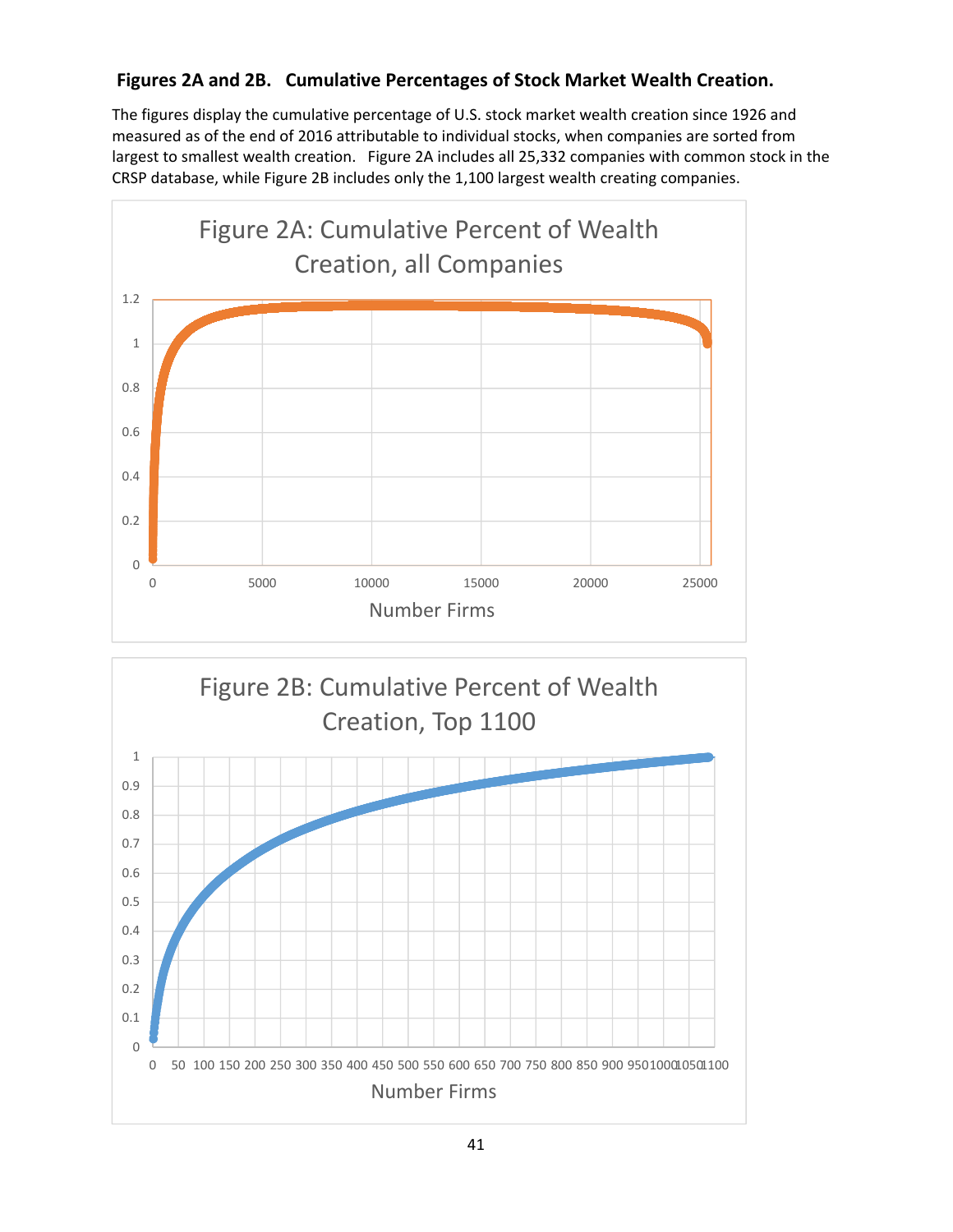# **Table 1: Simulation Evidence Regarding Multi‐Period Returns,**

### **when Single‐Period Returns are Distributed Normally**

Monthly returns are random draws from a normal distribution with mean 0.5% and standard deviation as indicated. Buy-and-hold returns are created by linking monthly returns for the indicated horizon. Results reported are computed across 2.5 million non‐overlapping annual returns, 500,000 non‐ overlapping five year returns, and 250,000 non‐overlapping ten‐year returns.

| <b>Standard</b>                                                     |                                     |        |        |                                                               |        |         |           |           |           |           |           |  |
|---------------------------------------------------------------------|-------------------------------------|--------|--------|---------------------------------------------------------------|--------|---------|-----------|-----------|-----------|-----------|-----------|--|
| <b>Deviation of</b>                                                 | 0.00%                               | 2.00%  | 4.00%  | 6.00%                                                         | 8.00%  | 10.00%  | 12.00%    | 14.00%    | 16.00%    | 18.00%    | 20.00%    |  |
| <b>Monthly Returns</b>                                              |                                     |        |        |                                                               |        |         |           |           |           |           |           |  |
| Panel A: Skewness of Buy-and-hold returns<br><b>Horizon (Years)</b> |                                     |        |        |                                                               |        |         |           |           |           |           |           |  |
|                                                                     |                                     |        |        |                                                               |        |         |           |           |           |           |           |  |
|                                                                     | 0.000                               | 0.188  | 0.385  | 0.579                                                         | 0.779  | 0.997   | 1.222     | 1.471     | 1.724     | 2.014     | 2.306     |  |
| 5                                                                   | 0.000                               | 0.460  | 0.959  | 1.549                                                         | 2.322  | 3.314   | 4.570     | 8.352     | 9.440     | 15.196    | 23.814    |  |
| 10                                                                  | 0.000                               | 0.667  | 1.478  | 2.618                                                         | 4.655  | 8.550   | 11.058    | 23.849    | 61.148    | 42.597    | 53.323    |  |
|                                                                     | Panel B: Median Buy-and-hold return |        |        |                                                               |        |         |           |           |           |           |           |  |
| 1                                                                   | 6.17%                               | 5.94%  | 5.24%  | 4.11%                                                         | 2.46%  | 0.48%   | $-1.94%$  | $-4.83%$  | $-8.02%$  | $-11.71%$ | $-15.55%$ |  |
| 5                                                                   | 34.89%                              | 33.30% | 28.76% | 21.42%                                                        | 11.57% | 0.36%   | $-12.18%$ | $-25.19%$ | $-37.98%$ | $-50.32%$ | $-61.04%$ |  |
| 10                                                                  | 81.94%                              | 77.72% | 65.60% | 47.33%                                                        | 24.32% | 0.14%   | $-23.48%$ | $-44.56%$ | $-61.98%$ | $-75.74%$ | $-85.28%$ |  |
|                                                                     |                                     |        |        | Panel C: Percentage of Buy-and-hold returns that are Positive |        |         |           |           |           |           |           |  |
| 1                                                                   | 100.00%                             | 79.77% | 64.39% | 57.69%                                                        | 53.49% | 50.56%  | 48.14%    | 46.00%    | 44.12%    | 42.31%    | 40.73%    |  |
| 5                                                                   | 100.00%                             | 96.82% | 79.27% | 66.12%                                                        | 56.99% | 50.18%  | 44.55%    | 39.66%    | 35.37%    | 31.37%    | 27.93%    |  |
| 10                                                                  | 100.00%                             | 99.57% | 87.49% | 72.09%                                                        | 59.68% | 50.05%  | 42.06%    | 35.24%    | 29.47%    | 24.20%    | 20.02%    |  |
|                                                                     |                                     |        |        | Panel D: Ninety Ninth Percentile Buy-and-hold Return          |        |         |           |           |           |           |           |  |
| 1                                                                   | 6.2%                                | 24.2%  | 44.6%  | 67.1%                                                         | 92.1%  | 120.1%  | 150.8%    | 184.8%    | 221.5%    | 261.5%    | 304.7%    |  |
| 5                                                                   | 34.9%                               | 90.5%  | 163.1% | 255.2%                                                        | 366.5% | 498.8%  | 655.1%    | 819.3%    | 1017.9%   | 1205.5%   | 1414.7%   |  |
| 10                                                                  | 81.9%                               | 194.8% | 355.9% | 577.2%                                                        | 839.2% | 1168.8% | 1525.0%   | 1915.3%   | 2258.9%   | 2485.7%   | 2726.6%   |  |
|                                                                     |                                     |        |        |                                                               |        |         |           |           |           |           |           |  |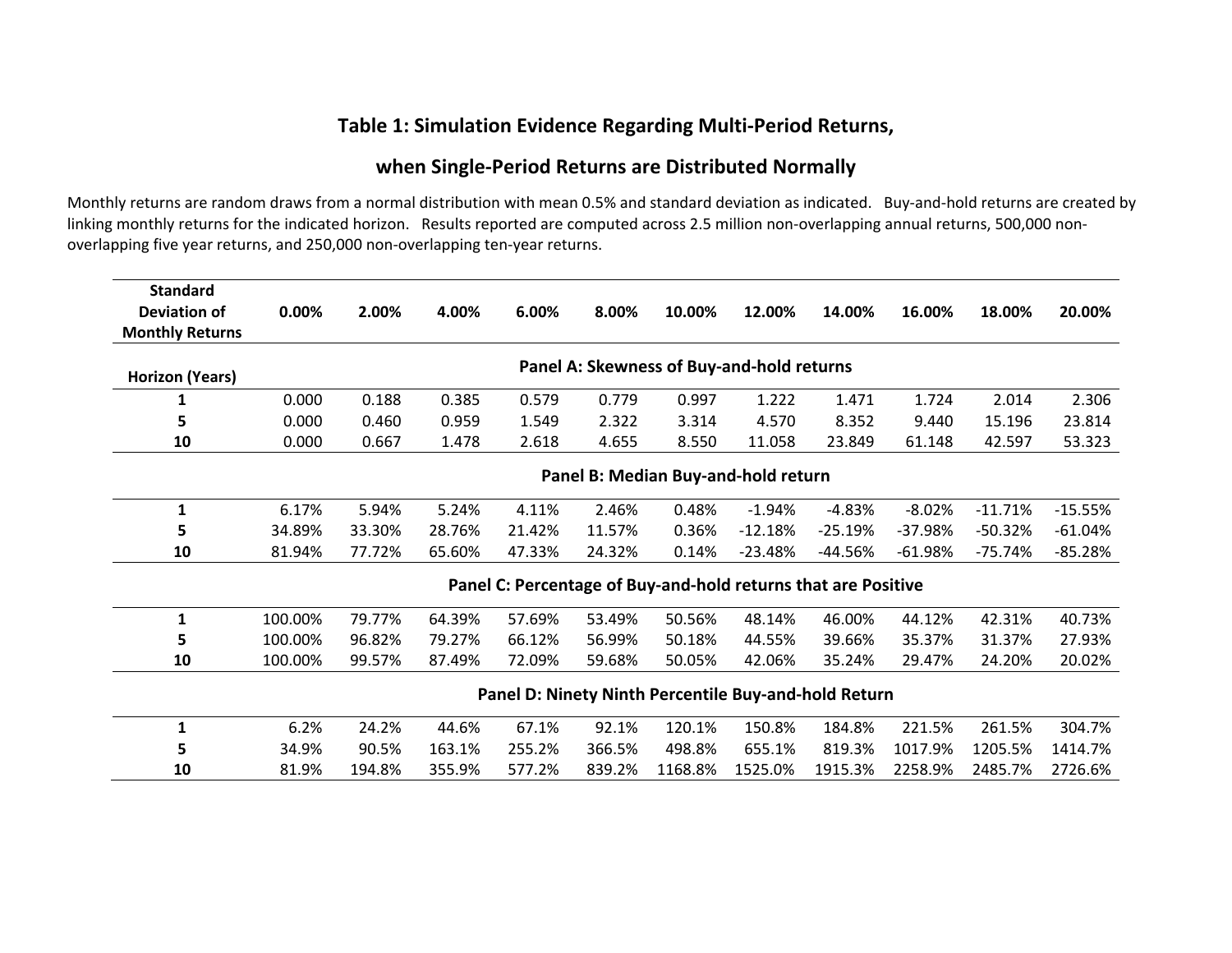# **Table 2A: CRSP Common Stock Returns at Various Horizons**

Included are all CRSP common stocks (shrcd 10, 11, or 12) from September 1926 to December 2016. Annual returns refer to calendar years. Decade returns are non-overlapping. Returns pertain to shorter intervals if the stock is listed or delisted within the calendar period. Lifetime returns span from September 1926 or a stocks first appearance on CRSP to the stocks delisting or December 2016. Delisting returns are included. A T-Bill return is matched to each stock for each time horizon. The geometric return for q months is the  $q<sup>th</sup>$  root of one plus the buy-and-hold return, less one.

| Panel A: Individual Stocks, Monthly Horizon (N = 3,575,216) |              |        |                   |                 |                   |  |  |  |  |  |
|-------------------------------------------------------------|--------------|--------|-------------------|-----------------|-------------------|--|--|--|--|--|
| Variable                                                    | Mean         | Median | SD                | <b>Skewness</b> | % Positive        |  |  |  |  |  |
| Buy-and-Hold Return, T-Bill                                 | 0.0037       | 0.0039 | 0.003             | 0.621           | 92.5%             |  |  |  |  |  |
| Buy-and-Hold Return, Stock                                  | 0.0113       | 0.0000 | 0.181             | 6.955           | 48.4%             |  |  |  |  |  |
|                                                             | $%$ > T-bill |        | % > VW Mkt Return |                 | % > EW Mkt Return |  |  |  |  |  |
| Buy-and-Hold Return, Stock                                  | 47.8%        | 46.3%  |                   |                 | 45.9%             |  |  |  |  |  |

# **Panel A: Individual Stocks, Monthly Horizon (N = 3,575,216)**

| Panel B: Individual Stocks, Annual Horizon (N = 320,336) |              |        |                   |          |                   |  |  |  |  |  |  |
|----------------------------------------------------------|--------------|--------|-------------------|----------|-------------------|--|--|--|--|--|--|
| Variable                                                 | Mean         | Median | SD                | Skewness | % Positive        |  |  |  |  |  |  |
| Sum Stock Return                                         | 0.1263       | 0.1185 | 0.617             | 1.417    | 62.7%             |  |  |  |  |  |  |
| Buy-and-Hold Return, T-Bill                              | 0.0429       | 0.0446 | 0.032             | 0.646    | 96.6%             |  |  |  |  |  |  |
| Buy-and-Hold Return, Stock                               | 0.1474       | 0.0523 | 0.819             | 19.848   | 55.7%             |  |  |  |  |  |  |
| Geometric Return, Stock                                  | $-0.0024$    | 0.0049 | 0.077             | 5.791    | 55.7%             |  |  |  |  |  |  |
|                                                          | $%$ > T-bill |        | % > VW Mkt Return |          | % > EW Mkt Return |  |  |  |  |  |  |
| Buy-and-Hold Return, Stock                               | 51.6%        |        | 44.4%             |          | 42.5%             |  |  |  |  |  |  |

#### **Panel C: Individual Stocks, Decade Horizon (N = 55,028)**

| Variable                    | Mean         | Median | <b>SD</b>         | <b>Skewness</b> | % Positive        |  |
|-----------------------------|--------------|--------|-------------------|-----------------|-------------------|--|
| Sum Stock Return            | 0.7352       | 0.6912 | 1.460             | 0.476           | 73.9%             |  |
| Buy-and-Hold Return, T-Bill | 0.3090       | 0.1876 | 0.340             | 1.774           | 99.9%             |  |
| Buy-and-Hold Return, Stock  | 1.0678       | 0.1605 | 4.146             | 16.320          | 56.3%             |  |
| Geometric Return, Stock     | $-0.0110$    | 0.0033 | 0.063             | $-3.131$        | 56.3%             |  |
|                             | $%$ > T-bill |        | % > VW Mkt Return |                 | % > EW Mkt Return |  |
| Buy-and-Hold Return, Stock  | 49.5%        | 37.3%  |                   |                 | 33.6%             |  |

#### **Panel D: Individual Stocks, Lifetime Horizon (N = 25,967)**

| Variable                    | Mean         | Median    | SD                | <b>Skewness</b> | % Positive        |  |
|-----------------------------|--------------|-----------|-------------------|-----------------|-------------------|--|
| Sum Stock Return            | 1.5580       | 1.0477    | 2.821             | 1.195           | 71.7%             |  |
| Buy-and-Hold Return, T-Bill | 1.1276       | 0.3483    | 2.278             | 4.120           | 99.8%             |  |
| Buy-and-Hold Return, Stock  | 187.4705     | $-0.0229$ | 15376.460         | 154.815         | 49.5%             |  |
| Geometric Return, Stock     | $-0.0196$    | $-0.0003$ | 0.063             | $-4.428$        | 49.5%             |  |
|                             | $%$ > T-bill |           | % > VW Mkt Return |                 | % > EW Mkt Return |  |
| Buy-and-Hold Return, Stock  | 42.6%        | 30.8%     |                   |                 | 26.1%             |  |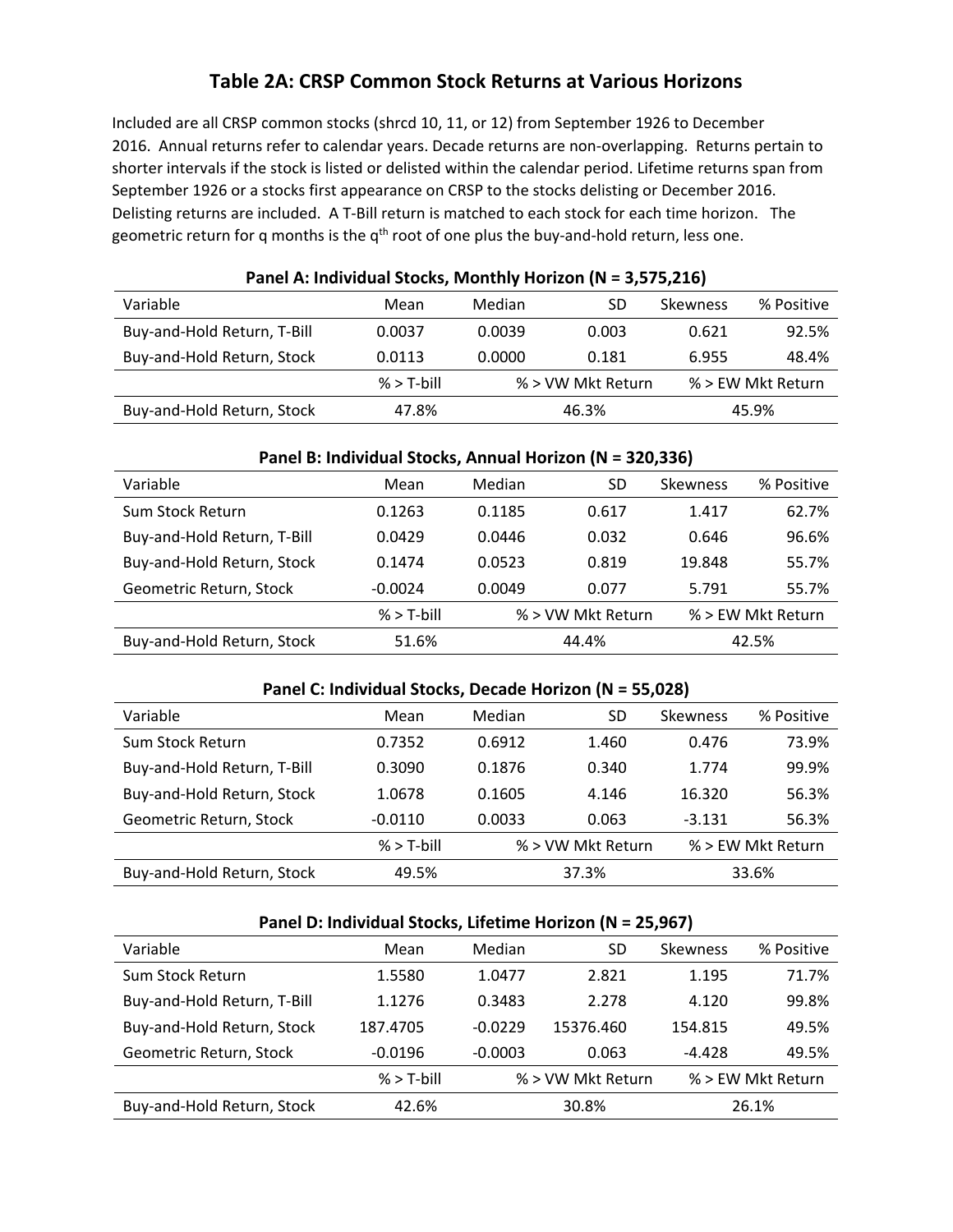# **Table 2B: Lifetime Buy‐and‐Hold Returns, By Final Listing Status**

Reported are lifetime returns to CRSP common stocks, based on final listing status. The geometric return for q months is the  $q^{th}$  root of one plus the buy-and-hold return, less one. Panel A pertains to stocks that were not delisted (CRSP dlstcd with 1 as first digit), Panel B pertains to firms that departed the database due to merger, exchange, or liquidation (CRSP dlstcd with 2, 3, or 4 as first digit), and Panel C refers to firms removed from listing by the relevant exchange (CRSP dlstcd with 5 as first digit). The delisting code is missing for 82 stocks.

| Variable                   | Mean         | Median | SD                | <b>Skewness</b> | % Positive        |  |  |  |  |  |  |  |
|----------------------------|--------------|--------|-------------------|-----------------|-------------------|--|--|--|--|--|--|--|
| Sum Stock Return           | 3.0287       | 2.1637 | 3.427             | 1.060           | 84.9%             |  |  |  |  |  |  |  |
| Buy-and-Hold Return, Stock | 1060.2100    | 0.6486 | 38491.400         |                 | 64.1%             |  |  |  |  |  |  |  |
| Geometric Return, Stock    | $-0.0014$    | 0.0049 | 0.027             |                 | 64.1%             |  |  |  |  |  |  |  |
|                            | $%$ > T-bill |        | % > VW Mkt Return |                 | % > EW Mkt Return |  |  |  |  |  |  |  |
| Buy-and-Hold Return, Stock | 60.1%        |        | 39.4%             |                 | 34.1%             |  |  |  |  |  |  |  |

### **Panel A: Stocks that Did Not Delist (N = 4,138)**

| Panel B: Stocks That Merged, Exchanged, or Liquidated (N = 12,560) |              |        |                   |                 |                   |  |  |  |  |  |
|--------------------------------------------------------------------|--------------|--------|-------------------|-----------------|-------------------|--|--|--|--|--|
| Variable                                                           | Mean         | Median | SD                | <b>Skewness</b> | % Positive        |  |  |  |  |  |
| Sum Stock Return                                                   | 2.2860       | 1.6734 | 2.346             | 1.386           | 91.4%             |  |  |  |  |  |
| Buy-and-Hold Return, Stock                                         | 38.2482      | 1.0279 | 702.232           | 60.455          | 73.8%             |  |  |  |  |  |
| Geometric Return, Stock                                            | 0.0055       | 0.0076 | 0.027             | $-3.987$        | 73.8%             |  |  |  |  |  |
|                                                                    | $%$ > T-bill |        | % > VW Mkt Return |                 | % > EW Mkt Return |  |  |  |  |  |
| Buy-and-Hold Return, Stock                                         | 63.0%        |        | 46.8%             |                 | 39.4%             |  |  |  |  |  |

### **Panel C: Stocks Delisted by Exchange (N = 9,187)**

| Variable                   | Mean         | Median    | SD                | <b>Skewness</b> | % Positive        |  |
|----------------------------|--------------|-----------|-------------------|-----------------|-------------------|--|
| Sum Stock Return           | $-0.1046$    | $-0.4857$ | 2.272             | 1.753           | 38.7%             |  |
| Buy-and-Hold Return, Stock | $-0.0080$    | $-0.9195$ | 20.365            | 54.991          | 9.8%              |  |
| Geometric Return, Stock    | $-0.0625$    | $-0.0407$ | 0.085             | $-3.589$        | 9.8%              |  |
|                            | $%$ > T-bill |           | % > VW Mkt Return |                 | % > EW Mkt Return |  |
| Buy-and-Hold Return, Stock | 6.8%         | 5.0%      |                   |                 | 4.3%              |  |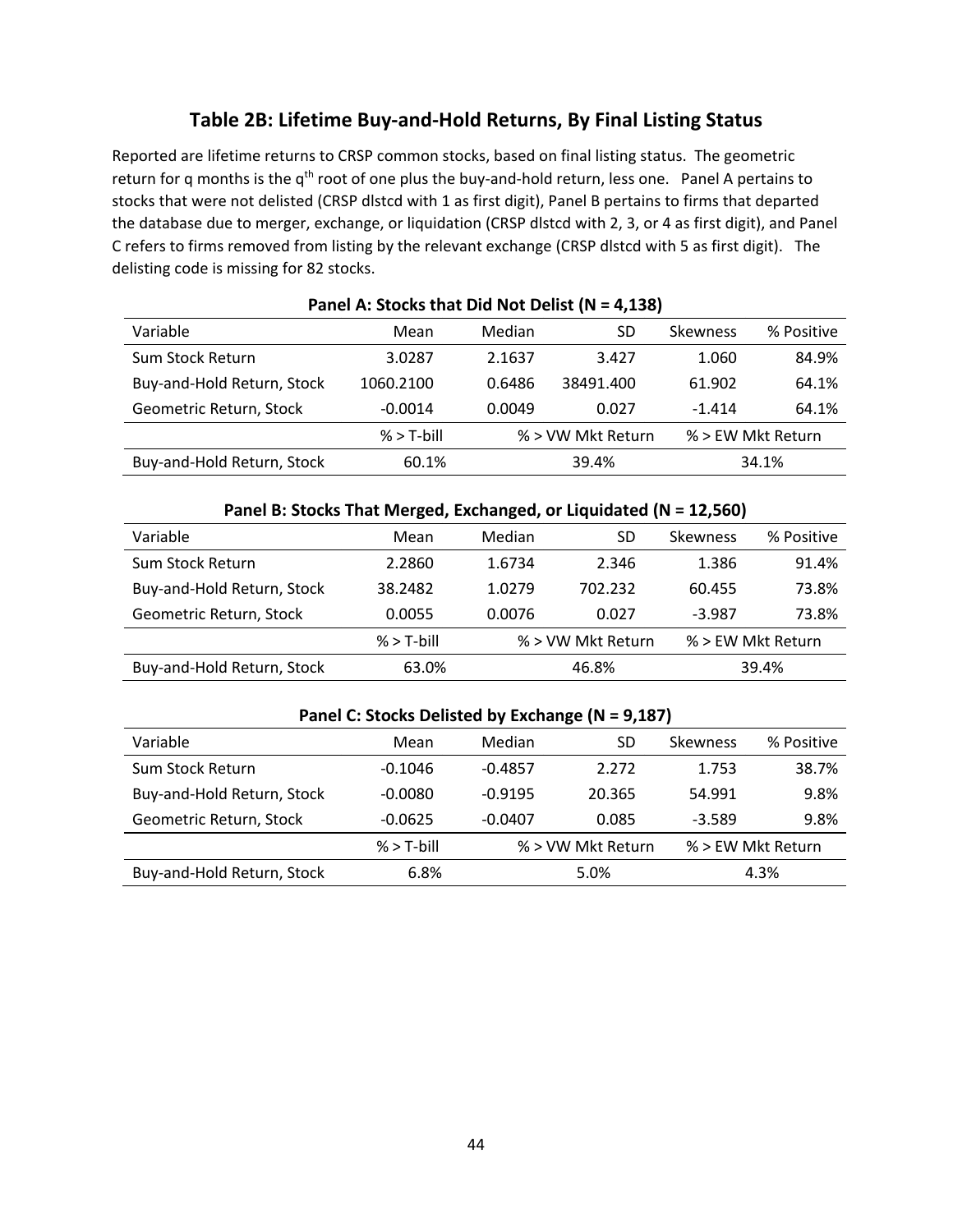# **Table 3A: The Distribution of Stock Buy‐and‐Hold Returns, by Size Group**

Stocks are assigned to market capitalization deciles as of the end of the prior month (Panel A), year (Panel B) or decade (Panel C). Annual and Decade buy‐and‐hold returns pertain to shorter intervals if the stock is listed or delisted within the calendar period. Delisting returns are included.

| Group        | Mean   | Median | Skewness | % > 0 | $%$ > T-bill | % > VW     | $%$ > FW          |
|--------------|--------|--------|----------|-------|--------------|------------|-------------------|
| (Market Cap) |        |        |          |       |              | Mkt Return | <b>Mkt Return</b> |
| 1            | 0.0244 | 0.0000 | 8.389    | 40.3% | 40.2%        | 43.7%      | 43.4%             |
| 2            | 0.0095 | 0.0000 | 3.694    | 43.2% | 43.0%        | 43.6%      | 43.2%             |
| 3            | 0.0087 | 0.0000 | 4.668    | 45.1% | 44.8%        | 44.2%      | 44.0%             |
| 4            | 0.0093 | 0.0000 | 4.471    | 46.8% | 46.4%        | 45.1%      | 44.8%             |
| 5            | 0.0098 | 0.0000 | 6.194    | 48.2% | 47.7%        | 45.8%      | 45.5%             |
| 6            | 0.0102 | 0.0000 | 1.809    | 49.6% | 49.0%        | 46.6%      | 46.2%             |
| 7            | 0.0105 | 0.0038 | 1.330    | 50.9% | 50.1%        | 47.4%      | 47.0%             |
| 8            | 0.0108 | 0.0066 | 1.305    | 52.2% | 51.3%        | 48.3%      | 47.9%             |
| 9            | 0.0105 | 0.0080 | 0.814    | 53.5% | 52.3%        | 48.9%      | 48.3%             |
| 10           | 0.0096 | 0.0084 | 0.492    | 54.4% | 52.8%        | 48.9%      | 48.6%             |

### **Panel A: Individual Stocks, Monthly horizon**

### **Panel B: Individual Stocks, Annual Horizon**

| Group<br>(Market Cap) | Mean   | Median | Skewness | % > 0 | $%$ > T-bill | % > VW<br>Mkt Return | % > EW<br>Mkt Return |
|-----------------------|--------|--------|----------|-------|--------------|----------------------|----------------------|
| 1                     | 0.2387 | 0.0000 | 16.827   | 47.9% | 45.0%        | 41.6%                | 40.0%                |
| $\overline{2}$        | 0.1667 | 0.0000 | 29.293   | 49.7% | 46.4%        | 41.0%                | 40.1%                |
| 3                     | 0.1390 | 0.0143 | 5.255    | 51.5% | 48.0%        | 42.1%                | 40.5%                |
| 4                     | 0.1396 | 0.0260 | 8.769    | 52.7% | 49.1%        | 43.1%                | 41.8%                |
| 5                     | 0.1344 | 0.0444 | 3.936    | 54.8% | 51.1%        | 44.6%                | 42.8%                |
| 6                     | 0.1362 | 0.0570 | 4.234    | 56.0% | 52.0%        | 45.4%                | 43.0%                |
| 7                     | 0.1296 | 0.0672 | 3.031    | 57.5% | 53.3%        | 45.8%                | 43.8%                |
| 8                     | 0.1339 | 0.0852 | 3.728    | 60.1% | 55.7%        | 47.0%                | 44.4%                |
| 9                     | 0.1332 | 0.0949 | 4.176    | 62.5% | 57.4%        | 47.5%                | 44.9%                |
| 10                    | 0.1230 | 0.0989 | 10.778   | 65.0% | 58.7%        | 46.7%                | 44.3%                |

### **Panel C: Individual Stocks, Decade Horizon**

| Group          | Mean   | Median    | Skewness | % > 0 | $%$ > T-bill | % > VW     | $%$ > FW   |
|----------------|--------|-----------|----------|-------|--------------|------------|------------|
| (Market Cap)   |        |           |          |       |              | Mkt Return | Mkt Return |
| 1              | 0.9654 | $-0.1929$ | 12.552   | 42.4% | 36.6%        | 29.7%      | 28.0%      |
| $\overline{2}$ | 0.9976 | $-0.0843$ | 23.335   | 47.1% | 40.8%        | 31.7%      | 29.8%      |
| 3              | 0.9098 | $-0.0492$ | 11.420   | 48.3% | 42.7%        | 34.0%      | 31.2%      |
| $\overline{a}$ | 0.8929 | 0.0636    | 8.805    | 52.6% | 46.4%        | 36.5%      | 33.3%      |
| 5              | 1.0026 | 0.0917    | 9.416    | 54.2% | 47.8%        | 37.1%      | 34.0%      |
| 6              | 1.0443 | 0.1498    | 10.299   | 56.3% | 49.7%        | 38.3%      | 35.0%      |
| 7              | 1.0713 | 0.2596    | 7.102    | 60.2% | 53.4%        | 39.6%      | 36.0%      |
| 8              | 1.2946 | 0.4422    | 5.263    | 66.5% | 58.6%        | 44.6%      | 38.4%      |
| 9              | 1.2908 | 0.5464    | 10.472   | 70.0% | 61.3%        | 42.7%      | 36.2%      |
| 10             | 1.5254 | 0.9788    | 6.956    | 81.3% | 70.5%        | 44.7%      | 36.3%      |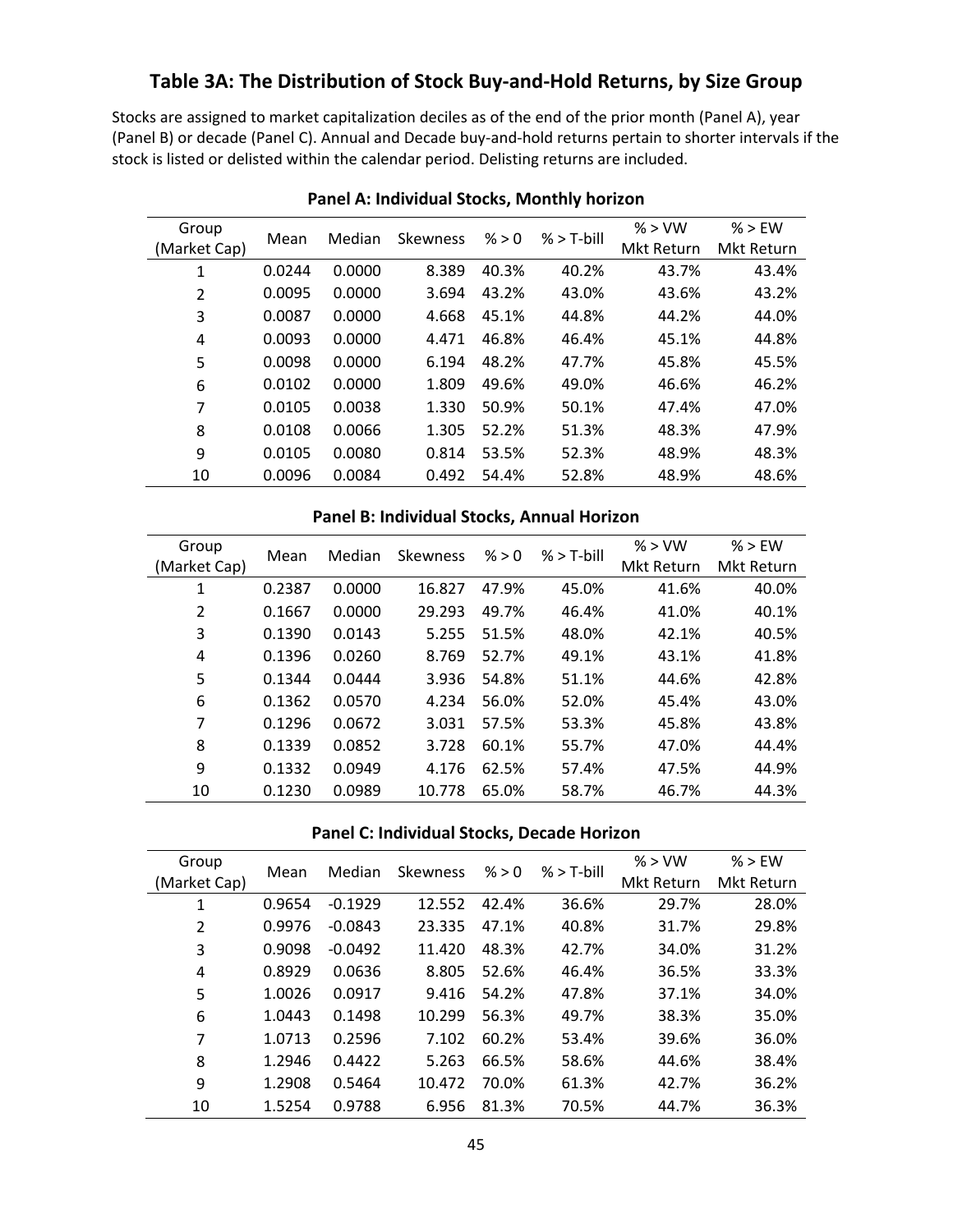# **Table 3B: Lifetime Buy‐and‐hold returns to Individual Stocks,**

# **by Decade of Initial Appearance**

Buy‐and‐hold returns are computed from the date of a stocks initial appearance in the CRSP database through its delisting or the end of the sample at December 31, 2016.

| Initial<br>Decade | N    | Mean      | Median    | <b>Skewness</b> | % > 0 | $%$ > T-bill | % > VW<br>Mkt | % > EW<br>Mkt |
|-------------------|------|-----------|-----------|-----------------|-------|--------------|---------------|---------------|
|                   |      |           |           |                 |       |              | Return        | Return        |
| 1926-1936         | 920  | 4624.7200 | 5.9903    | 29.188          | 72.5% | 67.4%        | 31.7%         | 10.9%         |
| 1937-1946         | 251  | 897.3600  | 29.5849   | 6.778           | 91.2% | 86.5%        | 43.4%         | 20.7%         |
| 1947-1956         | 247  | 402.0400  | 13.8533   | 7.952           | 91.1% | 87.0%        | 40.9%         | 26.7%         |
| 1957-1966         | 1599 | 67.6600   | 1.3975    | 12.130          | 74.0% | 61.5%        | 44.8%         | 29.1%         |
| 1967-1976         | 4548 | 25.4300   | 0.5888    | 17.689          | 60.7% | 46.9%        | 42.6%         | 29.4%         |
| 1977-1986         | 5151 | 7.9700    | $-0.5258$ | 40.517          | 39.2% | 31.7%        | 20.9%         | 23.3%         |
| 1987-1996         | 6860 | 2.8700    | $-0.2539$ | 15.758          | 45.2% | 39.6%        | 26.3%         | 25.8%         |
| 1997-2006         | 4153 | 0.9100    | $-0.4578$ | 38.807          | 40.2% | 37.2%        | 29.4%         | 24.7%         |
| 2007-2016         | 2238 | 0.1900    | $-0.1134$ | 6.488           | 45.3% | 45.0%        | 32.9%         | 34.0%         |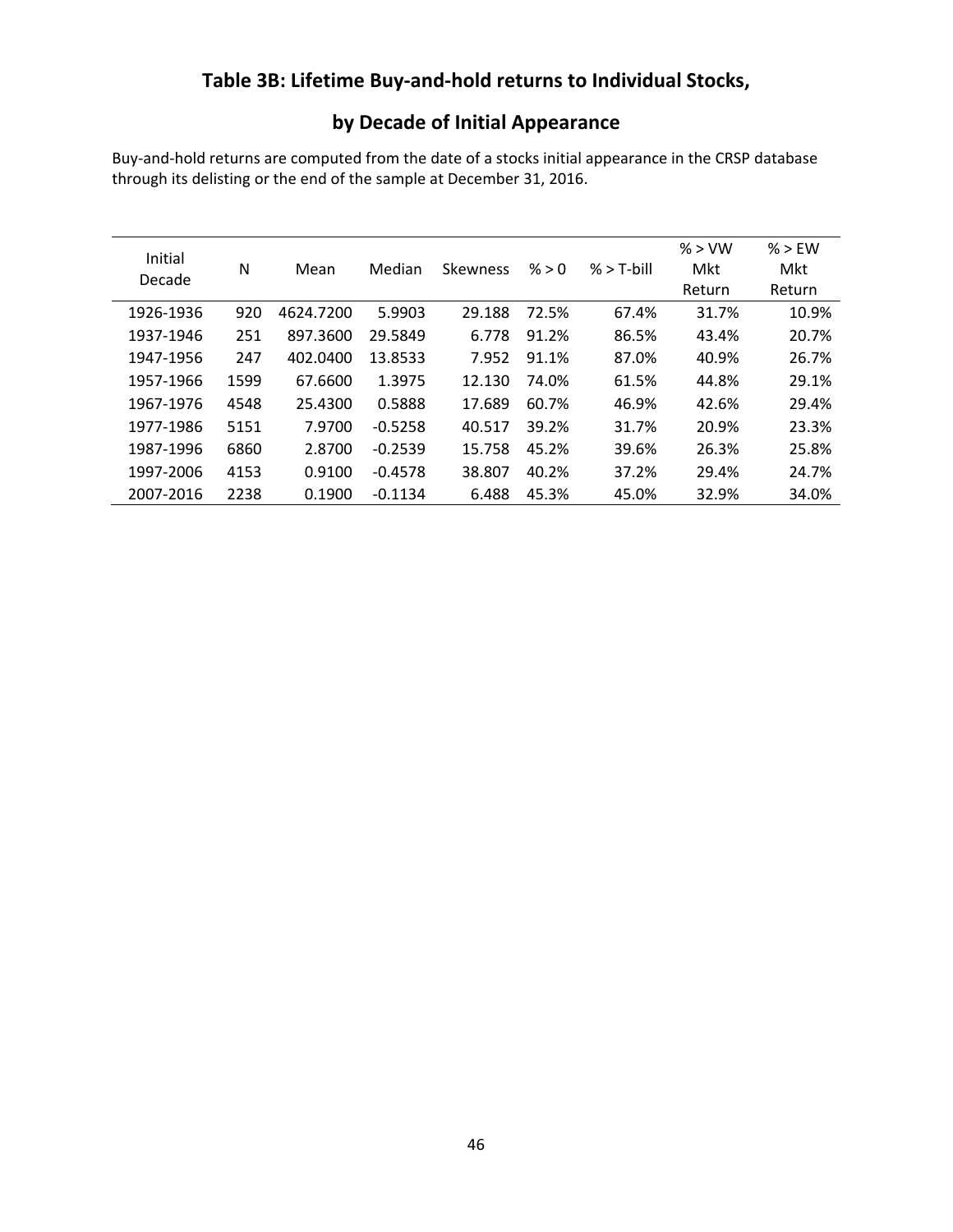# **Table 4: Returns to Bootstrapped Stock Portfolios,**

# **July 1926 to December 2016**

The indicated numbers of stocks are selected at random for each month, value‐weighted portfolio returns are computed each month for the selected stocks, and these returns are linked over one, ten, and ninety-year horizons. The procedure is repeated 20,000 times. Each linked return is compared to zero, to the actual holding return on one‐month Treasury Bills, and to the actual holding return to the value‐weighted portfolio of all stocks in the database.

|                       | 1 Year Horizon                                            |                                            |         | 10 Year Horizon |        |       | Life (90 Year) Horizon                              |         |       |  |
|-----------------------|-----------------------------------------------------------|--------------------------------------------|---------|-----------------|--------|-------|-----------------------------------------------------|---------|-------|--|
|                       | Mean                                                      | Med                                        | Skew    | Mean            | Med    | Skew  | Mean                                                | Med     | Skew  |  |
|                       |                                                           |                                            |         |                 |        |       |                                                     |         |       |  |
|                       |                                                           | <b>Bootstrapped Single Stock Positions</b> |         |                 |        |       |                                                     |         |       |  |
| <b>Holding Return</b> | 0.1656                                                    | 0.0406                                     | 6.99    | 2.4538          | 0.2772 | 65.03 | 9498.26                                             | 0.095   | 96.45 |  |
| % > 0                 | 53.59%                                                    |                                            |         | 56.18%          |        |       | 50.76%                                              |         |       |  |
| $%$ > T-Bill          | 50.79%                                                    |                                            |         | 47.77%          |        |       | 27.45%                                              |         |       |  |
| % > VW Mkt            | 42.86%                                                    |                                            |         | 29.38%          |        |       | 3.97%                                               |         |       |  |
|                       |                                                           |                                            |         |                 |        |       |                                                     |         |       |  |
|                       | Bootstrapped Five Stock Portfolios, Value Weighted        |                                            |         |                 |        |       |                                                     |         |       |  |
| <b>Holding Return</b> | 0.1316                                                    | 0.1072                                     | 1.08    | 1.9180          | 1.2364 | 9.03  | 8954.97                                             | 949.36  | 47.24 |  |
| % > 0                 | 64.33%                                                    |                                            |         | 83.60%          |        |       | 99.94%                                              |         |       |  |
| $%$ > T-Bill          | 59.98%                                                    |                                            |         | 72.29%          |        |       | 96.48%                                              |         |       |  |
| % > VW Mkt            | 47.20%                                                    |                                            |         | 40.77%          |        |       | 22.68%                                              |         |       |  |
|                       |                                                           |                                            |         |                 |        |       |                                                     |         |       |  |
|                       | Bootstrapped Twenty Five Stock Portfolios, Value Weighted |                                            |         |                 |        |       |                                                     |         |       |  |
| <b>Holding Return</b> | 0.1226                                                    | 0.1252                                     | 0.10    | 1.8188          | 1.3977 | 1.64  | 6355.47                                             | 3174.56 | 10.02 |  |
| % > 0                 | 70.00%                                                    |                                            |         | 95.96%          |        |       | 100.00%                                             |         |       |  |
| $%$ > T-Bill          | 64.94%                                                    |                                            |         | 86.86%          |        |       | 100.00%                                             |         |       |  |
| % > VW Mkt            | 48.69%                                                    |                                            |         | 45.37%          |        |       | 36.81%                                              |         |       |  |
|                       |                                                           |                                            |         |                 |        |       |                                                     |         |       |  |
|                       |                                                           |                                            |         |                 |        |       | Bootstrapped Fifty Stock Portfolios, Value Weighted |         |       |  |
| <b>Holding Return</b> | 0.1208                                                    | 0.1290                                     | $-0.09$ | 1.7980          | 1.4009 | 1.15  | 5860.71                                             | 3843.32 | 4.40  |  |
| % > 0                 | 71.21%                                                    |                                            |         | 98.38%          |        |       | 100.00%                                             |         |       |  |
| $%$ > T-Bill          | 66.19%                                                    |                                            |         | 90.70%          |        |       | 100.00%                                             |         |       |  |
| % > VW Mkt            | 49.10%                                                    |                                            |         | 46.70%          |        |       | 40.94%                                              |         |       |  |
|                       |                                                           |                                            |         |                 |        |       |                                                     |         |       |  |
|                       | Bootstrapped One Hundred Stock Portfolios, Value Weighted |                                            |         |                 |        |       |                                                     |         |       |  |
| <b>Holding Return</b> | 0.1195                                                    | 0.1318                                     | $-0.21$ | 1.7805          | 1.3760 | 0.90  | 5441.81                                             | 4217.49 | 2.95  |  |
| % > 0                 | 72.00%                                                    |                                            |         | 99.57%          |        |       | 100.00%                                             |         |       |  |
| $%$ > T-Bill          | 67.09%                                                    |                                            |         | 93.08%          |        |       | 100.00%                                             |         |       |  |
| % > VW Mkt            | 49.28%                                                    |                                            |         | 47.54%          |        |       | 43.29%                                              |         |       |  |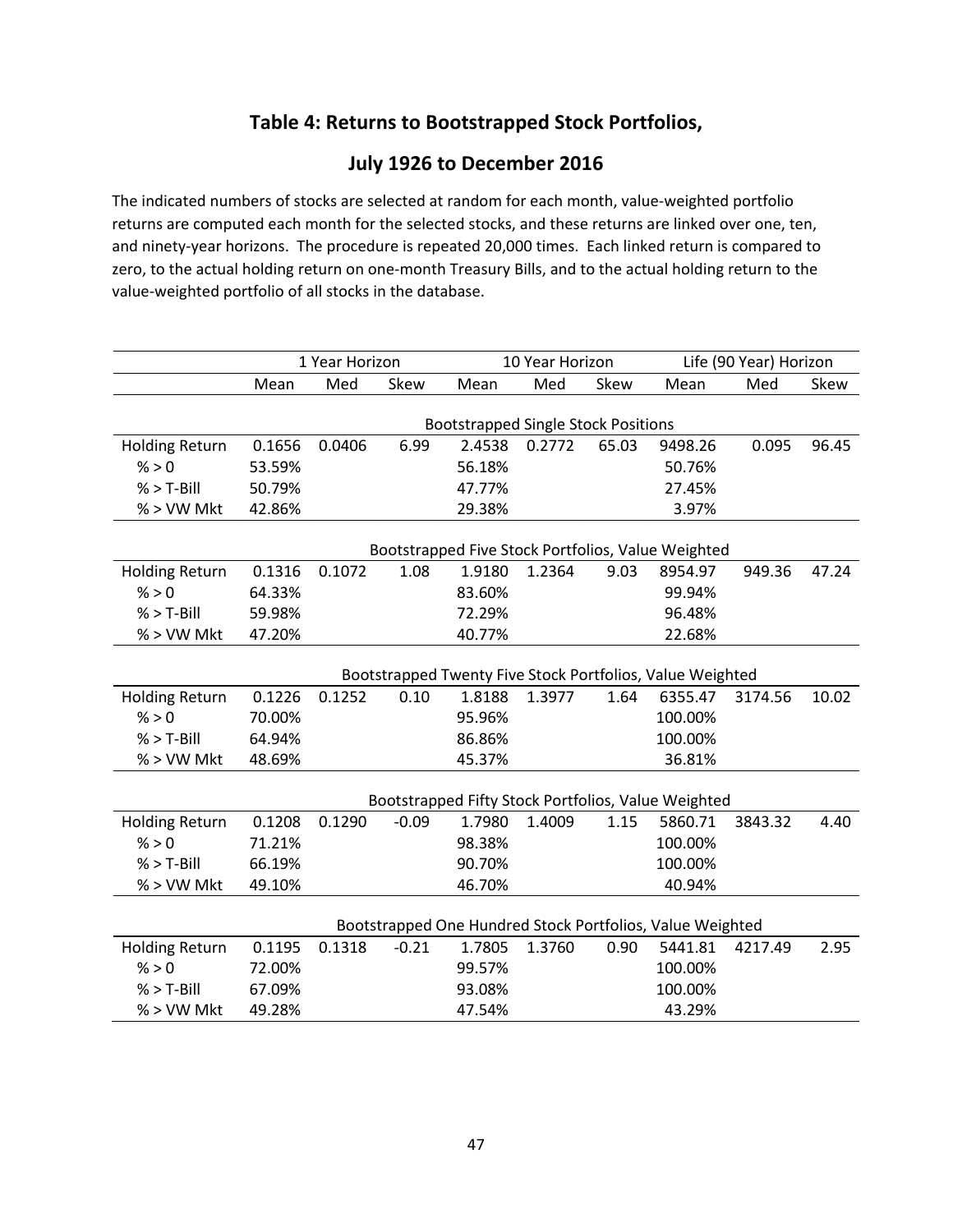# **Table 5: Lifetime Wealth Creation**

This table reports lifetime wealth creation to shareholders in aggregate. Wealth creation is measured by text equation (3), and refers to accumulated December 2016 value in excess of the outcome that would have been obtained if the invested capital had earned one‐month Treasury bill returns. Results are reported for the 50 firms with the greatest wealth creation among all companies with common stock in the CRSP database since July 1926. The company name displayed is that associated with the Permco for the most recent CRSP record. Also reported is the compound annual return, inclusive of reinvested dividends. For firms with multiple share classes wealth creation is summed across classes, while the return pertains to the share class (identified by permno) that existed for the longest period of time. The start and end months refer to the first and last months with return data for the permco.

|               |                                         | Lifetime Wealth | % of Total | <b>Cumulative</b><br>% of Total | <b>PERMNO</b> | Annualized<br>Return | <b>Start</b><br><b>Month</b> | End<br>Month  | Life     |
|---------------|-----------------------------------------|-----------------|------------|---------------------------------|---------------|----------------------|------------------------------|---------------|----------|
| <b>PERMCO</b> | <b>Company Name</b>                     | <b>Creation</b> |            |                                 |               |                      |                              |               |          |
|               | (most recent)                           | (\$ Millions)   |            |                                 |               |                      |                              |               | (Months) |
| 20678         | <b>EXXON MOBIL CORP</b>                 | 1,002,144       | 2.88%      | 2.88%                           | 11850         | 11.94%               | Jul-26                       | Dec-16        | 1086     |
| 7             | <b>APPLE INC</b>                        | 745,675         | 2.14%      | 5.02%                           | 14593         | 16.27%               | Jan-81                       | <b>Dec-16</b> | 432      |
| 8048          | <b>MICROSOFT CORP</b>                   | 629,804         | 1.81%      | 6.83%                           | 10107         | 25.02%               | Apr-86                       | Dec-16        | 369      |
| 20792         | <b>GENERAL ELECTRIC CO</b>              | 608,115         | 1.75%      | 8.57%                           | 12060         | 10.67%               | Jul-26                       | $Dec-16$      | 1086     |
| 20990         | <b>INTERNATIONAL BUSINESS MACHS COR</b> | 520,240         | 1.49%      | 10.07%                          | 12490         | 13.78%               | Jul-26                       | $Dec-16$      | 1086     |
| 21398         | <b>ALTRIA GROUP INC</b>                 | 470,183         | 1.35%      | 11.42%                          | 13901         | 17.65%               | Jul-26                       | $Dec-16$      | 1086     |
| 21018         | <b>JOHNSON &amp; JOHNSON</b>            | 426,210         | 1.22%      | 12.64%                          | 22111         | 15.53%               | Oct-44                       | Dec-16        | 867      |
| 20799         | <b>GENERAL MOTORS CORP</b>              | 425,318         | 1.22%      | 13.86%                          | 12079         | 5.04%                | Jul-26                       | Jun-09        | 996      |
| 20440         | <b>CHEVRON CORP NEW</b>                 | 390,427         | 1.12%      | 14.98%                          | 14541         | 11.03%               | Jul-26                       | $Dec-16$      | 1086     |
| 21880         | WAL MART STORES INC                     | 368,214         | 1.06%      | 16.04%                          | 55976         | 18.44%               | Dec-72                       | $Dec-16$      | 529      |
| 45483         | <b>ALPHABET INC</b>                     | 365,285         | 1.05%      | 17.09%                          | 90319         | 24.86%               | Sep-04                       | <b>Dec-16</b> | 148      |
| 540           | BERKSHIRE HATHAWAY INC DEL              | 355,864         | 1.02%      | 18.11%                          | 17778         | 22.61%               | <b>Nov-76</b>                | $Dec-16$      | 482      |
| 21446         | PROCTER & GAMBLE CO                     | 354,971         | 1.02%      | 19.13%                          | 18163         | 10.45%               | $Sep-29$                     | Dec-16        | 1048     |
| 15473         | <b>AMAZON COM INC</b>                   | 335,100         | 0.96%      | 20.09%                          | 84788         | 37.35%               | Jun-97                       | $Dec-16$      | 235      |
| 20468         | COCA COLA CO                            | 326,085         | 0.94%      | 21.03%                          | 11308         | 13.05%               | Jul-26                       | $Dec-16$      | 1086     |
| 20606         | DU PONT E I DE NEMOURS & CO             | 307,976         | 0.88%      | 21.91%                          | 11703         | 10.57%               | Jul-26                       | $Dec-16$      | 1086     |
| 20103         | AT&TCORP                                | 297,240         | 0.85%      | 22.77%                          | 10401         | 7.81%                | Jul-26                       | Nov-05        | 953      |
| 21188         | <b>MERCK &amp; CO INC NEW</b>           | 286,671         | 0.82%      | 23.59%                          | 22752         | 13.79%               | Jun-46                       | $Dec-16$      | 847      |
| 21305         | <b>WELLS FARGO &amp; CO NEW</b>         | 261,343         | 0.75%      | 24.34%                          | 38703         | 13.26%               | Jan-63                       | Dec-16        | 648      |
| 2367          | <b>INTEL CORP</b>                       | 259,252         | 0.74%      | 25.09%                          | 59328         | 17.70%               | Jan-73                       | $Dec-16$      | 528      |